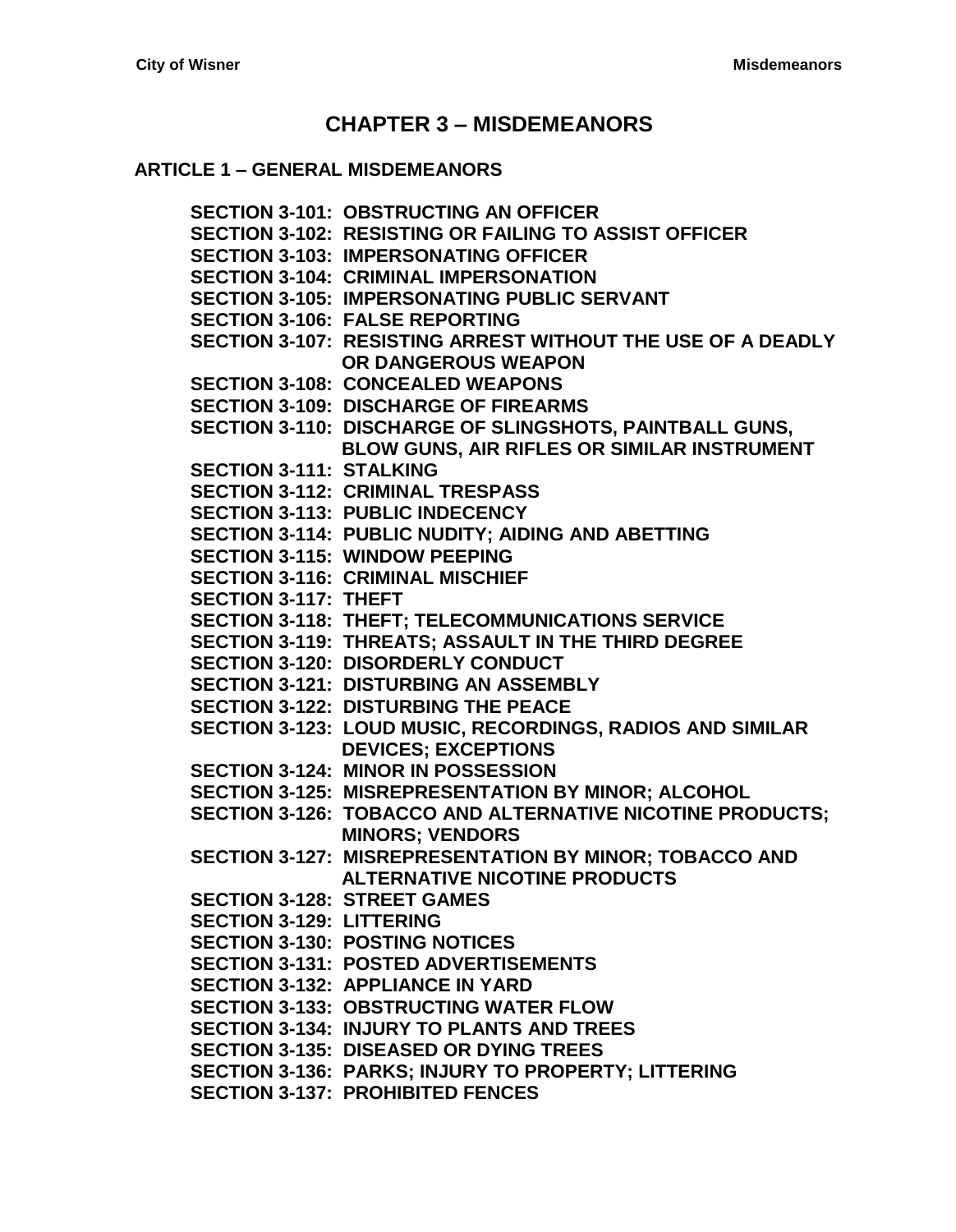**[SECTION 3-138: HEDGES, VEGETATION OBSTRUCTING VIEW](#page-14-2) [SECTION 3-139: SEXUAL PREDATORS](#page-15-0)**

#### **[ARTICLE 2 –](#page-16-0) DOGS**

**[SECTION 3-201: DEFINITIONS](#page-16-1) [SECTION 3-202: RABIES VACCINATION](#page-16-2) [SECTION 3-203: LICENSING; RABIES CERTIFICATE; FEE](#page-16-3) [SECTION 3-204: LOST TAG](#page-17-0) SECTION [3-205: WRONGFUL LICENSING](#page-17-1) [SECTION 3-206: REMOVAL OF COLLAR OR HARNESS, LICENSE TAGS](#page-17-2) [SECTION 3-207: RUNNING AT LARGE; LICENSE REQUIRED](#page-17-3) [SECTION 3-208: DAMAGE; LIABILITY OF OWNER](#page-17-4) [SECTION 3-209: BARKING AND OFFENSIVE DOGS; COMPLAINT](#page-18-0) [SECTION 3-210: FEMALE IN SEASON](#page-18-1) [SECTION 3-211: FIGHTING DOGS](#page-18-2) [SECTION 3-212: DANGEROUS DOGS; DEFINITIONS](#page-18-3) [SECTION 3-213: DANGEROUS DOGS; MICROCHIP](#page-19-0) [SECTION 3-214: DANGEROUS DOGS; CONFINED; WARNING SIGN](#page-19-1) [SECTION 3-215: DANGEROUS DOGS; RESTRAINED](#page-20-0) [SECTION 3-216: DANGEROUS DOGS; FAILURE TO COMPLY](#page-20-1) [SECTION 3-217: DANGEROUS DOGS; TRANSPORT](#page-20-2) [SECTION 3-218: DANGEROUS DOGS; VIOLATION; PRIOR CONVICTION](#page-21-0) [SECTION 3-219: DANGEROUS DOGS; ADDITIONAL REGULATIONS](#page-21-1) [SECTION 3-220: IMPOUNDMENT](#page-21-2) [SECTION 3-221: INTERFERENCE WITH ANIMAL CONTROL](#page-21-3)**

**[ARTICLE 3 –](#page-22-0) RABIES**

**[SECTION 3-301: DEFINITIONS](#page-22-1) [SECTION 3-302: VACCINATION REQUIRED](#page-22-2) [SECTION 3-303: SEIZURE BY CONTROL AUTHORITY](#page-23-0) [SECTION 3-304: DOMESTIC ANIMAL BITTEN BY RABID ANIMAL](#page-24-0) [SECTION 3-305: RABIES SUSPECTED; CAPTURE IMPOSSIBLE](#page-25-0) [SECTION 3-306: IMPOUNDMENT; RELEASE; FEES](#page-25-1) [SECTION 3-307: PROCLAMATION OF DANGER](#page-26-0) [SECTION 3-308: ENFORCEMENT](#page-26-1)**

**ARTICLE 4 – [ANIMALS GENERALLY](#page-28-0)**

**[SECTION 3-401: DEFINITIONS](#page-28-1) [SECTION 3-402: RUNNING AT LARGE; TETHERING](#page-28-2) [SECTION 3-403: EQUINE; BOVINE; PROHIBITED ACTS](#page-29-0) [SECTION 3-404: IMPOUNDMENT](#page-29-1) [SECTION 3-405: ENCLOSURES](#page-30-0) [SECTION 3-406: WILD ANIMALS](#page-30-1)**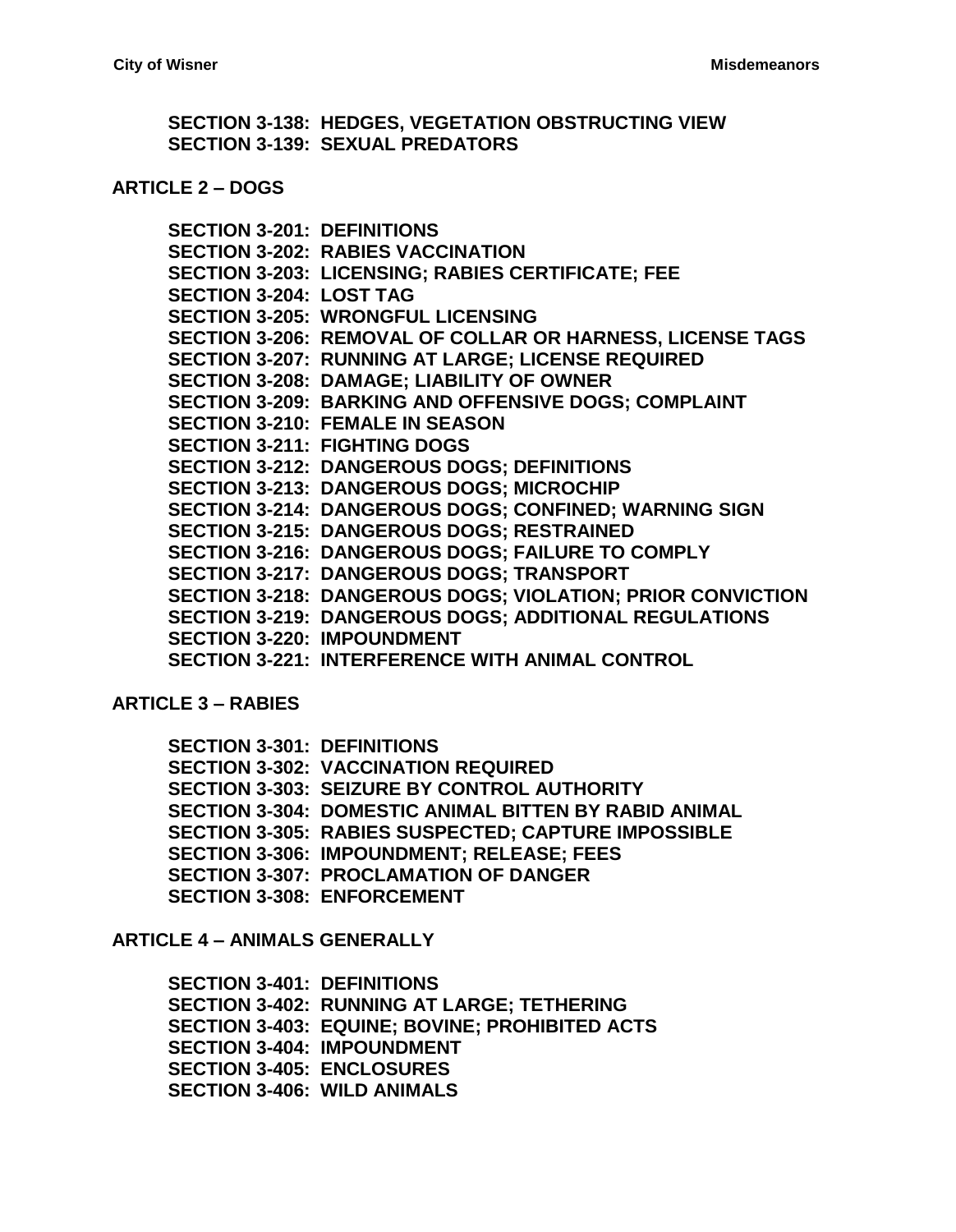# **[ARTICLE 5 –](#page-32-0) NUISANCES**

**[SECTION 3-501: PUBLIC NUISANCES PROHIBITED](#page-32-1) [SECTION 3-502: GENERALLY DEFINED](#page-32-2) [SECTION 3-503: SPECIFICALLY DEFINED](#page-32-3) [SECTION 3-504: NOTICE PROCEDURE; ABATEMENT](#page-35-0) [SECTION 3-505: SECOND OFFENSE](#page-36-0) [SECTION 3-506: FAILURE TO CORRECT](#page-36-1) [SECTION 3-507: JURISDICTION](#page-36-2) [SECTION 3-508: ADJOINING LAND](#page-37-0) OWNERS; INTERVENTION BEFORE [TRIAL](#page-37-0)**

**ARTICLE 6 – [DANGEROUS BUILDINGS](#page-38-0)**

**[SECTION 3-601: DETERMINATION; DEFINITIONS](#page-38-1) [SECTION 3-602: BUILDING INSPECTOR](#page-39-0) [SECTION 3-603: STANDARDS](#page-39-1) [SECTION 3-604: UNLAWFUL MAINTENANCE](#page-40-0) [SECTION 3-605: NUISANCE; PROCEDURE](#page-40-1) [SECTION 3-606: FAILURE TO COMPLY](#page-40-2) SECTION [3-607: DISPUTES](#page-41-0) [SECTION 3-608: APPEAL](#page-41-1) [SECTION 3-609: IMMEDIATE HAZARD](#page-41-2)**

**ARTICLE 7 – [PENAL PROVISIONS](#page-42-0)**

**[SECTION 3-701: VIOLATION; PENALTY](#page-42-1) [SECTION 3-702: ABATEMENT OF NUISANCE](#page-42-2)**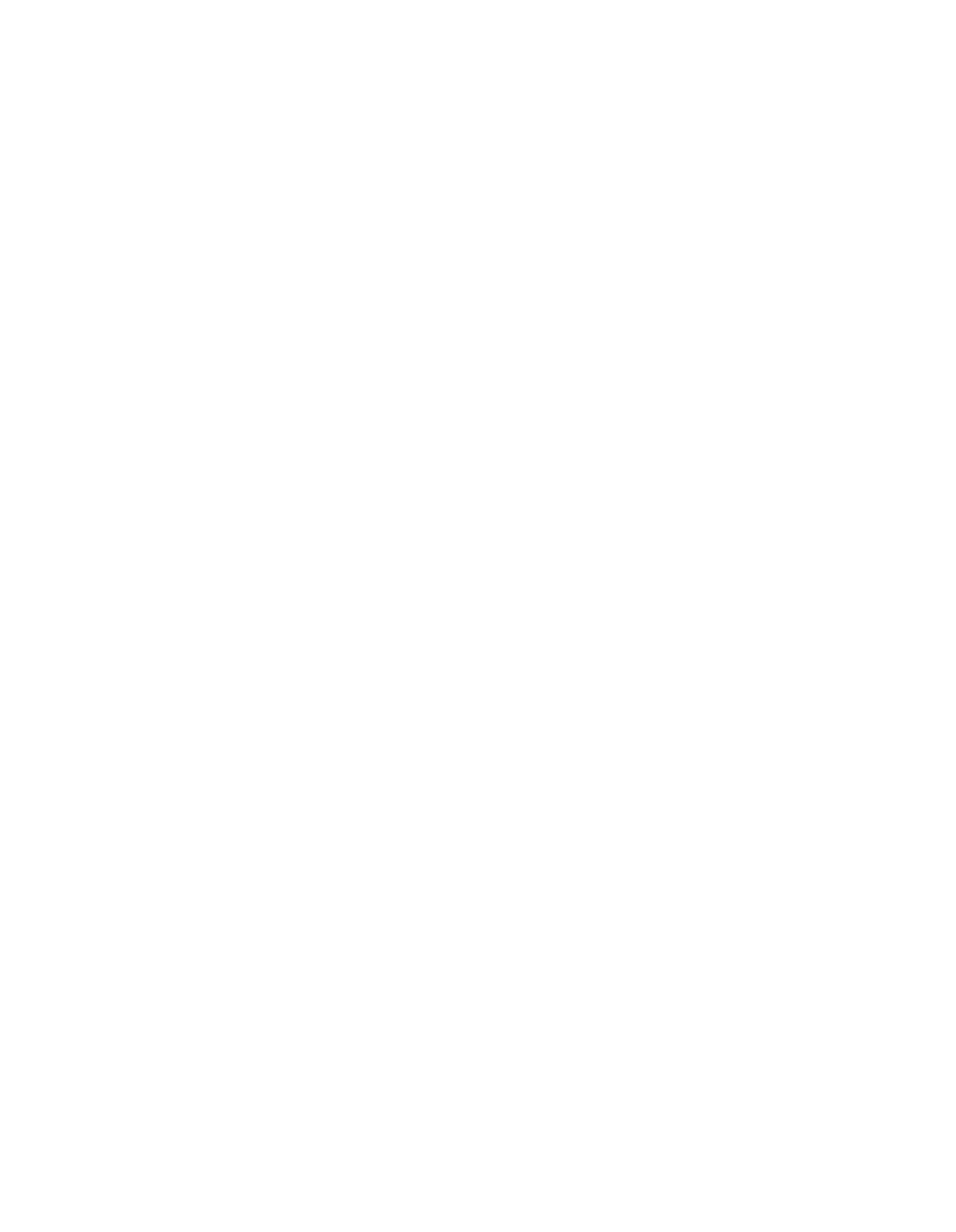# **CHAPTER 3 – MISDEMEANORS**

# **Article 1 – General Misdemeanors**

### <span id="page-4-2"></span><span id="page-4-1"></span><span id="page-4-0"></span>**SECTION 3-101: OBSTRUCTING AN OFFICER**

It shall be unlawful for any person to use or threaten to use violence, force, physical interference, or obstacle to intentionally obstruct, impair, or hinder the enforcement of the penal law or the preservation of the peace by a peace officer acting under color of his or her official authority or a police animal assisting a peace officer acting pursuant to the peace officer's official authority. "Police animal" shall mean a horse or dog owned or controlled by the city for the purpose of assisting a peace officer acting pursuant to his or her official authority. (Neb. Rev. Stat. §28-906)

### <span id="page-4-3"></span>**SECTION 3-102: RESISTING OR FAILING TO ASSIST OFFICER**

It shall be unlawful for any person in this city to hinder, obstruct, or resist any police officer in making any arrest or performing any duty of his or her office or to refuse or neglect to assist any such officer when called upon by him or her in making any arrest or conveying a prisoner to jail. (Neb. Rev. Stat. §§28-903, 28-904)

### <span id="page-4-4"></span>**SECTION 3-103: IMPERSONATING OFFICER**

It shall be unlawful for any person to falsely pretend to be a peace officer and perform any act in that pretended capacity. (Neb. Rev. Stat. §28-610)

### <span id="page-4-5"></span>**SECTION 3-104: CRIMINAL IMPERSONATION**

A person commits the crime of criminal impersonation if he or she:

A. Pretends to be a representative of some person or organization and does an act in his or her fictitious capacity with the intent to gain a pecuniary benefit for himself, herself or another and to deceive or harm another;

B. Carries on any profession, business, or any other occupation without a license, certificate, or other authorization required by law; or

C. Knowingly provides false personal identifying information or a false personal identification document to (a) a court or a law enforcement officer or (b) an employer for the purpose of obtaining employment. (Neb. Rev. Stat. §28-638) (Ord. No. 2004-978, 4/19/04)

### <span id="page-4-6"></span>**SECTION 3-105: IMPERSONATING PUBLIC SERVANT**

It shall be unlawful for any person falsely to pretend to be a public servant other than a peace officer and perform any act in that pretended capacity. It is no defense that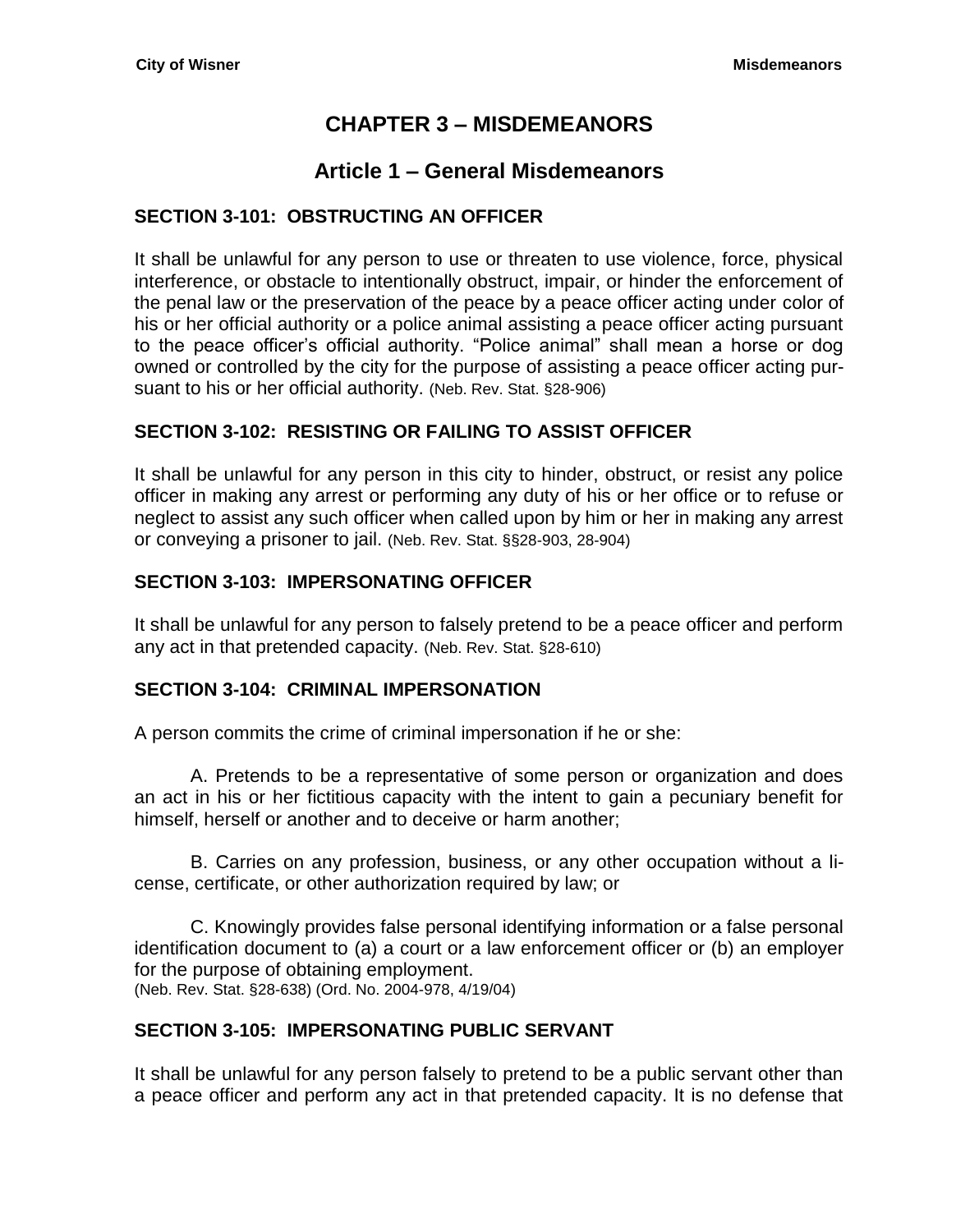the office the actor pretended to hold did not in fact exist. (Neb. Rev. Stat. §28-609)

### <span id="page-5-0"></span>**SECTION 3-106: FALSE REPORTING**

It shall be unlawful for any person to:

A. Furnish material information he or she knows to be false to any peace officer or other official with the intent to instigate an investigation of an alleged criminal matter or impede the investigation of an actual criminal matter;

B. Furnish information he or she knows to be false, alleging the existence of (1) a need for the assistance of an emergency medical service or out-of-hospital emergency care provider or (2) an emergency in which human life or property is in jeopardy to any hospital, emergency medical service, or other person or governmental agency;

C. Furnish any information, or cause such information to be furnished or conveyed by electric, electronic, telephonic, or mechanical means knowing the same to be false concerning the need for assistance of a fire department or any personnel or equipment of such department;

D. Furnish any information he or she knows to be false concerning the location of any explosive in any building or other property to any person;

E. Furnish material information he or she knows to be false to any governmental department or agency with the intent to instigate an investigation or to impede an ongoing investigation and which actually results in causing or impeding such investigation.

(Neb. Rev. Stat. §28-907)

#### <span id="page-5-1"></span>**SECTION 3-107: RESISTING ARREST WITHOUT THE USE OF A DEADLY OR DANGEROUS WEAPON**

A. It shall be unlawful for any person to intentionally prevent or attempt to prevent a law enforcement officer, acting under color of his or her official authority, from effecting an arrest on said person or on another by (1) using or threatening to use physical force or violence against the said officer or another; (2) using any other means which creates a substantial risk of causing physical injury to the officer or another; or (3) employing means which require substantial force to overcome resistance to effecting the arrest; provided, this section shall apply only to those actions taken to resist arrest without the use of a deadly or dangerous weapon.

B. It is an affirmative defense to prosecution under this section if the officer involved was out of uniform and did not identify himself or herself as a law enforcement officer by showing his or her credentials to the person whose arrest was attempted. (Neb. Rev. Stat. §28-904)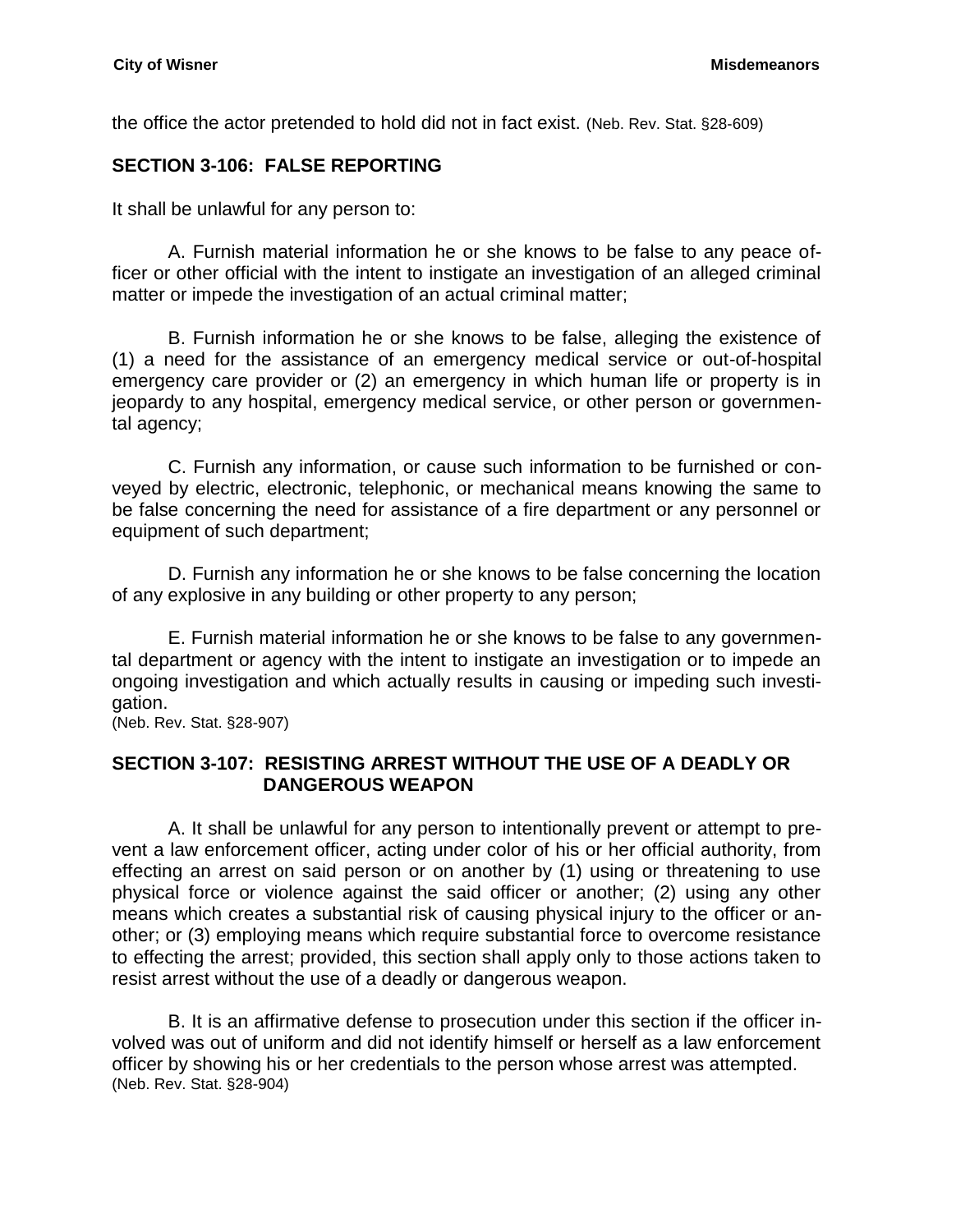# <span id="page-6-0"></span>**SECTION 3-108: CONCEALED WEAPONS**

Except as otherwise provided in this section, any person who carries a weapon or weapons concealed on or about his or her person such as a revolver, pistol, Bowie knife, dirk or knife with a dirk blade attachment, brass or iron knuckles, or any other deadly weapon commits the offense of carrying a concealed weapon. This section shall not apply to a person who is the holder of a valid permit issued under the Concealed Handgun Permit Act if the concealed weapon which the offender is carrying is a handgun as defined in Neb. Rev. Stat. §69-2429. (Neb. Rev. Stat. §§17-556, 28-1202)

### <span id="page-6-1"></span>**SECTION 3-109: DISCHARGE OF FIREARMS**

It shall be unlawful for any person, except an officer of the law in the performance of his or her official duty, to fire or discharge any gun or pistol within the city; provided, nothing herein shall be construed to apply to officially sanctioned public celebrations if the persons so discharging firearms have written permission from the City Council. (Neb. Rev. Stat. §17-556)

### <span id="page-6-2"></span>**SECTION 3-110: DISCHARGE OF SLINGSHOTS, PAINTBALL GUNS, BLOW GUNS, AIR RIFLES OR SIMILAR INSTRUMENT**

It shall be unlawful for any person to discharge a slingshot, paint ball gun, blow gun, air rifle, or other like instrument capable of launching a dangerous projectile therefrom at any time or under any circumstances within the city. (Neb. Rev. Stat. §17-207)

# <span id="page-6-3"></span>**SECTION 3-111: STALKING**

A. Any person who willfully harasses another person or a family or household member of such person with the intent to injure, terrify, threaten, or intimidate commits the offense of stalking.

- B. For purposes of this section, the following definitions shall apply:
	- 1. "Harass" means to engage in a knowing and willful course of conduct directed at a specific person which seriously terrifies, threatens, or intimidates the person and which serves no legitimate purpose;
	- 2. "Course of conduct" means a pattern of conduct composed of a series of acts over a period of time, however short, evidencing a continuity of purpose, including a series of acts of following, detaining, restraining the personal liberty of, or stalking the person or telephoning, contacting, or otherwise communicating with the person;
	- 3. "Family or household member" means a spouse or former spouse of the victim, children of the victim, a person presently residing with the victim or who has resided with the victim in the past, a person who had a child in common with the victim, other persons related to the victim by consan-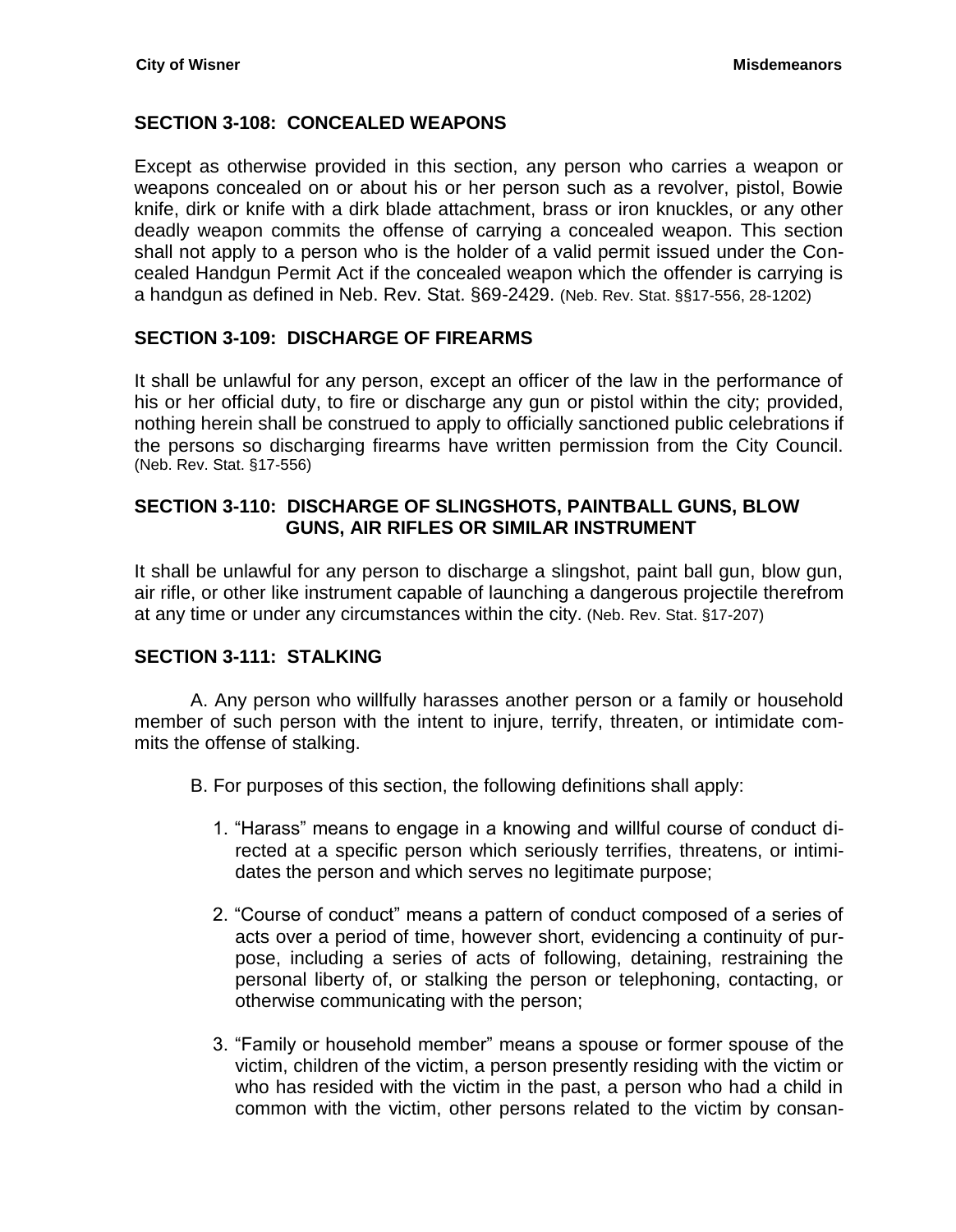guinity or affinity, or any person presently involved in a dating relationship with the victim or who has been involved in a dating relationship with the victim. For purposes of this subdivision, "dating relationship" means frequent, intimate associations primarily characterized by the expectation of affectional or sexual involvement but does not include a casual relationship or an ordinary association between persons in a business or social context.

(Neb. Rev. Stat. §§28-311.02, 28-311.03, 28-311.04)

#### <span id="page-7-0"></span>**SECTION 3-112: CRIMINAL TRESPASS**

- A. A person commits first degree criminal trespass if he or she:
	- 1. Enters or secretly remains in any building or occupied structure or any separately secured or occupied portion thereof, knowing that he or she is not licensed or privileged to do so; or
	- 2. Enters or remains in or on a public power infrastructure facility knowing that he or she does not have the consent of a person who has the right to give consent to be in or on the facility. For purposes of this section, "public power infrastructure facility" shall mean a power plant, an electrical station or substation, or any other facility which is used by a public power supplier as defined in Neb. Rev. Stat. §70-2103 to support the generation, transmission, or distribution of electricity and which is surrounded by a fence or is otherwise enclosed.

B. A person commits second degree criminal trespass if, knowing that he or she is not licensed or privileged to do so, he or she enters or remains in any place as to which notice against trespass is given by:

- 1. Actual communication to the actor; or
- 2. Posting in a manner prescribed by law or reasonably likely to come to the attention of intruders; or
- 3. Fencing or other enclosure manifestly designed to exclude intruders except as otherwise provided in subsection (A).

(Neb. Rev. Stat. §§28-520, 28-521)

### <span id="page-7-1"></span>**SECTION 3-113: PUBLIC INDECENCY**

It shall be unlawful for any person 18 years of age or over to perform, procure, or assist any other person to perform in a public place and where the conduct may reasonably be expected to be viewed by members of the public:

A. An act of sexual penetration as defined by Neb. Rev. Stat. §28-318(5);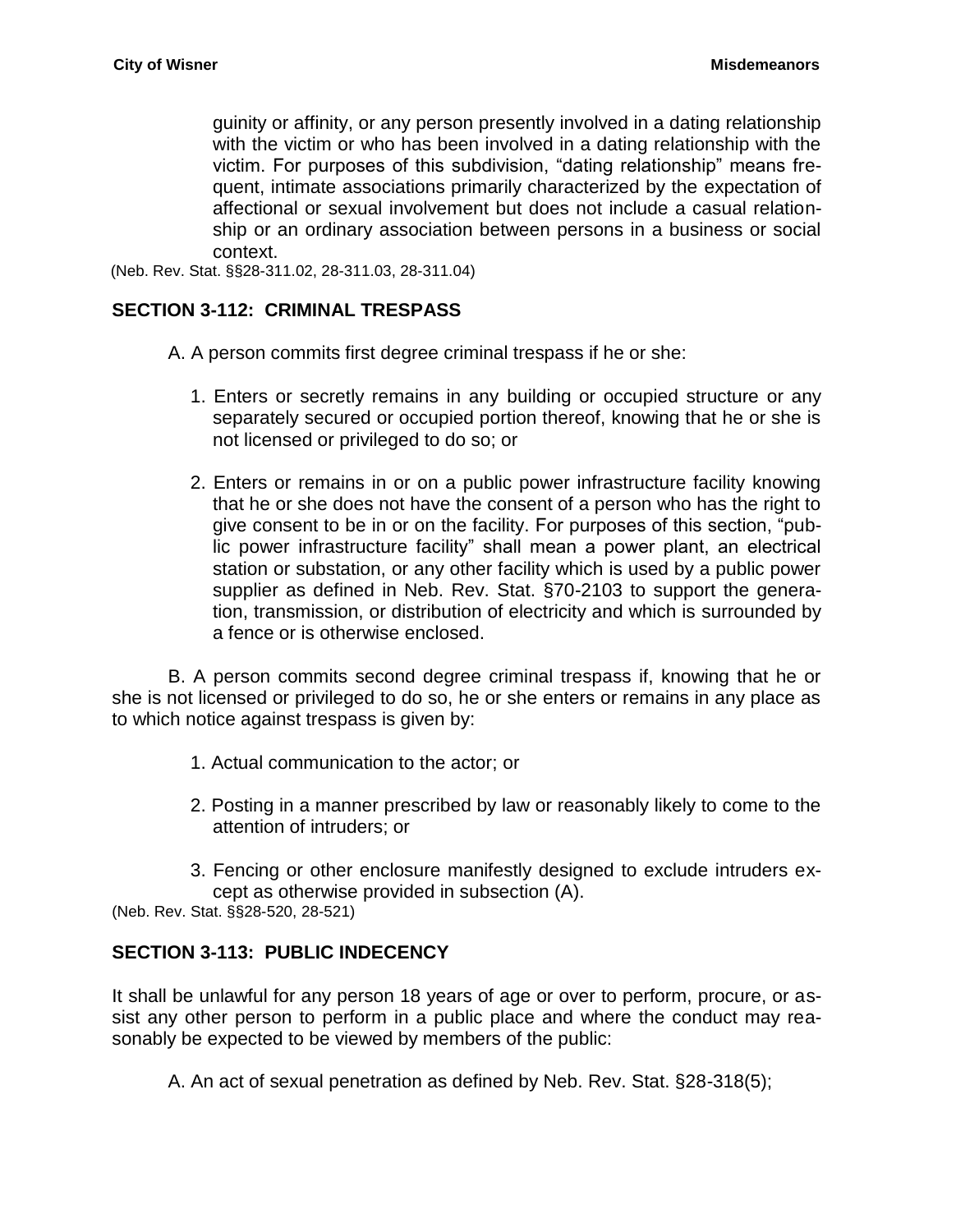B. An exposure of the genitals of the body done with intent to affront or alarm any person; or

C. A lewd fondling or caressing of the body of any other person of the same or opposite sex.

(Neb. Rev. Stat. §28-806)

### <span id="page-8-0"></span>**SECTION 3-114: PUBLIC NUDITY; AIDING AND ABETTING**

A. It shall be unlawful for any person to intentionally expose his or her genitals, pubic area, or buttocks while employed in providing any service, product, or entertainment in any business or commercial establishment.

B. It shall be unlawful for anyone to aid, abet, assist, or direct another person to intentionally expose his or her genitals, pubic area, or buttocks while employed in providing any service, product, or entertainment in any business or commercial establishment.

### <span id="page-8-1"></span>**SECTION 3-115: WINDOW PEEPING**

It shall be unlawful for any person to go upon the premises of another and look or peep into any window, door, or other opening in any building located thereon which is occupied as a place of abode.

### <span id="page-8-2"></span>**SECTION 3-116: CRIMINAL MISCHIEF**

It shall be unlawful for any person to damage property of another intentionally or recklessly, tamper with property of another intentionally or recklessly so as to endanger any person or property or cause another to suffer pecuniary loss by deception or threat intentionally or maliciously, provided that the value of the property involved is under \$1,500.00. (Neb. Rev. Stat. §28-519)

# <span id="page-8-3"></span>**SECTION 3-117: THEFT**

A. For purposes of this section the definitions found in Neb. Rev. Stat. §28-509 shall apply; and the offenses described in subsections (B) through (H) shall exist when the value of the thing involved is under \$500.00.

B. A person commits theft if he or she takes or exercises control over movable property of another with the intent to deprive him or her thereof. A person commits theft if he or she transfers immovable property of another or any interest therein with the intent to benefit himself or herself or another not entitled thereto. Except as provided for rental or lease of a motor vehicle in Neb. Rev. Stat. §28-511(4), it shall be presumed that a lessee's failure to return leased or rented movable property to the lessor after the expiration of a written lease or written rental agreement is done with intent to deprive if such lessee has been mailed notice by certified mail that such lease or rental agreement has expired and he or she has failed within ten days after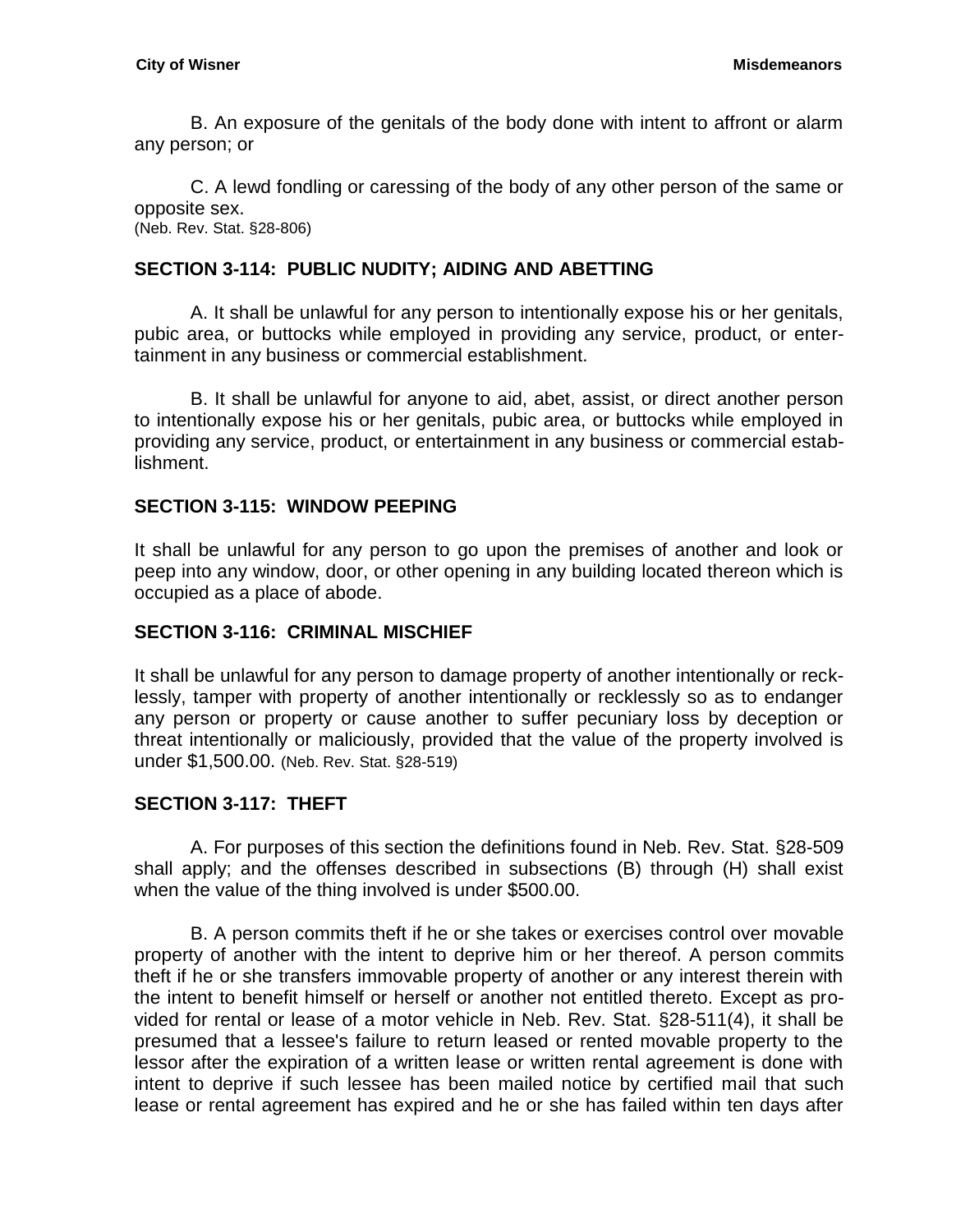such notice to return such property.

C. A person commits theft is he or she obtains property of another by deception as defined in Neb. Rev. Stat. §28-512.

D. A person commits theft if he or she obtains property of another by threatening to:

- 1. Inflict bodily injury on anyone or commit any other criminal offense;
- 2. Accuse anyone of a criminal offense;
- 3. Expose any secret tending to subject any person to hatred, contempt or ridicule or to impair his or her credit or business repute;
- 4. Take or withhold action as an official or cause an official to take or withhold action;
- 5. Bring about or continue to strike, boycott, or other collective unofficial action, if the property is not demanded or received for the benefit of the group in whose interest the actor purports to act; or
- 6. Testify or provide information or withhold testimony or information with respect to another's legal claim or defense.

E. It is an affirmative defense to prosecution based on subdivisions (D)(2) through (4) herein that the property obtained by threat of accusation, exposure, lawsuit or other invocation of official action was honestly claimed as restitution or indemnification for harm done in the circumstances to which such accusation, exposure, lawsuit or other official action relates, or as compensation for property or lawful services.

F. A person who comes into control of property of another that he or she knows to have been lost, mislaid, or delivered under a mistake as to the nature or amount of the property or the identity of the recipient commits theft if, with intent to deprive the owner thereof, he or she fails to take reasonable measures to restore the property to a person entitled to have it.

G. A person commits theft if he or she obtains services, which he or she knows are available only for compensation, by deception or threat or by false token or other means to avoid payment for the service. Services include labor, professional service, telephone service, electric service, cable television service, or other public service, accommodation in hotels, restaurants, or elsewhere, admission to exhibitions, and use of vehicles or other movable property. When compensation for service is ordinarily paid immediately upon the rendering of such service, as in the case of hotels and restaurants, refusal to pay or absconding without payment or offer to pay gives rise to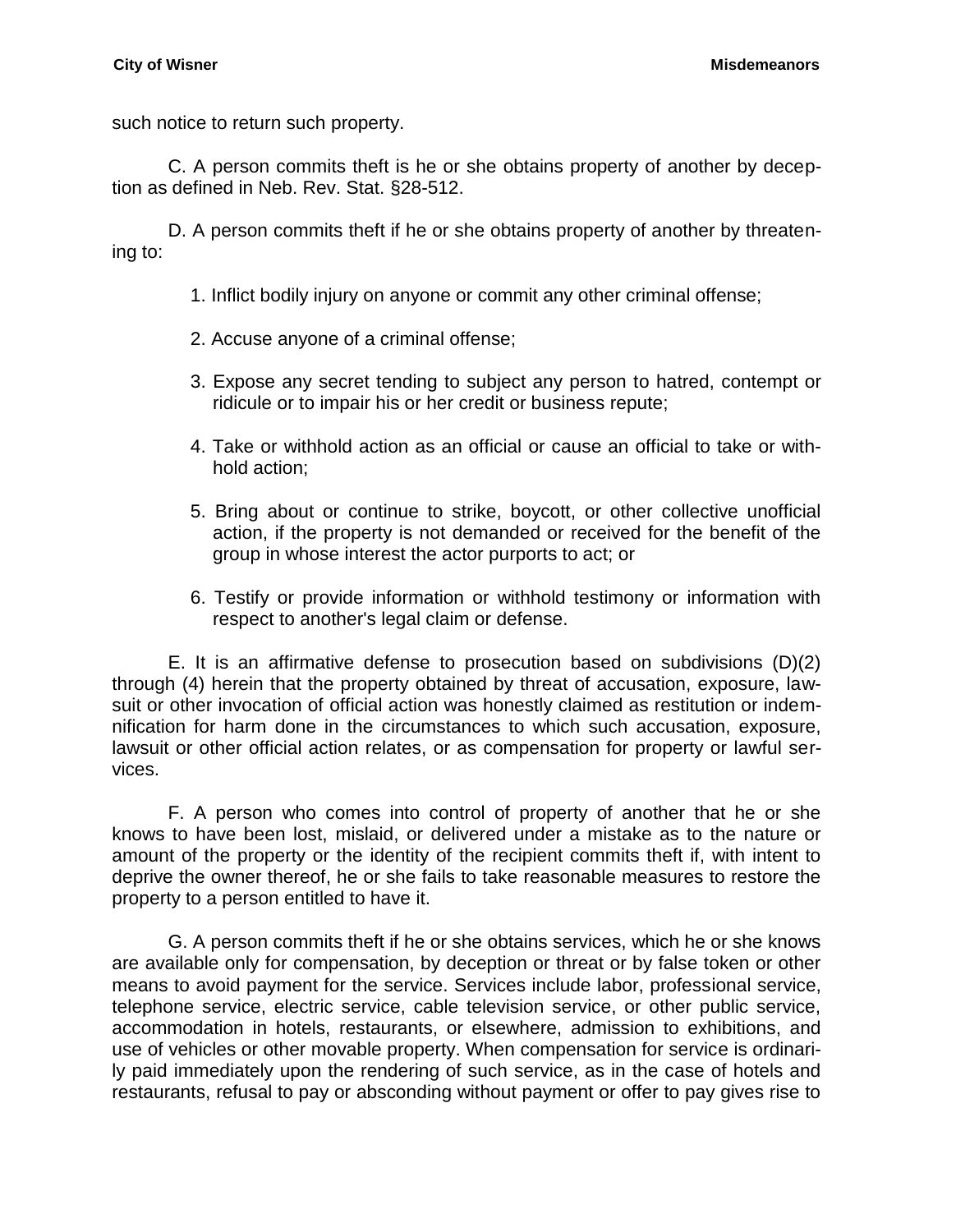presumption that the service was obtained by deception as to intention to pay. Further, a person commits theft if, having control over the disposition of services of others to which he or she is not entitled, he or she diverts such services to his or her own benefit or to the benefit of another not entitled thereto.

H. A person commits theft if he or she receives, retains or disposes of stolen movable property of another knowing that it has been stolen, or believing that it has been stolen, unless the property is received, retained, or disposed with intention to restore it to the owner.

(Neb. Rev. Stat. §§28-511 through 28-515, 28-517, 28-518) (Ord. No. 2004-978, 4/19/04)

# <span id="page-10-0"></span>**SECTION 3-118: THEFT; TELECOMMUNICATIONS SERVICE**

A. It is an offense for any person to:

- 1. Knowingly make or possess any device designed to or commonly used to obtain telecommunications service fraudulently from a licensed cable television franchisee with the intent to use such device in the commission of an offense described in subsection (1) of Neb. Rev. Stat. §28-515;
- 2. Knowingly tamper with, interfere with, or connect to any cables, wires, converters, or other devices used for the distribution of telecommunications service by any mechanical, electrical, acoustical, or other means without authority from the operator of the service with the intent of obtaining telecommunications service fraudulently; or
- 3. Sell, give, transfer, or offer or advertise for sale a device which such person knows or should know is intended to be used for the purpose of obtaining telecommunications services fraudulently.
- B. For purposes of this section:
	- 1. "Telecommunications service" includes, but is not limited to, telephone service and cable television service; and
	- 2. "Device" includes, but is not limited to, instrument, apparatus, equipment, and plans or instructions for making or assembling the instrument, apparatus, or equipment.

(Neb. Rev. Stat. §28-515.01) (Ord. No. 2004-978, 4/19/04)

### <span id="page-10-1"></span>**SECTION 3-119: THREATS; ASSAULT IN THE THIRD DEGREE**

It shall be unlawful for any person to intentionally, knowingly, or recklessly cause bodily injury to another person or threaten another in a menacing manner. It shall further be unlawful for any person to commit the above act in a fight or scuffle entered into by mutual consent. (Neb. Rev. Stat. §28-310)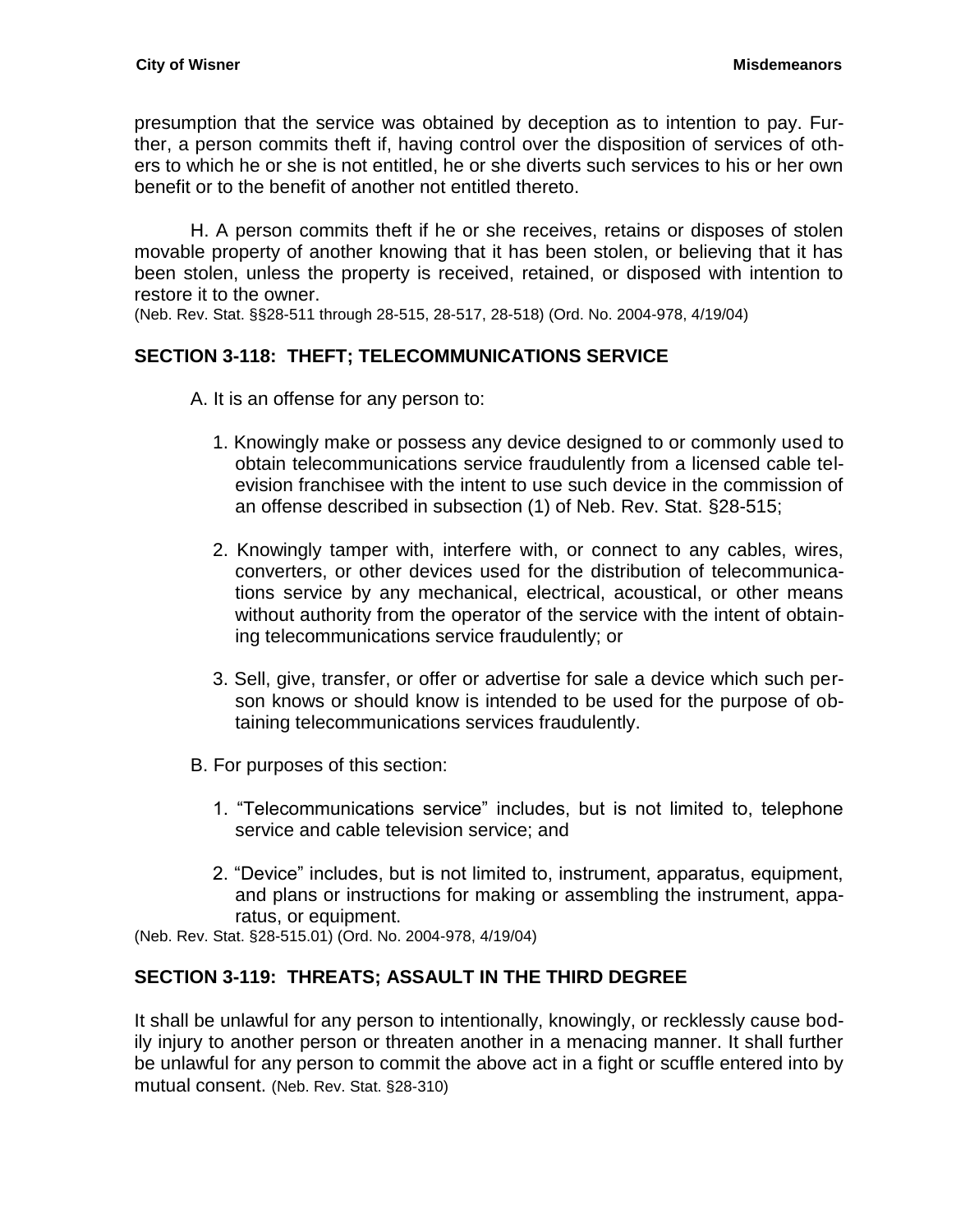### <span id="page-11-0"></span>**SECTION 3-120: DISORDERLY CONDUCT**

Any person who shall knowingly start a fight, fight, commit assault or battery, make unnecessary noise, or otherwise conduct himself in such a way as to breach the peace shall be deemed to be guilty of an offense. (Neb. Rev. Stat. §17-556)

#### <span id="page-11-1"></span>**SECTION 3-121: DISTURBING AN ASSEMBLY**

It shall be unlawful for any person or persons to disturb, interrupt, or interfere with any lawful assembly of people, whether religious or otherwise, by loud and unnecessary noise, threatening behavior, or indecent and shocking behavior. (Neb. Rev. Stat. §17-556)

### <span id="page-11-2"></span>**SECTION 3-122: DISTURBING THE PEACE**

It shall be unlawful for any person to intentionally disturb the peace and quiet of any person, family or neighborhood. (Neb. Rev. Stat. §§17-556, 28-1322)

### <span id="page-11-3"></span>**SECTION 3-123: LOUD MUSIC, RECORDINGS, RADIOS AND SIMILAR DEVICES; EXCEPTIONS**

It shall be unlawful for any person to operate any radio, tape player, compact disc player, stereophonic sound system, or similar device which reproduces or amplifies radio broadcasts or musical recordings in or upon any street, alley, or other public place in such a manner as to be audible to other persons more than 50 feet from the source. Persons operating such devices while participating in licensed or permitted activities, such as parades, shall not be deemed in violation of this section.

### <span id="page-11-4"></span>**SECTION 3-124: MINOR IN POSSESSION**

It shall be unlawful for any minor, as defined by Neb. Rev. Stat. §53-168.06, to sell, dispense, consume or have in his or her possession or physical control any alcoholic liquor in any tavern or in any other place, including public streets, alleys, roads, or highways of the city or inside any vehicle while in or on any other place, including but not limited to the public streets, alleys, roads, or highways of the city or upon property owned by the city, except that a minor may consume, possess, or have physical control of alcoholic liquor as a part of a bona fide religious rite, ritual, or ceremony or in his or her permanent place of residence. It shall be unlawful for any person under 21 years of age to transport, consume, or knowingly possess or have under his or her control beer or other alcoholic liquor in or transported by any motor vehicle. (Neb. Rev. Stat. §53-180.02)

#### <span id="page-11-5"></span>**SECTION 3-125: MISREPRESENTATION BY MINOR; ALCOHOL**

It shall be unlawful for any minor, as defined by Neb. Rev. Stat. §53-168.06, to obtain or attempt to obtain alcoholic liquor by misrepresentation of age or by any other method in any tavern or other place where alcoholic liquor is sold. (Neb. Rev. Stat. §§53- 180.01, 53-180.05)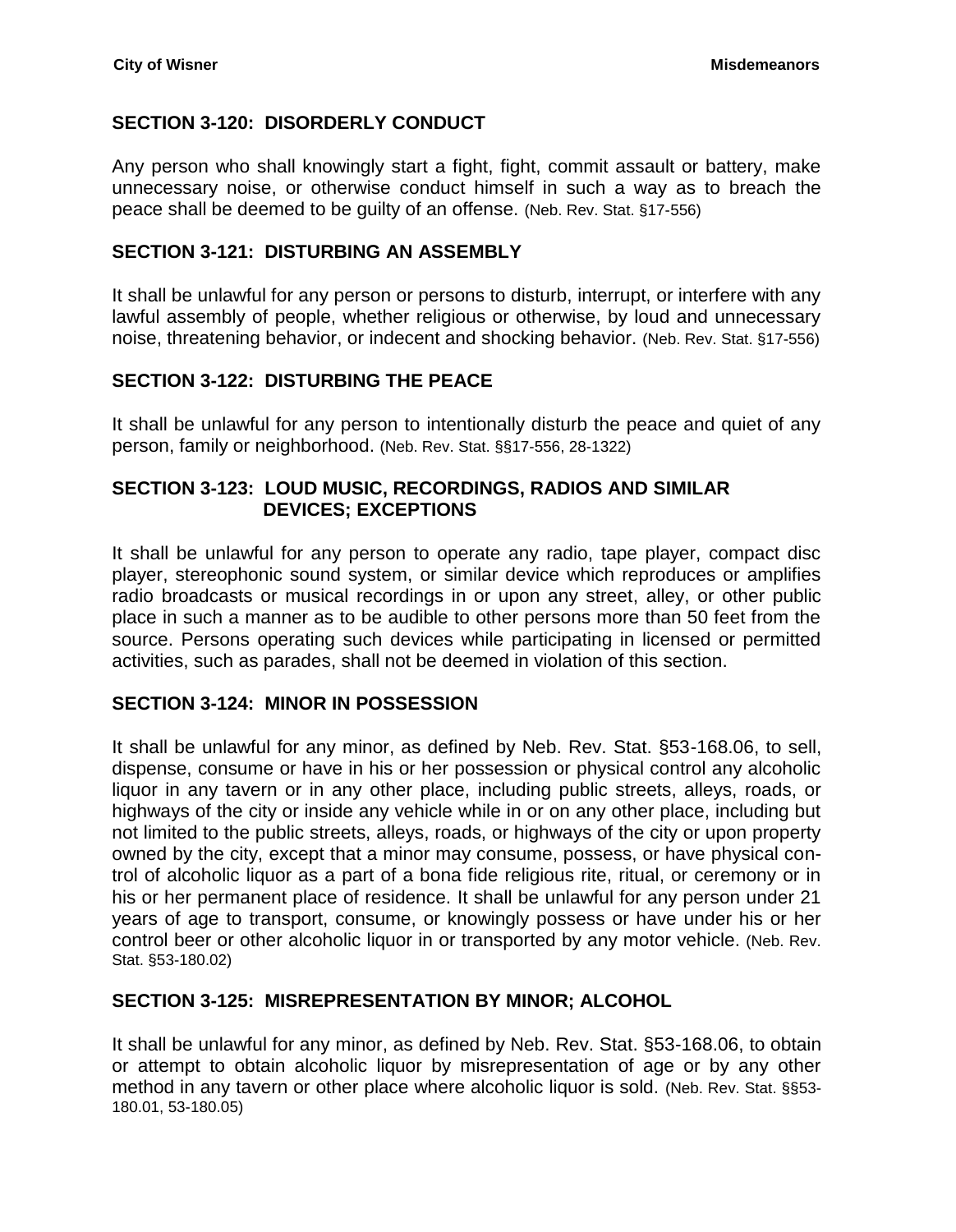### <span id="page-12-0"></span>**SECTION 3-126: TOBACCO AND ALTERNATIVE NICOTINE PRODUCTS; MINORS; VENDORS**

A. Any minor under the age of 18 years who shall smoke cigarettes or cigars, use vapor products or alternative nicotine products, or use tobacco in any form whatever in this city shall be guilty of an offense. Any minor charged with a violation of this section may be free from prosecution if he or she furnishes evidence for the conviction of the person or persons selling or giving him or her the cigarettes, cigars, vapor products, alternative nicotine products, or tobacco.

B. Any person who shall sell, give, or furnish in any way any tobacco in any form whatever or any cigarettes or cigarette paper, vapor products, or alternative nicotine products to any minor under 18 years of age is guilty of an offense. (Neb. Rev. Stat. §§28-1418, 28-1419)

### <span id="page-12-1"></span>**SECTION 3-127: MISREPRESENTATION BY MINOR; TOBACCO AND ALTERNATIVE NICOTINE PRODUCTS**

Any person under the age of 18 years who shall obtain cigars, tobacco, cigarettes, or cigarette material, vapor products, or alternative nicotine products from a licensee by representing that he or she is of the age of 18 years or over, is guilty of an offense. (Neb. Rev. Stat. §28-1427)

# <span id="page-12-2"></span>**SECTION 3-128: STREET GAMES**

It shall be unlawful for any person to play catch, bat a ball, kick or throw a football, or to engage in any exercise or sport upon the city streets and sidewalks. Nothing herein shall be construed to prohibit or prevent the City Council from ordering certain streets and public places blocked off from time to time for the purpose of providing a safe area to engage in such exercise and sport. (Neb. Rev. Stat. §§17-555, 17-557, 17-142)

### <span id="page-12-3"></span>**SECTION 3-129: LITTERING**

A. Any person who deposits, throws, discards, scatters, or otherwise disposes of any litter, refuse, waste material, or other thing on any public or private property or in any waters commits the offense of littering unless (1) such property is an area designated by law for the disposal of such material and such person is authorized by the proper public authority to so use such property; or (2) the litter is placed in a receptacle or container installed on such property for such purpose.

B. Whenever litter is thrown, deposited, dropped, or dumped from any motor vehicle or watercraft in violation of this section, the operator of such motor vehicle or watercraft commits the offense of littering.

C. For the purpose of this section, the following definitions shall apply unless the context clearly indicates or requires a different meaning: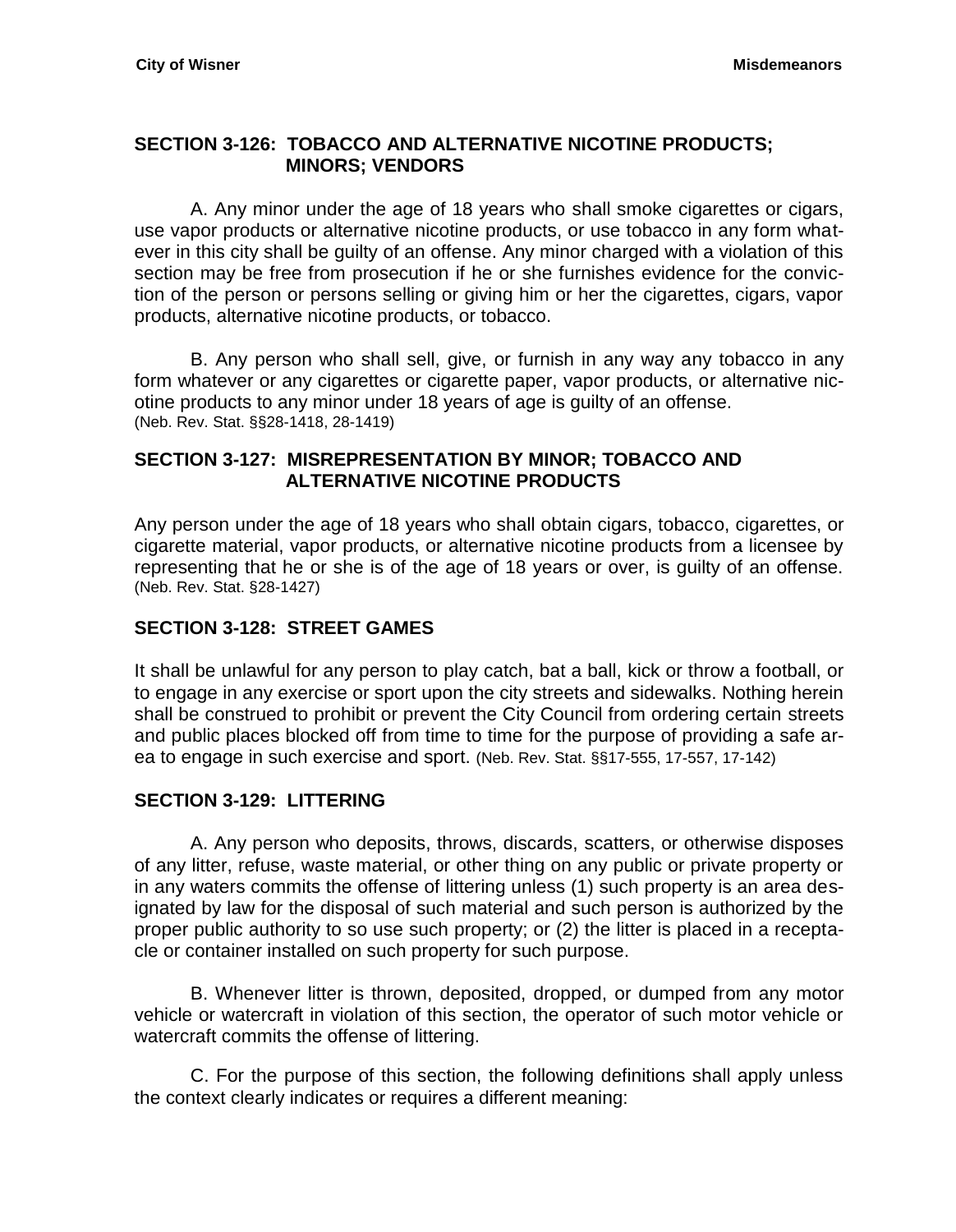- 1. "Litter" shall include all waste material susceptible of being dropped, deposited, discarded, or otherwise disposed of by any person upon any property in the state, but does not include wastes of primary processes of farming or manufacturing.
- 2. "Waste material" shall mean any material appearing in a place or in a context not associated with that material's function or origin.

(Neb. Rev. Stat. §§17-123.01, 28-523) (Ord. No. 2005-988, 7/5/05)

#### <span id="page-13-0"></span>**SECTION 3-130: POSTING NOTICES**

No person in the city shall fasten any poster or other advertising device in any way upon public or private property in the city without written permission of the City Council.

#### <span id="page-13-1"></span>**SECTION 3-131: POSTED ADVERTISEMENTS**

It shall be unlawful for any person to wrongfully and maliciously tear, deface, remove, or cover up the posted advertisement or bill of any person, firm, or corporation when said bill or advertisement is rightfully and lawfully posted and the same remains of value.

#### <span id="page-13-2"></span>**SECTION 3-132: APPLIANCE IN YARD**

It shall be unlawful for any person to permit a refrigerator, icebox, freezer, or any other dangerous appliance to be in the open and accessible to children, whether on private or public property, unless he or she shall first remove all doors and make the same reasonably safe. (Neb. Rev. Stat. §18-1720)

#### <span id="page-13-3"></span>**SECTION 3-133: OBSTRUCTING WATER FLOW**

It shall be unlawful for any person to stop or obstruct the passage of water in a street gutter, culvert, water pipe or hydrant.

### <span id="page-13-4"></span>**SECTION 3-134: INJURY TO PLANTS AND TREES**

It shall be unlawful for any person to purposely or carelessly and without lawful authority to cut down, carry away, injure, break down, or destroy any trees or their fruit or any shrub, plant, flower, or grass on any public or private property. Any public service company desiring to trim or cut down any tree, except on property owned and controlled by it, shall make an application to the City Council and the written permit of the council in accordance with its decision to allow such an action shall constitute the only lawful authority on the part of the company to do so.

#### <span id="page-13-5"></span>**SECTION 3-135: DISEASED OR DYING TREES**

A. It is hereby declared a nuisance for a property owner to permit, allow, or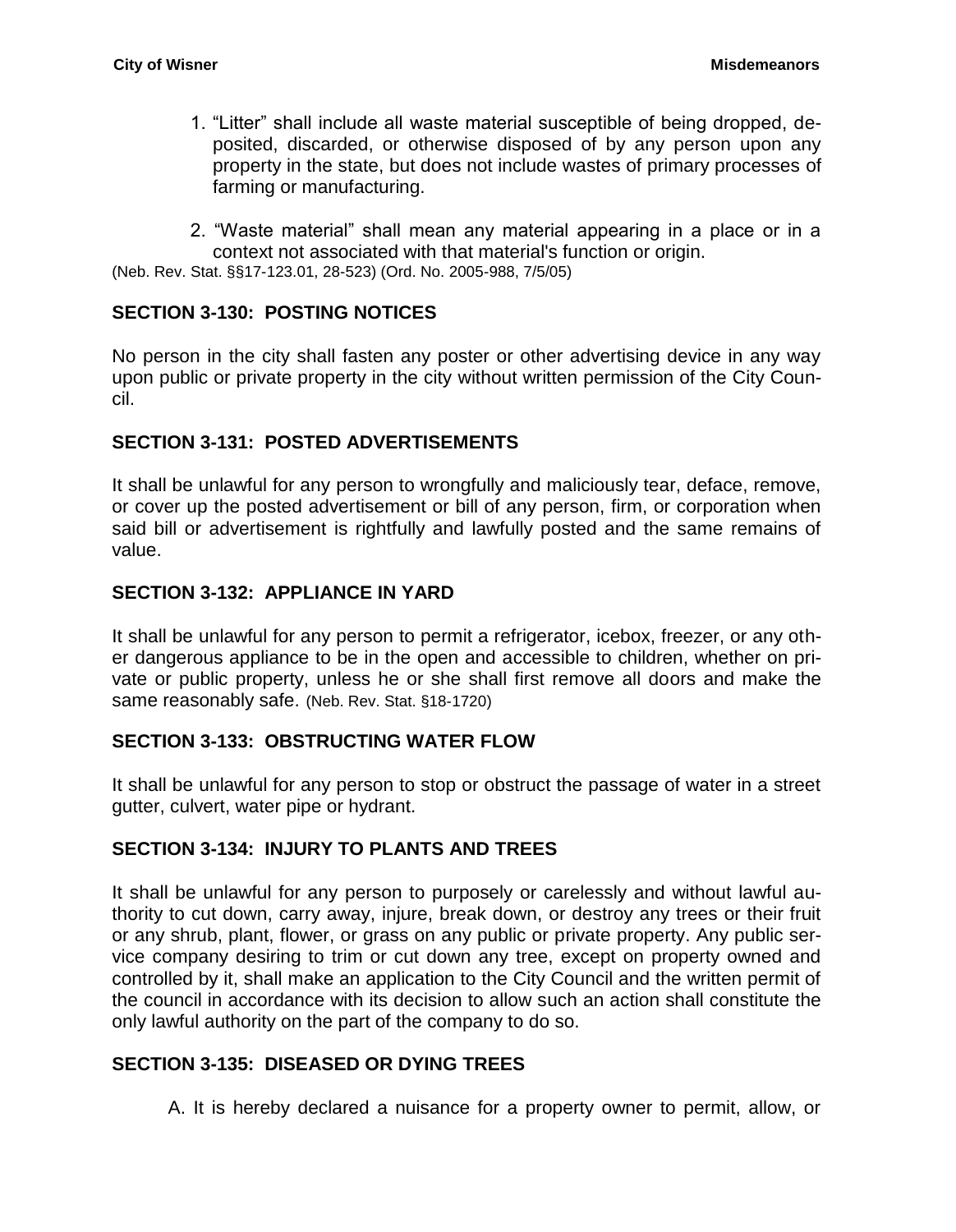maintain any dead, dying, or diseased trees within the right of way of streets or on private property within the corporate limits of the city or within its one-mile zoning jurisdiction. For the purpose of carrying out the provisions of this section, the city police or other designated agent shall have the authority to enter upon private property to inspect the trees thereon.

B. Notice to abate and remove such nuisances and notice of the right to a hearing and the manner in which it may be requested shall be given to each owner or owner's duly authorized agent and to the occupant, if any, by personal service or certified mail. Within 30 days after the receipt of such notice, if the owner or occupant of the lot or piece of ground does not request a hearing or fails to comply with the order to abate and remove the nuisance, the city may have such work done and bill the property owner. If the owner fails to reimburse the city after being properly billed, the city may levy and assess all or any portion of the costs and expenses of the work upon the lot or piece of ground so benefited in the same manner as other special taxes for improvements are levied or assessed.

C. In the event the property owner is a non-resident of the county in which the property lies, the city shall, before levying any special assessment against that property, send a copy of any notice required by law to be published by means of certified mail, return receipt requested, to the last known address of the non-resident property owner, which shall be that address listed on the current tax rolls at the time such required notice was first published.

(Neb. Rev. Stat. §§18-1720, 28-1321)

### <span id="page-14-0"></span>**SECTION 3-136: PARKS; INJURY TO PROPERTY; LITTERING**

It shall be unlawful for any person to maliciously or willfully cut down, injure, or destroy any tree, plant, or shrub; to injure or destroy any sodded or planted area; or to injure or destroy any building, structure, equipment, fence, bench, table, or any other property of the city parks and recreational areas. No person shall commit any waste on or litter the city parks or other public grounds. (Neb. Rev. Stat. §§17-563, 28-523)

# <span id="page-14-1"></span>**SECTION 3-137: PROHIBITED FENCES**

It shall be unlawful for any person to erect or cause to be erected and maintain any barbed wire or electric fence within the corporate limits where such fence abuts a public sidewalk, street, or alley.

# <span id="page-14-2"></span>**SECTION 3-138: HEDGES, VEGETATION OBSTRUCTING VIEW**

The growing or maintaining or permitting the growing of hedges, corn, or other vegetation so tall as to obstruct the view of any private building, business building, street intersection, or private drive is declared to be a nuisance and is hereby prohibited.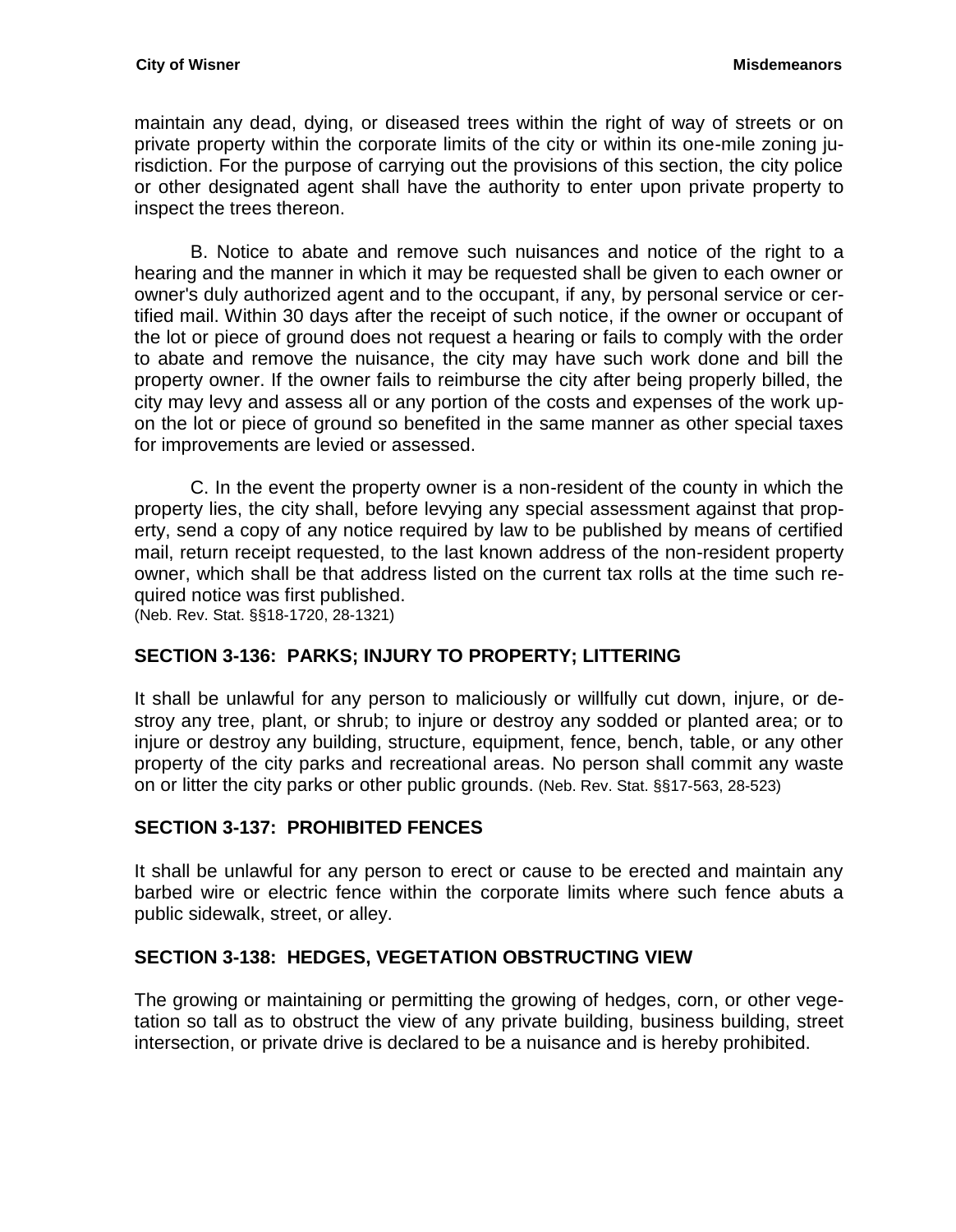#### <span id="page-15-0"></span>**SECTION 3-139: SEXUAL PREDATORS**

- A. For purposes of this ordinance:
	- 1. "Child care facility" means a facility licensed pursuant to the Child Care Licensing Act;
	- 2. "Reside" means to sleep, live, or dwell at a place, which may include more than one location and may be mobile or transitory;
	- 3. "Residence" means a place where an individual sleeps, lives, or dwells, which may include more than one location and may be mobile or transitory;
	- 4. "School" means a public, private, denominational, or parochial school which meets the requirements for state accreditation or approval;
	- 5. "Sex offender" means an individual who has been convicted of a crime listed in Neb. Rev. Stat. §29-4003 and who is required to register as a sex offender pursuant to the Sex Offender Registration Act; and
	- 6. "Sexual predator" means an individual required to register under the Sex Offender Registration Act, who has committed an aggravated offense as defined in Neb. Rev. Stat. [§29-4001.01](http://www.lawriter.net/NLLXML/getcode.asp?userid=PRODSG&interface=CM&statecd=NE&codesec=29-4001.01&sessionyr=2009SP1&Title=29&datatype=S&noheader=0&nojumpmsg=0) and who has victimized a person 18 years of age or younger.

B. It is unlawful for any sexual predator to reside within 500 feet from a school or child care facility. For purposes of determining the minimum distance separation, the distance shall be measured by following a straight line from the outer property line of the residence to the nearest outer boundary line of the school or child care facility.

C. This ordinance shall not apply to a sexual predator who (1) resides within a prison or correctional or treatment facility operated by the state or a political subdivision; (2) established a residence before July 1, 2006, and has not moved from that residence; or (3) established a residence after July 1, 2006, and the school or child care facility triggering the restriction was established after the initial date of the sexual predator's residence at that location.

(Neb. Rev. Stat. §§29-4016, 29-4017) (Ord. No. 2006-1001, 11/6/06)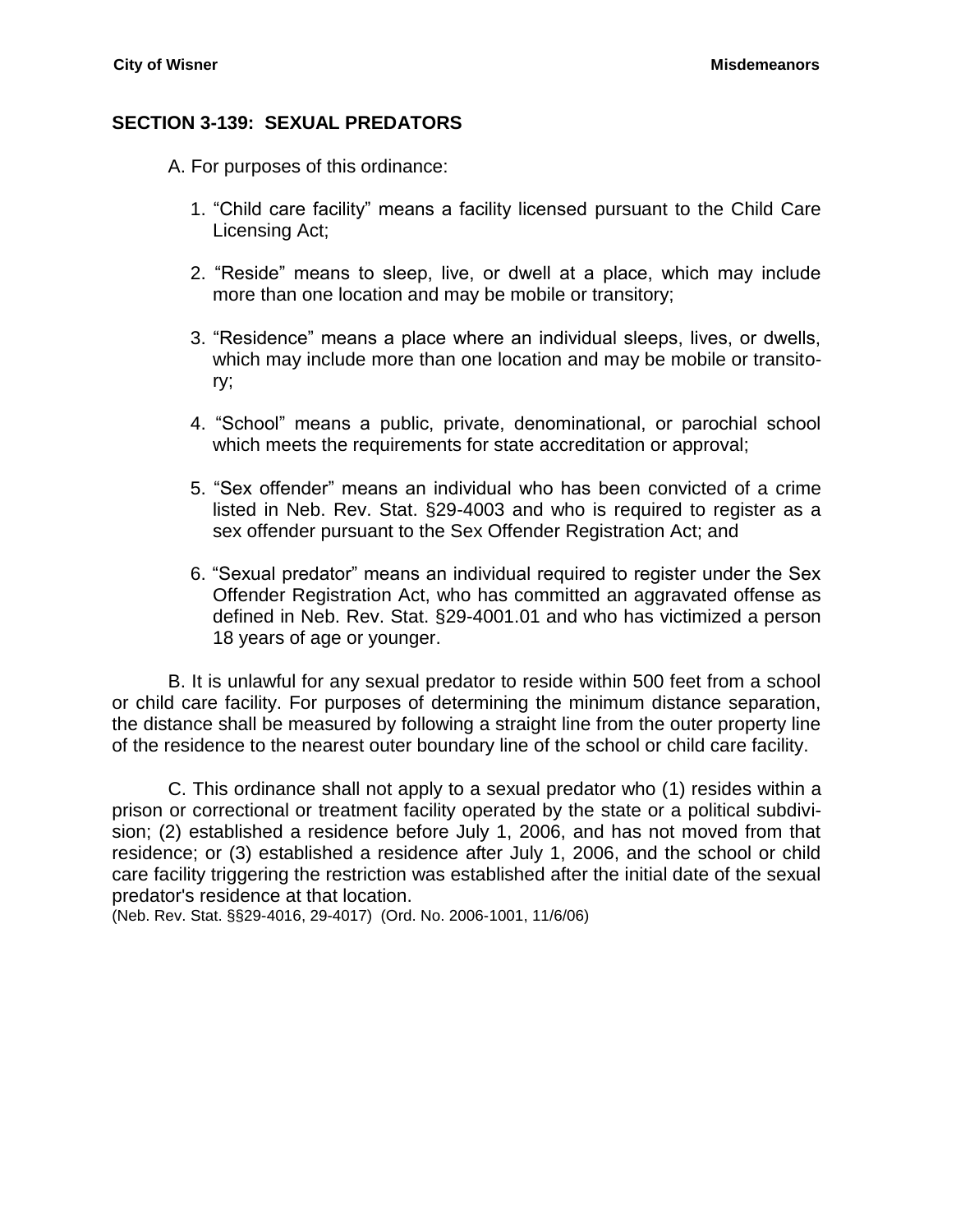# **Article 2 – Dogs**

### <span id="page-16-1"></span><span id="page-16-0"></span>**SECTION 3-201: DEFINITIONS**

"Animal control authority" shall mean an entity authorized to enforce the animal control laws of the city.

"Animal control officer" shall mean any individual employed, appointed, or authorized by an animal control authority for the purpose of aiding in the enforcement of this act or any other law or ordinance relating to the licensing of animals, control of animals, or seizure and impoundment of animals and shall include any state or local law enforcement or other employee whose duties in whole or in part include assignments that involve the seizure and impoundment of any animal.

"Owner" shall mean any person, firm, corporation, organization, political subdivision, or department possessing, harboring, keeping, or having control or custody of a dog; and specifically in reference to a collarless dog, every person who shall harbor such a dog about his or her premises for the space of ten days shall be held to be the owner. (Neb. Rev. Stat. §§54-606, 71-4401)

### <span id="page-16-2"></span>**SECTION 3-202: RABIES VACCINATION**

Every dog shall be vaccinated against rabies pursuant to Section 3-302.

# <span id="page-16-3"></span>**SECTION 3-203: LICENSING; RABIES CERTIFICATE; FEE**

A. Any person who shall own, keep, or harbor a dog over the age of six months within the city shall within 30 days after acquisition of the said dog acquire a license for each animal annually by or before May 1 each year. Application shall be made upon a printed form provided by the city, upon which the owner shall state his or her name and address and the name, breed, color, and sex of each dog owned and kept by him or her. A certificate stating that the dog has had a rabies shot, effective for the ensuing year of the license, shall be presented when the license is applied for and no license or tag shall be issued until the certificate is shown.

B. Upon payment of the license fee, as set by resolution of the City Council, the city clerk shall issue to the dog owner a license certificate and a metallic tag for each animal so licensed. The city shall, in addition to the license tax imposed, collect from the licensee a state fee. The clerk shall retain a small amount from the said fee and remit the balance to the state treasurer for credit to the Commercial Dog and Cat Operator Inspection Program Cash Fund. The amount collected shall be credited to the general fund along with the license fees.

C. The said dog tax shall be delinquent from and after May 10; provided, the possessor of any dog brought into or harbored within the corporate limits subsequent to May 1 shall be liable for the payment of the dog tax levied herein and such tax shall be delinquent if not paid within 10 days thereafter. It shall be the duty of the city clerk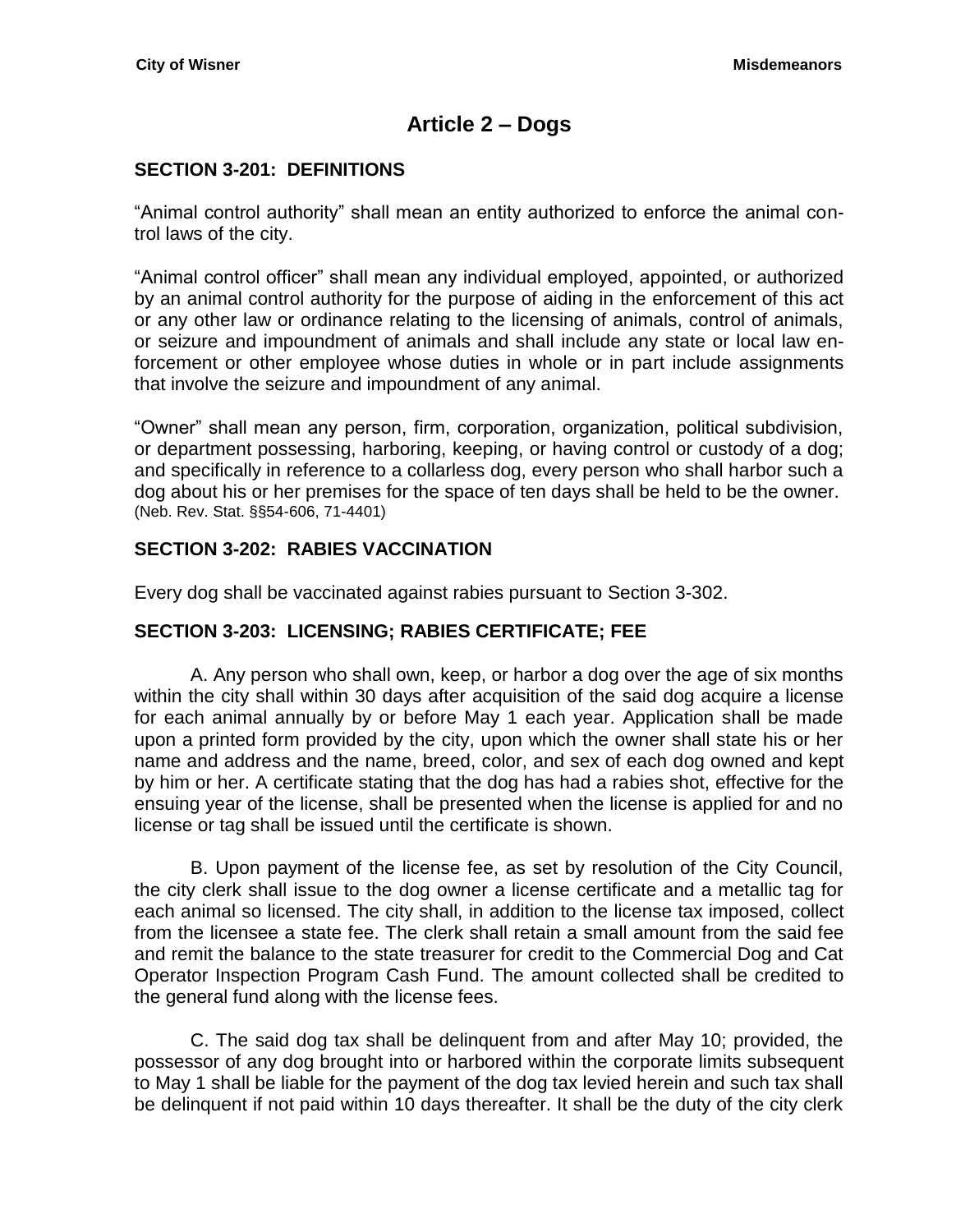to issue tags of a suitable design that are different in appearance each year.

D. The metallic tag shall be properly attached to the collar or harness of every dog so licensed and shall entitle the owner to keep or harbor the said animal until April 30 of the following year. Said licenses shall not be transferable and no refund will be allowed in case of death, sale, or other disposition of the licensed dog.

E. Every service animal shall be licensed but no license tax shall be charged. Upon the retirement or discontinuance of the animal as a service animal, the owner of the animal shall be liable for the payment of a license tax as prescribed herein. (Neb. Rev. Stat. §§17-526, 54-603)

### <span id="page-17-0"></span>**SECTION 3-204: LOST TAG**

In the event that a licensing tag is lost and upon satisfactory evidence that the original tag was issued in accordance with the provisions herein, the city clerk shall issue a duplicate or new tag for the balance of the year for which the license tax has been paid and shall charge and collect a fee for each duplicate tag so issued. Such fee shall be as set by resolution of the City Council and placed on file in the office of the city clerk. (Neb. Rev. Stat. §§17-526, 54-603)

### <span id="page-17-1"></span>**SECTION 3-205: WRONGFUL LICENSING**

It shall be unlawful for the owner, keeper, or harborer of any dog to permit or allow such dog to wear any license, metallic tag, or other city identification other than that issued by the city clerk nor shall the owner, keeper, or harborer wrongfully and knowingly license an unspayed female dog as a male or spayed female dog. (Neb. Rev. Stat. §17-526)

### <span id="page-17-2"></span>**SECTION 3-206: REMOVAL OF COLLAR OR HARNESS, LICENSE TAGS**

It shall be unlawful for any person to remove or cause to be removed the collar, harness, or license tag from any licensed dog without the consent of the owner, keeper, or possessor thereof. (Neb. Rev. Stat. §17-526)

# <span id="page-17-3"></span>**SECTION 3-207: RUNNING AT LARGE; LICENSE REQUIRED**

Any dog found running at large upon the streets and public grounds of the city with or without a collar or harness and license tag is hereby declared a public nuisance and shall be impounded in the city dog shelter as provided in Section 3-304. "Running at large" shall mean a dog was found off the premises of the owner and not under control of the owner or a responsible person by leash, cord, chain, wire, rope, cage, or other suitable means of physical restraint. (Neb. Rev. Stat. §17-526)

### <span id="page-17-4"></span>**SECTION 3-208: DAMAGE; LIABILITY OF OWNER**

It shall be unlawful for any person to allow a dog owned, kept, or harbored by him or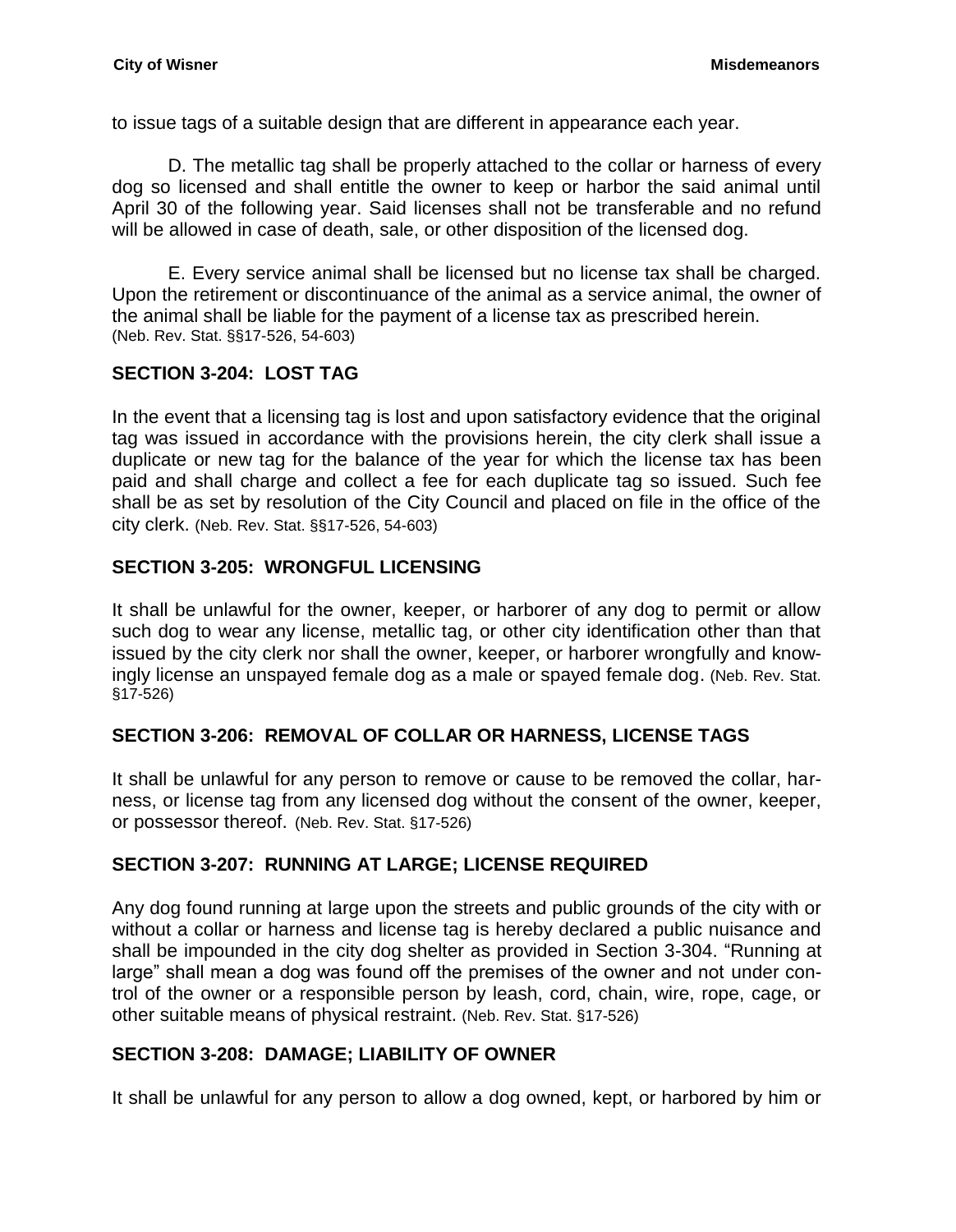her or under his or her charge or control to injure or destroy any real or personal property of any description belonging to another person. The owner or possessor of any such dog, in addition to the usual judgment upon conviction, may be made to be liable to the persons so injured in an amount equal to the value of the damage so sustained. (Neb. Rev. Stat. §§18-1720, 54-601, 54-602)

### <span id="page-18-0"></span>**SECTION 3-209: BARKING AND OFFENSIVE DOGS; COMPLAINT**

It shall be unlawful for any person to own, keep, or harbor any dog which by loud, continued, or frequent barking, howling, or yelping shall annoy or disturb any neighborhood or person or which habitually barks at or chases pedestrians, drivers, or owners of horses or vehicles while they are on any public sidewalks, streets, or alleys in the city. Upon the written complaint of two or more affected persons from different households, filed within any 30-day period with the city clerk or animal control officer, that any dog owned by the person named in the complaint is an annoyance or disturbance or otherwise violates the provisions of this section, the city police or animal control officer shall investigate the complaint and, if in his or her opinion the situation warrants, shall notify the owner to silence and restrain such dog. The provisions of this section shall not be construed to apply to the city animal shelter. (Neb. Rev. Stat. §17-526)

### <span id="page-18-1"></span>**SECTION 3-210: FEMALE IN SEASON**

It is hereby declared unlawful for the owner, keeper, or harborer of a female dog to permit her to run at large within the city while in season. Any such female dog found running at large in violation of this section shall be declared to be a public nuisance and as such may be impounded or killed according to the provisions herein. (Neb. Rev. Stat. §17-526)

# <span id="page-18-2"></span>**SECTION 3-211: FIGHTING DOGS**

It shall be unlawful for any person, by agreement or otherwise, to set dogs to fighting or by any gesture or word to encourage the same to fight. (Neb. Rev. Stat. §17-526)

# <span id="page-18-3"></span>**SECTION 3-212: DANGEROUS DOGS; DEFINITIONS**

"Dangerous dog" shall mean any dog that, according to the records of the animal control authority:

A. Has killed or inflicted injury on a human being of public or private property:

B. Has killed a domestic animal without provocation; or

C. Has been previously determined to be a potentially dangerous dog by an animal control authority and the owner has received notice of such determination; such dog again aggressively bites, attacks, or endangers the safety of humans or domestic animals.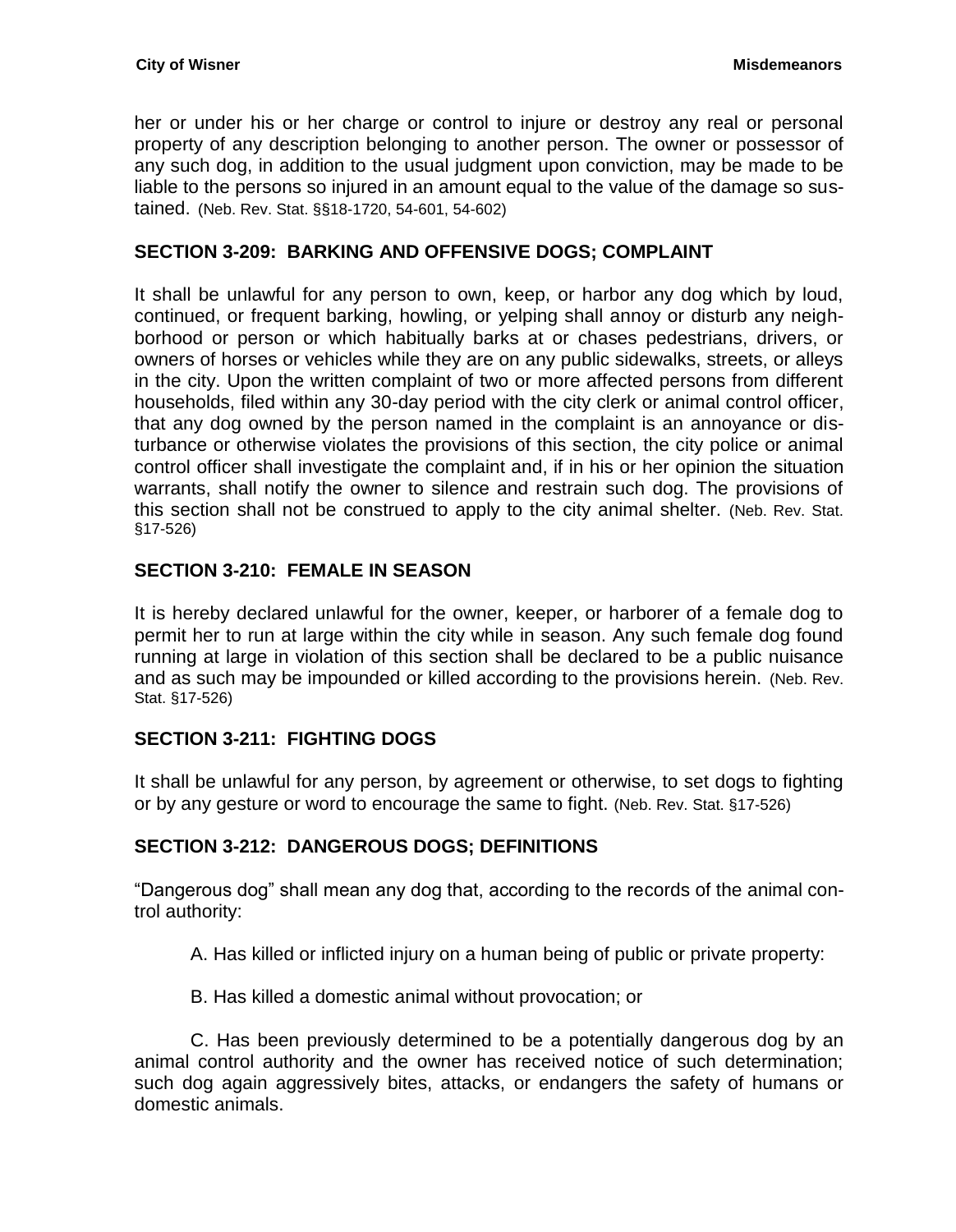D. Notwithstanding the foregoing, a dog shall not be defined as a dangerous dog:

- 1. If the threat, any injury that is not a severe injury, or the damage was sustained by a person who (a) at the time was committing a willful trespass as defined in state statutes or any other tort upon the property of the owner of the dog; (b) at the time was tormenting, abusing, or assaulting the dog; (c) has in the past been observed or reported to have tormented or assaulted the dog; or (d) at the time was committing or attempting to commit a crime; or
- 2. If the dog is a trained dog assisting a police officer engaged in law enforcement duties.

"Domestic animal" shall mean a cat, a dog, or livestock. "Livestock" includes buffalo, deer, antelope, fowl, and any other animal in any zoo, wildlife park, refuge, wildlife area, or nature center intended to be on exhibit.

"Potentially dangerous dog" shall mean any dog that, when unprovoked:

A. Inflicts a non-severe injury on a human or injures a domestic animal on either public or private property or chases or approaches a person upon streets, sidewalks, or any public grounds in a menacing fashion or apparent attitude of attack; or

B. Any specific dog with a known propensity, tendency, or disposition to attack when unprovoked, to cause injury, or to threaten the safety of humans or domestic animals.

"Severe injury" shall mean any physical injury that results in disfiguring lacerations requiring multiple sutures, cosmetic surgery, or one or more broken bones or that creates a potential danger to the life or health of the victim. (Neb. Rev. Stat. §54-617)

### <span id="page-19-0"></span>**SECTION 3-213: DANGEROUS DOGS; MICROCHIP**

A dangerous dog that has been declared as such shall be spayed or neutered and implanted with a microchip identification number by a licensed veterinarian within 30 days after such declaration. The cost of both procedures is the responsibility of the owner of the dangerous dog. Written proof of both procedures and the microchip identification number shall be provided to the animal control authority after the procedures are completed.

### <span id="page-19-1"></span>**SECTION 3-214: DANGEROUS DOGS; CONFINED; WARNING SIGN**

A. No person, firm, partnership, limited liability company, or corporation shall own, keep, or harbor or allow to be in or on any premises occupied by him, her, or it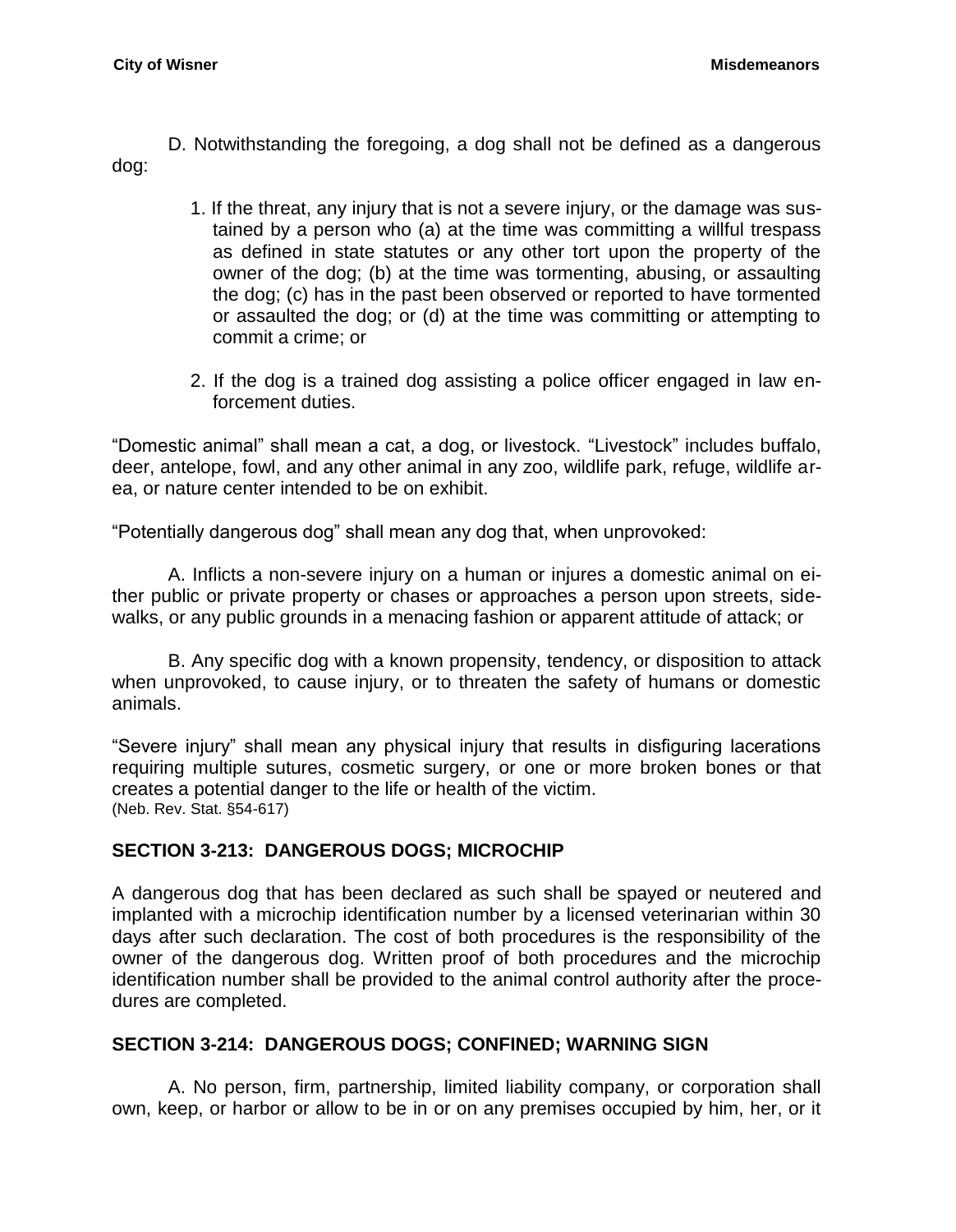or under his, her, or its charge or control any dangerous dog without such dog being confined so as to protect the public from injury.

B. While unattended on the owner's property, a dangerous dog shall be securely confined in a humane manner indoors or in a securely enclosed and locked pen or structure suitably designed to prevent the entry of young children and to prevent the dog from escaping. The pen or structure shall have secure sides and a secure top. If the pen or structure has no bottom secured to the sides, the sides shall be embedded into the ground at a depth of at least one foot. The pen or structure shall also protect the dog from the elements. The owner of a dangerous dog shall post a warning sign on the property where the dog is kept that is clearly visible and that informs persons that a dangerous dog is on the property. Each warning sign shall be no less than 10 inches by 12 inches and shall contain the words "Warning" and "Dangerous Animal" in high-contrast lettering at least 3 inches high on a black background. (Neb. Rev. Stat. §54-619)

### <span id="page-20-0"></span>**SECTION 3-215: DANGEROUS DOGS; RESTRAINED**

No owner of a dangerous dog shall permit the dog to go beyond the property of the owner unless the animal is restrained securely by a chain or leash. (Neb. Rev. Stat. §54- 618)

### <span id="page-20-1"></span>**SECTION 3-216: DANGEROUS DOGS; FAILURE TO COMPLY**

Any dangerous dog may be immediately confiscated by an animal control officer if the owner is in violation of this article. The owner shall be responsible for the reasonable costs incurred by the animal control authority for the care of a dangerous dog confiscated by an animal control officer or for the destruction of any dangerous dog if the action by the animal control authority is pursuant to law and if the owner violated this article. In addition to any other penalty, a court may order the animal control authority to dispose of a dangerous dog in an expeditious and humane manner. (Neb. Rev. Stat. §54-620)

### <span id="page-20-2"></span>**SECTION 3-217: DANGEROUS DOGS; TRANSPORT**

A. Except as provided in subsection (B) of this section or for a reasonable veterinary purpose, no owner of a dangerous dog shall transport such dog or permit such dog to be transported to another county, city, or village in this state.

B. An owner of a dangerous dog may transport such dog or permit such dog to be transported to another county, city, or village in this state for the purpose of permanent relocation of the owner if the owner has obtained written permission prior to such relocation from the animal control authority of the county, city, or village in which the owner resides and from the county, city, or village in which the owner will reside. Each animal control authority may grant such permission based upon a reasonable evaluation of both the owner and the dog, including whether the owner has complied with the laws of this state and of the county, city, or village in which he or she resides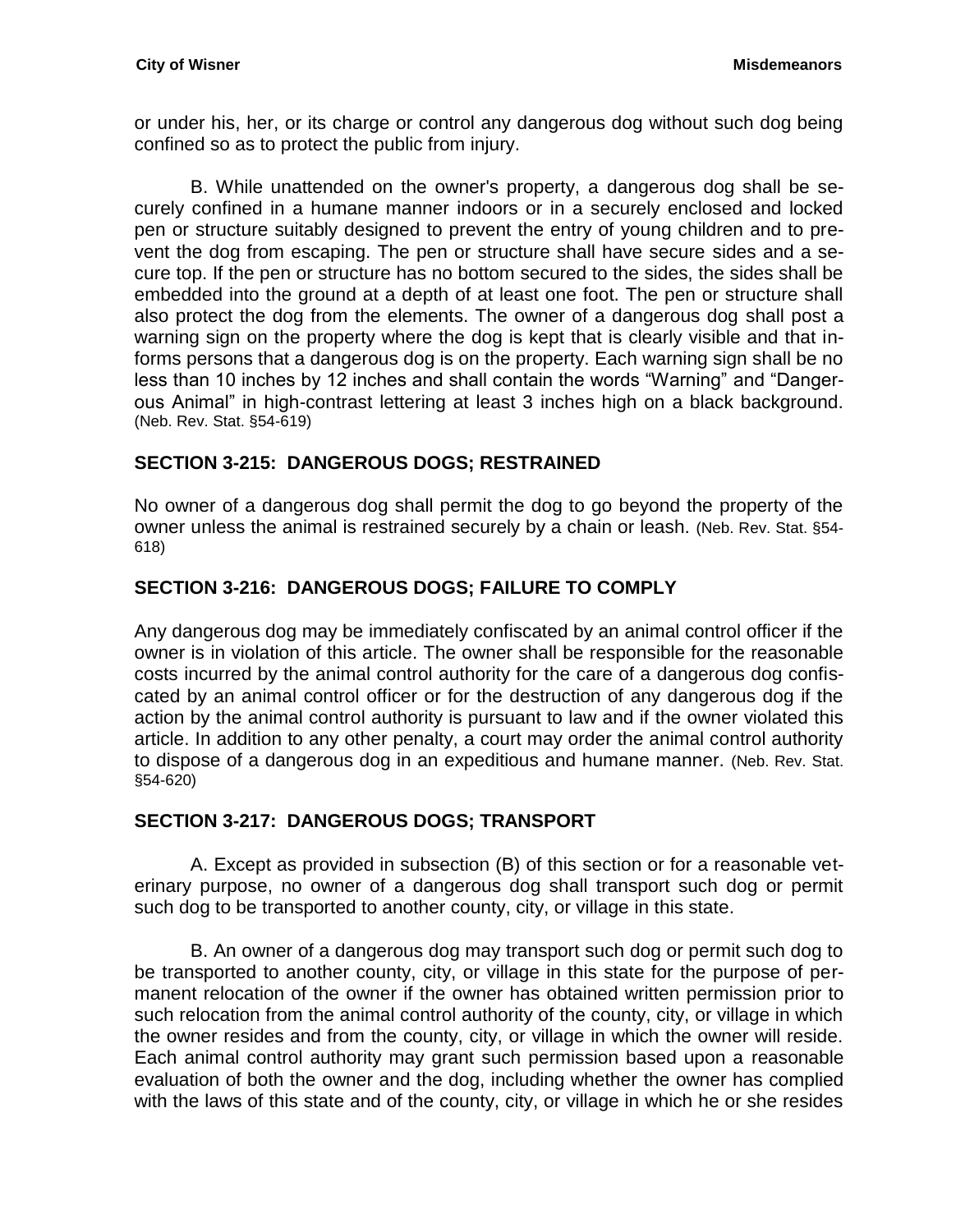with regard to dangerous dogs after the dog was declared dangerous. An animal control authority shall not grant permission under this section if the county, city, or village has an ordinance or resolution prohibiting the relocation of dangerous dogs. After the permanent relocation, the animal control authority of the county, city, or village in which the owner resides shall monitor the owner and such dog for a period of at least 30 days but not to exceed 90 days to ensure the owner's compliance with the laws of this state and of such county, city, or village with regard to dangerous dogs. Nothing in this subsection shall permit the rescindment of the declaration of dangerous dog. (Neb. Rev. Stat. §54-618)

### <span id="page-21-0"></span>**SECTION 3-218: DANGEROUS DOGS; VIOLATION; PRIOR CONVICTION**

A. Any owner whose dangerous dog inflicts on a human being a serious bodily injury as defined in Neb. Rev. Stat. §28-109 is guilty of a misdemeanor for the first offense, whether or not the same dangerous dog is involved. It is a defense to a violation of this section that the dangerous dog was, at the time of the infliction of the serious bodily injury, in the custody of or under the direct control of a person other than the owner or the owner's immediate family.

B. If a dangerous dog belonging to an owner with a prior conviction under this section attacks or bites a person or another domestic animal, the owner shall be guilty of a misdemeanor. In addition, the dangerous dog shall be immediately confiscated by an animal control authority, placed in quarantine for the proper length of time, and thereafter destroyed in an expeditious and humane manner. (Neb. Rev. Stat. §§54-622.01, 54-624)

### <span id="page-21-1"></span>**SECTION 3-219: DANGEROUS DOGS; ADDITIONAL REGULATIONS**

Nothing in this article shall be construed to restrict or prohibit the City Council from establishing and enforcing laws or ordinances at least as stringent as the provisions of this article. (Neb. Rev. Stat. §54-624)

#### <span id="page-21-2"></span>**SECTION 3-220: IMPOUNDMENT**

Any dog violating any of the provisions of this article shall be impounded as provided in Section 3-306 (Impoundment; Release; Fees).

#### <span id="page-21-3"></span>**SECTION 3-221: INTERFERENCE WITH ANIMAL CONTROL**

It shall be unlawful for any person to hinder, delay, or interfere with any police officer or animal control officer who is performing any duty enjoined upon him or her by the provisions of this article or to break open or in any manner directly or indirectly aid, counsel, or advise breaking into the animal shelter or any vehicle used for the collecting or conveying of dogs to the shelter. (Neb. Rev. Stat. §28-906)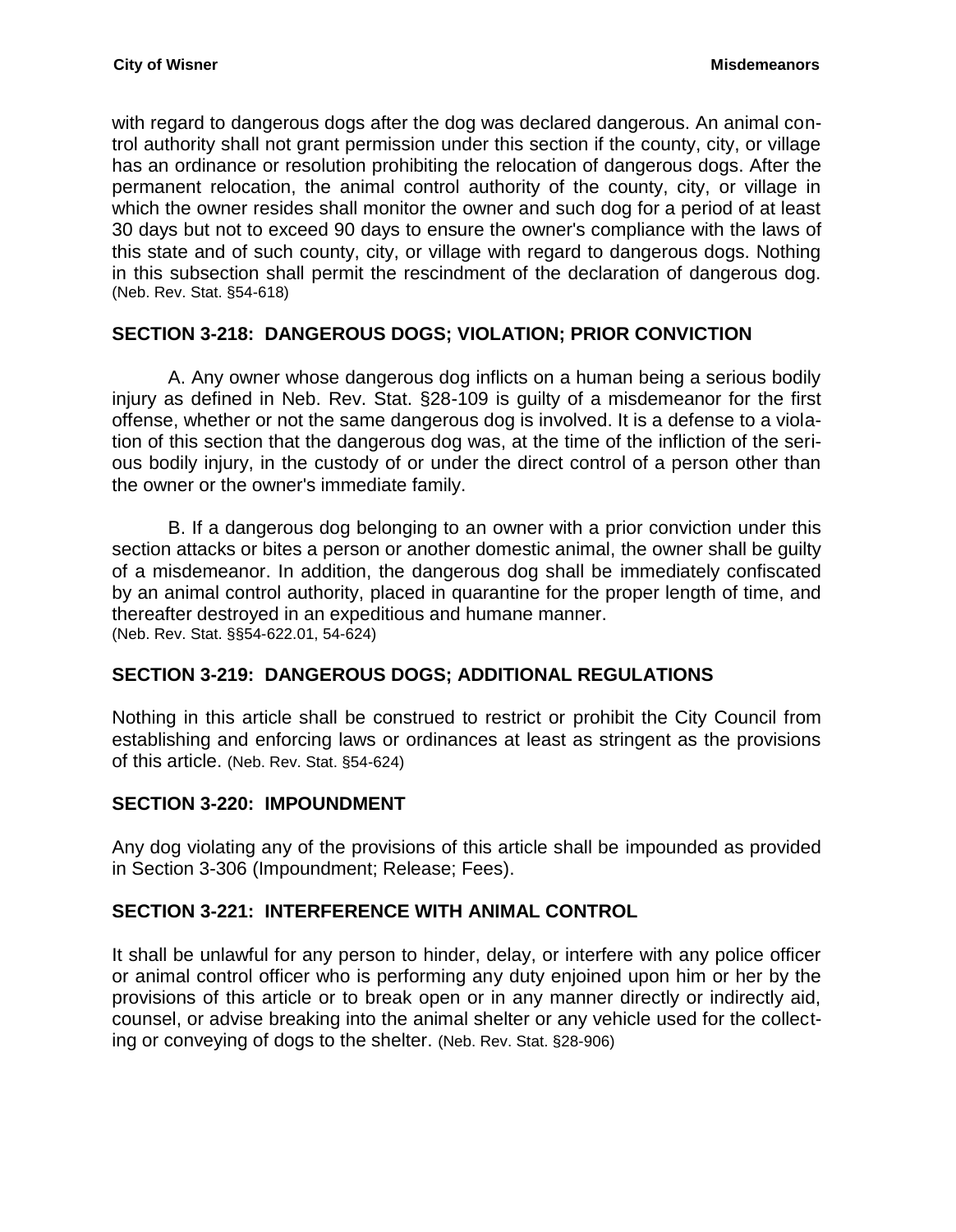# **Article 3 – Rabies**

# <span id="page-22-1"></span><span id="page-22-0"></span>**SECTION 3-301: DEFINITIONS**

For the purpose of this article, the following definitions shall apply unless the context clearly indicates or requires a different meaning.

"Cat" shall mean a cat which is a household pet.

"Department" shall mean the state Department of Health and Human Services.

"Domestic animal" shall mean any dog or cat.

"Hybrid animal" shall mean any animal which is the product of the breeding of a domestic dog with a nondomestic canine species.

"Own" shall mean to possess, keep, harbor, or have control of, charge of, or custody of a domestic or hybrid animal. This term does not apply to domestic or hybrid animals owned by other persons which are temporarily maintained on the premises of a veterinarian or kennel operator for a period of not more than 30 days.

"Owner" shall mean any person possessing, keeping, harboring, or having charge or control of any domestic or hybrid animal or permitting any domestic animal to habitually be or remain on or be lodged or fed within the person's house, yard, or premises. This term does not apply to veterinarians or kennel operators temporarily maintaining on their premises domestic or hybrid animals owned by other persons for a period of not more than 30 days.

"Rabies control authority" shall mean city health and law enforcement officials who shall enforce the provisions of this article relating to the vaccination and impoundment of domestic or hybrid animals. Such public officials shall not be responsible for any accident or disease of a domestic or hybrid animal resulting from the enforcement of such sections.

"Vaccination against rabies" shall mean the inoculation of a domestic or hybrid animal with a rabies vaccine as approved by the rules and regulations adopted and promulgated by the department. The vaccination shall be performed by a veterinarian duly licensed to practice veterinary medicine in the state. (Neb. Rev. Stat. §71-4401)

# <span id="page-22-2"></span>**SECTION 3-302: VACCINATION REQUIRED**

A. Every domestic animal in the city shall be vaccinated against rabies with a licensed vaccine and revaccinated at intervals specified by rules and regulations adopted and promulgated by the department. Young domestic animals shall be initially vaccinated at the age specified in the rules and regulations. Unvaccinated domestic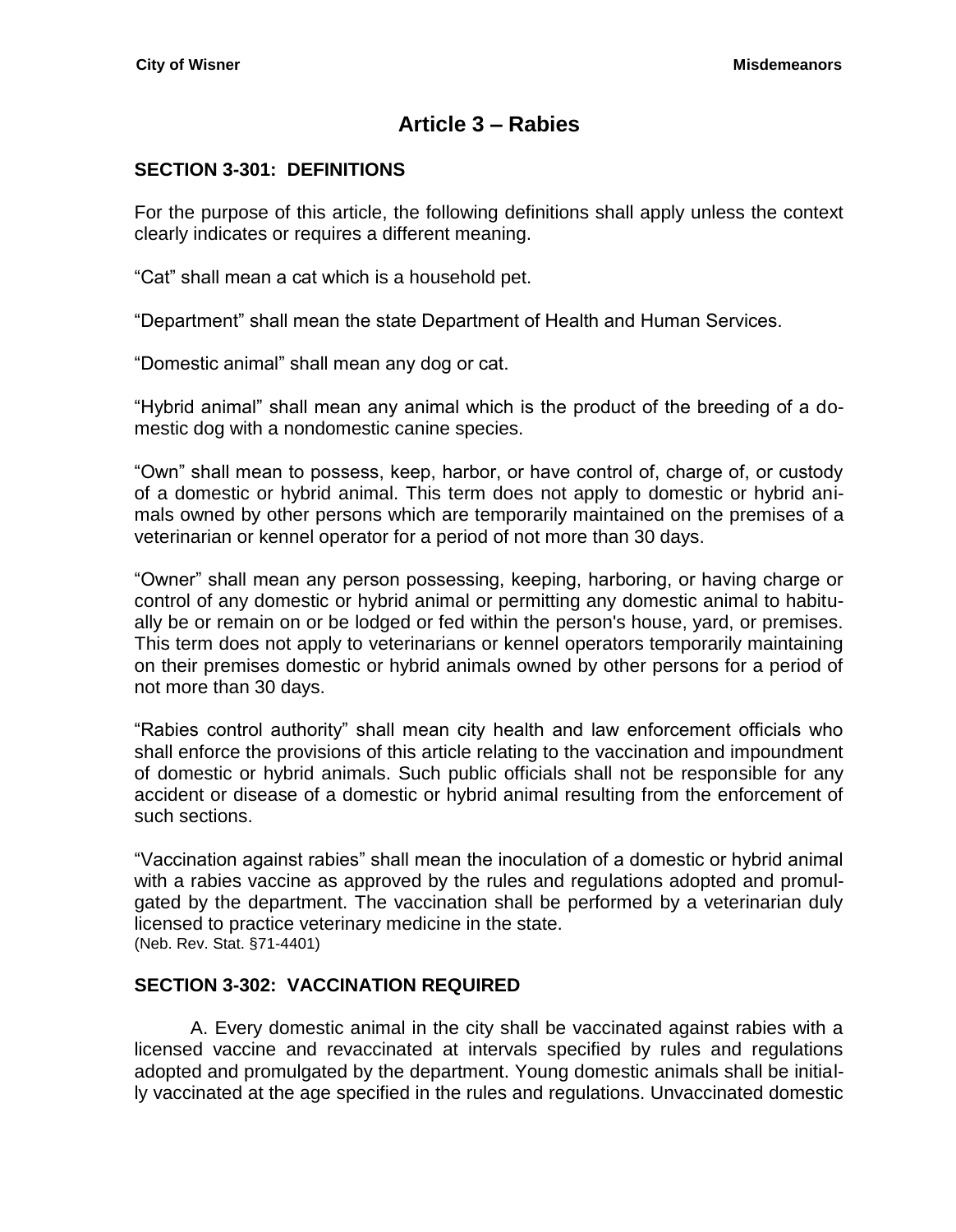animals acquired or moved into the city shall be vaccinated within 30 days after purchase or arrival unless under the age for initial vaccination.

B. Except as provided in (2) herein, every hybrid animal in the city shall be vaccinated against rabies and shall be revaccinated at intervals specified by rules and regulations adopted and promulgated by the department. A young hybrid animal shall be initially vaccinated at the age specified in such rules and regulations. An unvaccinated hybrid animal acquired or moved into the city shall be vaccinated within 30 days after purchase or arrival unless under the age for initial vaccination.

- 1. The rabies vaccine used to vaccinate a hybrid animal pursuant to this section shall be sold only to licensed veterinarians.
- 2. An owner of a hybrid animal in the city prior to the date of development of a licensed vaccine determined scientifically to be reliable in preventing rabies in a hybrid animal shall have one year after such date to comply with this section.

C. The cost of rabies vaccination shall be borne by the owner of the domestic or hybrid animal.

D. The provisions of this article with respect to vaccination shall not apply to any domestic or hybrid animal owned by a person temporarily remaining within the city for less than 30 days; to any domestic or hybrid animal brought into the city for field trial or show purposes; or to any domestic or hybrid animal brought into the city for hunting purposes for a period of less than 30 days. Such domestic or hybrid animals shall be kept under strict supervision of the owner. It shall be unlawful to bring any domestic or hybrid animal into the city which does not comply with the animal health laws and import rules and regulations of the state which are applicable to domestic or hybrid animals. Domestic or hybrid animals assigned to a research institution or a similar facility shall be exempt from this article. (Neb. Rev. Stat. §§71-4402 through 71-4405)

# <span id="page-23-0"></span>**SECTION 3-303: SEIZURE BY CONTROL AUTHORITY**

A. Any animal which is owned by a person and has bitten any person or caused an abrasion of the skin of any person shall be seized by the rabies control authority for a period of not less than ten days if:

- 1. The animal is suspected of having rabies, regardless of the species and whether or not the animal has been vaccinated;
- 2. The animal is not vaccinated and is a dog, cat, or another animal of a species determined by the department to be a rabid species; or
- 3. The animal is of a species which has been determined by the department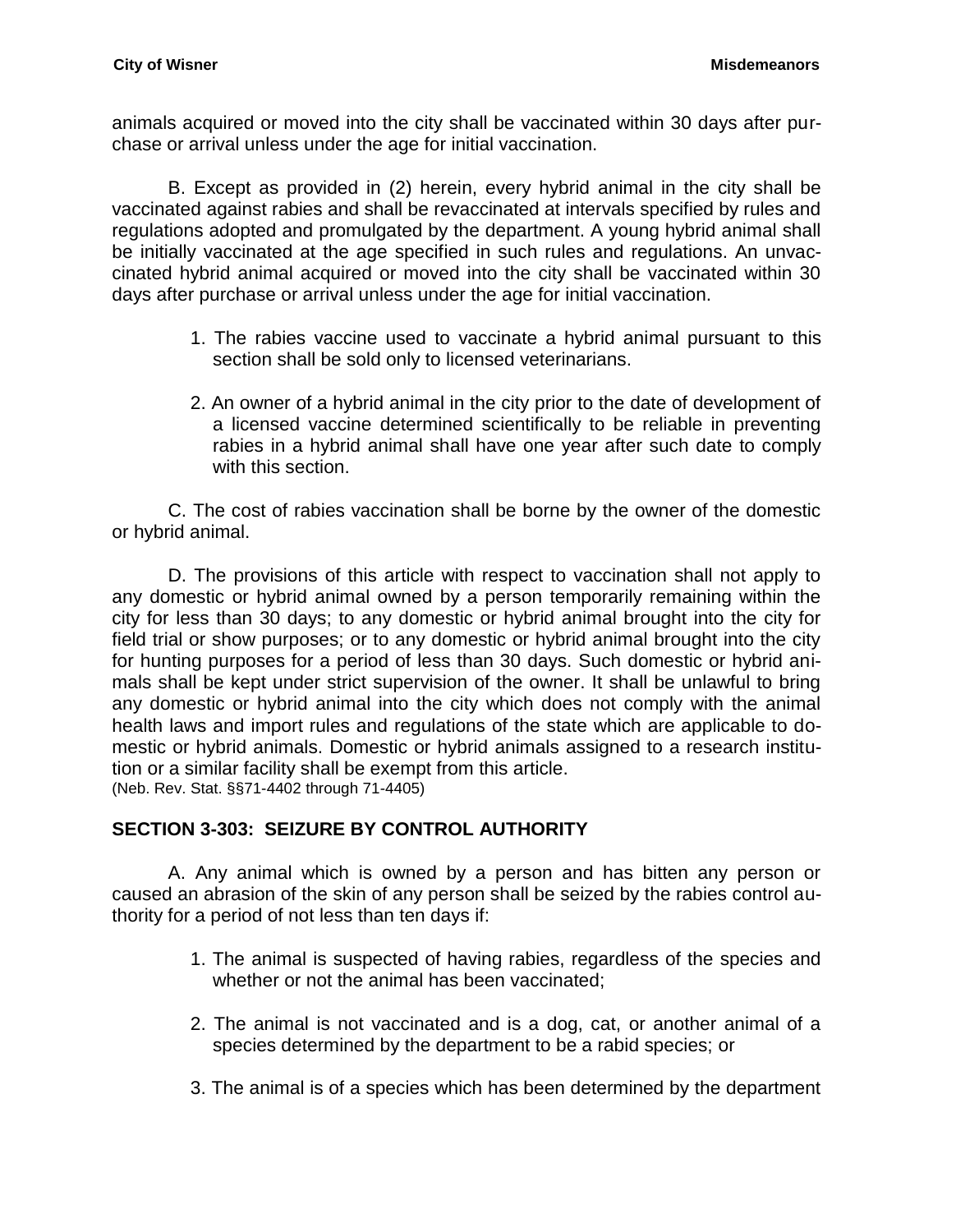to be a rabid species not amenable to rabies protection by immunization, whether or not the animal has been vaccinated.

4. lf the animal shows no clinical signs of rabies at the end of the ten-day period after observation and examination by a veterinarian, the animal may be released to its owner.

B. Except as provided in subsection (C) herein, whenever any person has been bitten or has an abrasion of the skin caused by an animal owned by another person, which animal has been vaccinated in accordance with Neb. Rev. Stat. §§71- 4402 and 71-4402.02, or if such an injury to a person is caused by an owned dog, cat, or other animal determined by the department to be a rabid species amenable to rabies protection by immunization which has been vaccinated, the animal shall be confined by the owner or other responsible person as required by the rabies control authority for a period of at least ten days and shall be observed and examined by a veterinarian at the end of the ten-day period. If no clinical signs of rabies are found by the veterinarian, the animal may be released from confinement.

C. A vaccinated animal owned by a law enforcement or governmental military agency which bites or causes an abrasion of the skin of any person during training or during the performance of the animal's duties may be confined as provided in subsection (B) herein. The agency shall maintain ownership of and shall control and supervise the actions of the animal for a period of 15 days following the injury. If the animal dies for any reason during such period, a veterinarian shall, within 24 hours of the death, examine the tissues of the animal for clinical signs of rabies.

D. Any dog, cat, or other animal of a rabid species which has bitten a person or caused an abrasion of the skin of a person and which is unowned or the ownership of which cannot be determined within 72 hours of the time of the bite or abrasion shall be immediately subject to any tests which the department believes are necessary to determine whether the animal is afflicted with rabies. The 72-hour period shall include holidays and weekends and shall not be extended for any reason. The tests required by this subsection may include tests which require the animal to be destroyed. (Neb. Rev. Stat. §71-4406)

# <span id="page-24-0"></span>**SECTION 3-304: DOMESTIC ANIMAL BITTEN BY RABID ANIMAL**

In the case of domestic or hybrid animals known to have been bitten by a rabid animal, the following rules shall apply:

A. If the bitten or exposed domestic or hybrid animal has not been vaccinated in accordance with Neb. Rev. Stat. §§71-4402 and 71-4402.02, the bitten or exposed domestic or hybrid animal shall be immediately destroyed unless the owner is willing to place the domestic or hybrid animal in strict isolation in a kennel under veterinary supervision for a period of not less than six months; and

B. If the bitten or exposed domestic or hybrid animal has been vaccinated in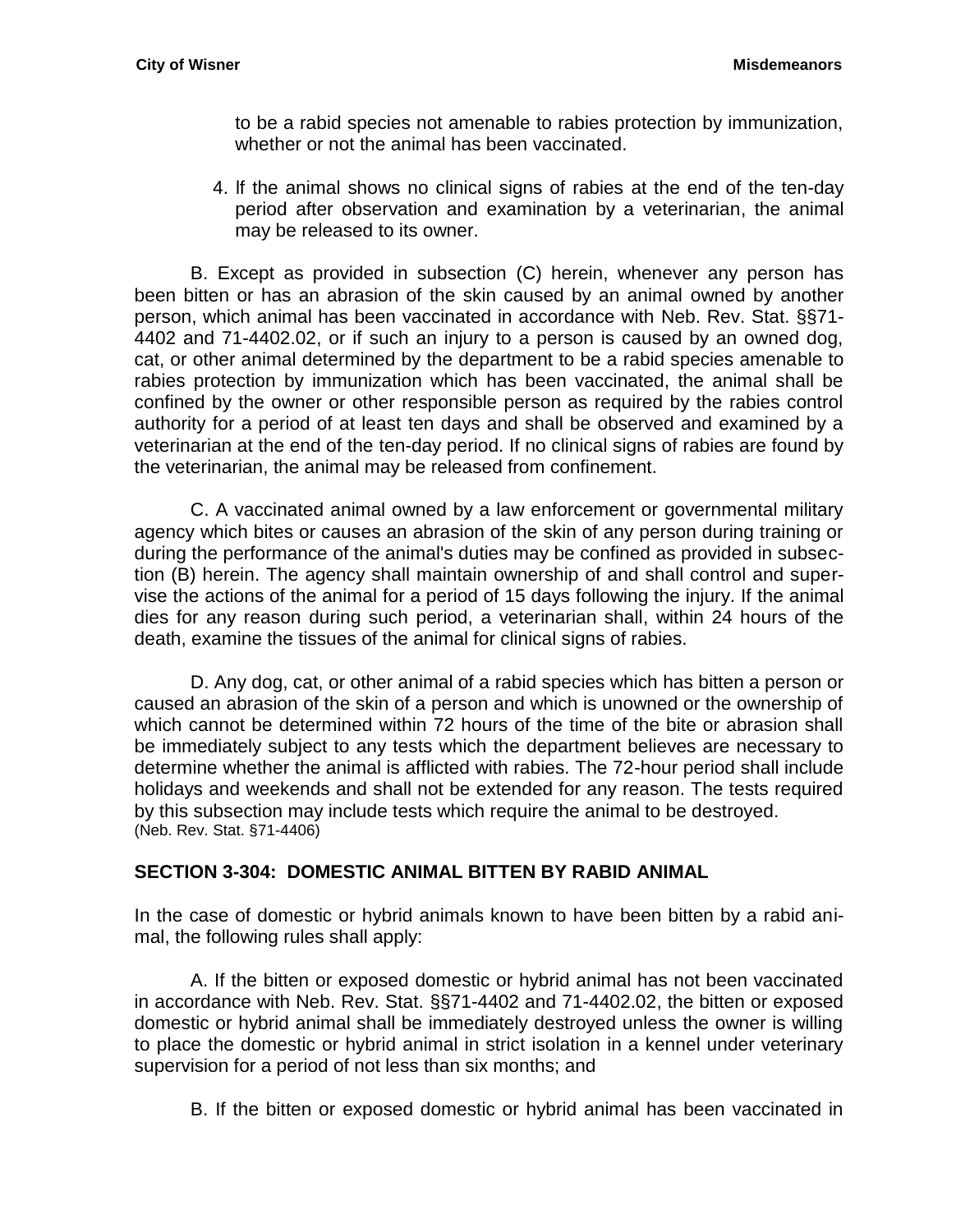accordance with Neb. Rev. Stat. §§71-4402 and 71-4402.02, the domestic or hybrid animal shall be subject to the following procedure:

- 1. The domestic or hybrid animal shall be immediately revaccinated and confined for a period of not less than 30 days following vaccination;
- 2. If the domestic or hybrid animal is not immediately revaccinated, it shall be confined in strict isolation in a kennel for a period of not less than six months under the supervision of a veterinarian; or
- 3. The domestic or hybrid animal shall be destroyed if the owner does not comply with either subsection (B)(1) or (2) of this section.

(Neb. Rev. Stat. §71-4407)

### <span id="page-25-0"></span>**SECTION 3-305: RABIES SUSPECTED; CAPTURE IMPOSSIBLE**

The animal control authority as defined in Article 2 herein shall have the authority to kill any animal showing vicious tendencies or characteristics of rabies which make capture impossible because of the danger involved. (Neb. Rev. Stat. §71-4406)

### <span id="page-25-1"></span>**SECTION 3-306: IMPOUNDMENT; RELEASE; FEES**

A. The rabies control authority may authorize establishment and operation of an animal pound or pounds or may enter into a cooperative agreement with a licensed veterinarian for impounding.

B. Any dog or hybrid of the family *Canidae* found outside the owner's premises whose owner does not possess a valid certificate of rabies vaccination and valid rabies vaccination tag for the dog or hybrid of the family *Canidae* shall be impounded. The rabies control authority may require the impoundment of domestic or hybrid animals other than dogs or hybrid of the family *Canidae*. All impounded domestic or hybrid animals shall be given proper care, treatment, and maintenance. Each impounded domestic or hybrid animal shall be kept and maintained at the pound for a period of not less than 72 hours unless reclaimed earlier by the owner.

C. Notice of impoundment of all animals, including any significant marks of identification, shall be posted at the pound as public notification of impoundment; provided, if the owner of an unlicensed dog is known, the clerk may also attempt to personally notify the owner of the impoundment. Any unvaccinated domestic or hybrid animal may be reclaimed by its owner during the period of impoundment by payment of prescribed pound fees and by complying with the rabies vaccination requirement of Neb. Rev. Stat. §§71-4401 to 71-4412 within 72 hours of release. Any vaccinated domestic or hybrid animal impounded because its owner has not presented a valid certificate of rabies vaccination and a valid rabies vaccination tag for the domestic or hybrid animal may be reclaimed by its owner by furnishing proof of rabies vaccination and payment of all impoundment fees prior to release.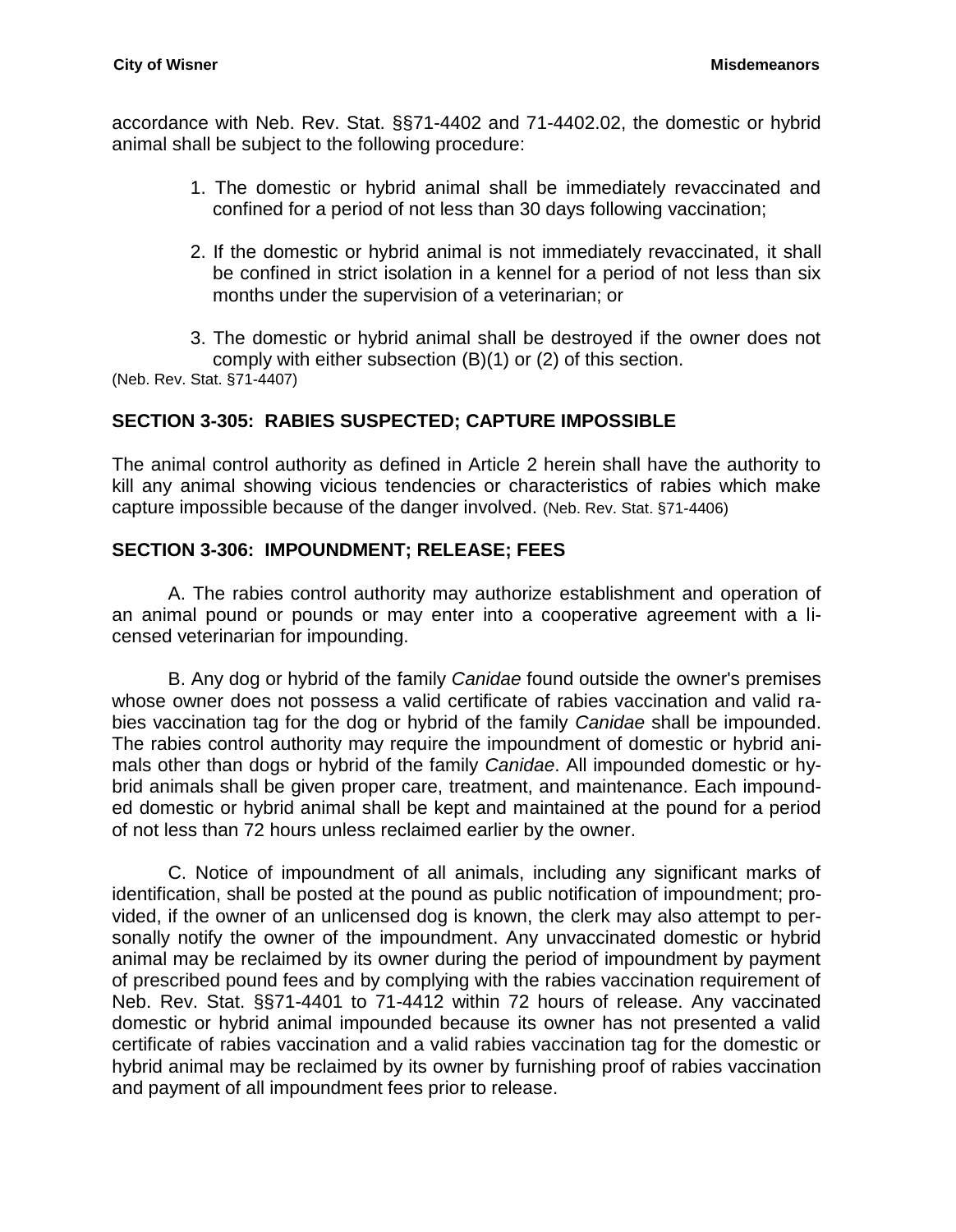D. At the expiration of impoundment, a domestic or hybrid animal may be claimed by payment of established pound fees and by compliance with the rabies vaccination requirement of Neb. Rev. Stat. §§71-4401 to 71-4412 within 72 hours of release. If the domestic or hybrid animal is unclaimed at the end of five days, the authorities may dispose of the animal in accordance with applicable laws or rules and regulations.

E. Impoundment fees shall be paid by the owner. Fees for impoundment at public facilities shall be established by the rabies control authority. (Neb. Rev. Stat. §§17-548, 71-4408, 71-4411)

# <span id="page-26-0"></span>**SECTION 3-307: PROCLAMATION OF DANGER**

Whenever in its opinion the danger to the public safety from a species of rabid animals is great or imminent, the City Council shall issue a proclamation ordering all owners of any such species to muzzle the animal or to confine it for a period of not less than 30 days or more than 90 days from the date of the proclamation or until the danger is past. The animal may be harbored by any good and sufficient means in a house, garage, or yard on the premises on which the owner may reside. Upon issuance of a proclamation, all owners of any such species shall muzzle or confine the animal as provided in this section.

### <span id="page-26-1"></span>**SECTION 3-308: ENFORCEMENT**

A. When the owner of any domestic or hybrid animal or other animal fails or refuses to comply with the provisions of Section 3-403 or Section 3-404, the rabies control authority shall obtain an order for seizure of the animal pursuant to Neb. Rev. Stat. Chapter 29, Article 8.

B. All ordinances, codes, or rules and regulations concerning the control of rabies or the vaccination of domestic or hybrid animals against rabies shall be enforced by the city health and law enforcement officials or those other officers with regulatory authority as specified by the City Council. (Neb. Rev. Stat. §§71-4410, 71-4412)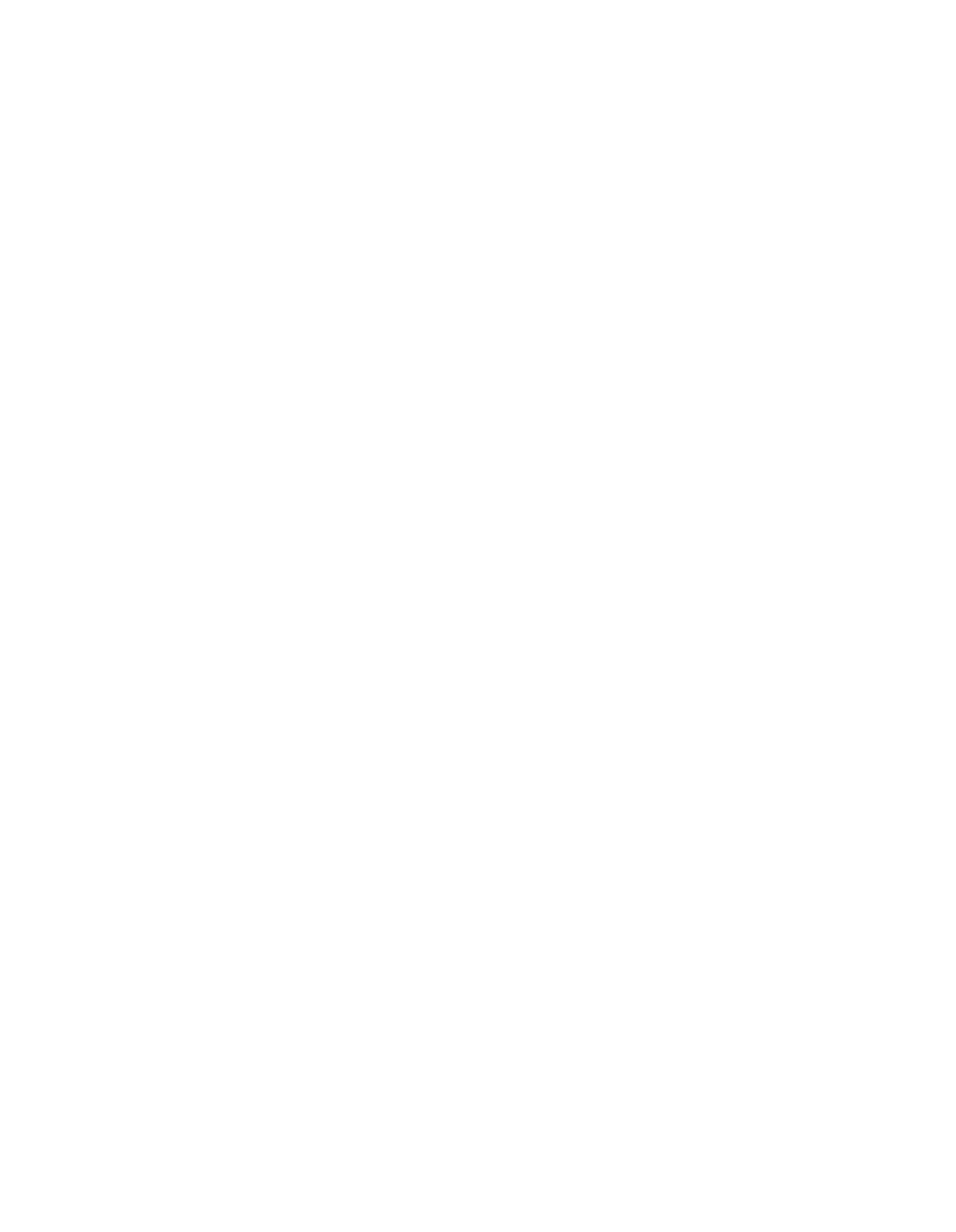# **Article 4 – Animals Generally**

### <span id="page-28-1"></span><span id="page-28-0"></span>**SECTION 3-401: DEFINITIONS**

For the purpose of this article, the following definitions shall apply unless the context clearly indicates or requires a different meaning.

"Animal" shall mean any vertebrate member of the animal kingdom other than an uncaptured wild creature.

"Animal control officer" shall mean any person authorized by law or employed or appointed for the purpose of aiding in the enforcement of this chapter or any other law or ordinance relating to the licensing, control, seizure, or impoundment of animals.

"Owner" shall mean any person who owns, possesses, keeps, harbors, or has charge, custody, or control of an animal or permits an animal to habitually remain or be lodged or fed within his or her house, store, building, enclosure, yard, lot, grounds, or premises. "Owner" does not include any veterinarian or kennel operator temporarily maintaining on his or her premises an animal owned by another person for not more than 30 days.

"Running at large" shall mean an animal not under the actual control of the owner by means of:

- A. A leash, cord, chain, or other suitable means of physical restraint which is securely fastened or tethered in a manner sufficient to keep the animal on the premises where tethered;
- B. A leash, cord, chain, or other suitable means of physical restraint of 6 feet or less in length physically held by the owner;
- C. Being confined within a cage, receptacle, enclosed vehicle, fenced enclosure, or shelter; or
- D. Being within the real property limits of the owner and in the owner's presence and under direct and effective voice or other control.

### <span id="page-28-2"></span>**SECTION 3-402: RUNNING AT LARGE; TETHERING**

A. It shall be unlawful for the owner of any cow, hog, horse, mule, sheep, goat, dog, chicken, turkey, goose, or other animal except a cat to permit the animal to run at large at any time on any of the public ways and property or the property of another in the city or to be tethered or staked out in such a manner so as to allow the animal to reach or pass into any public way or property or any property of another.

B. The owner of a cat may permit the cat to run at large within the corporate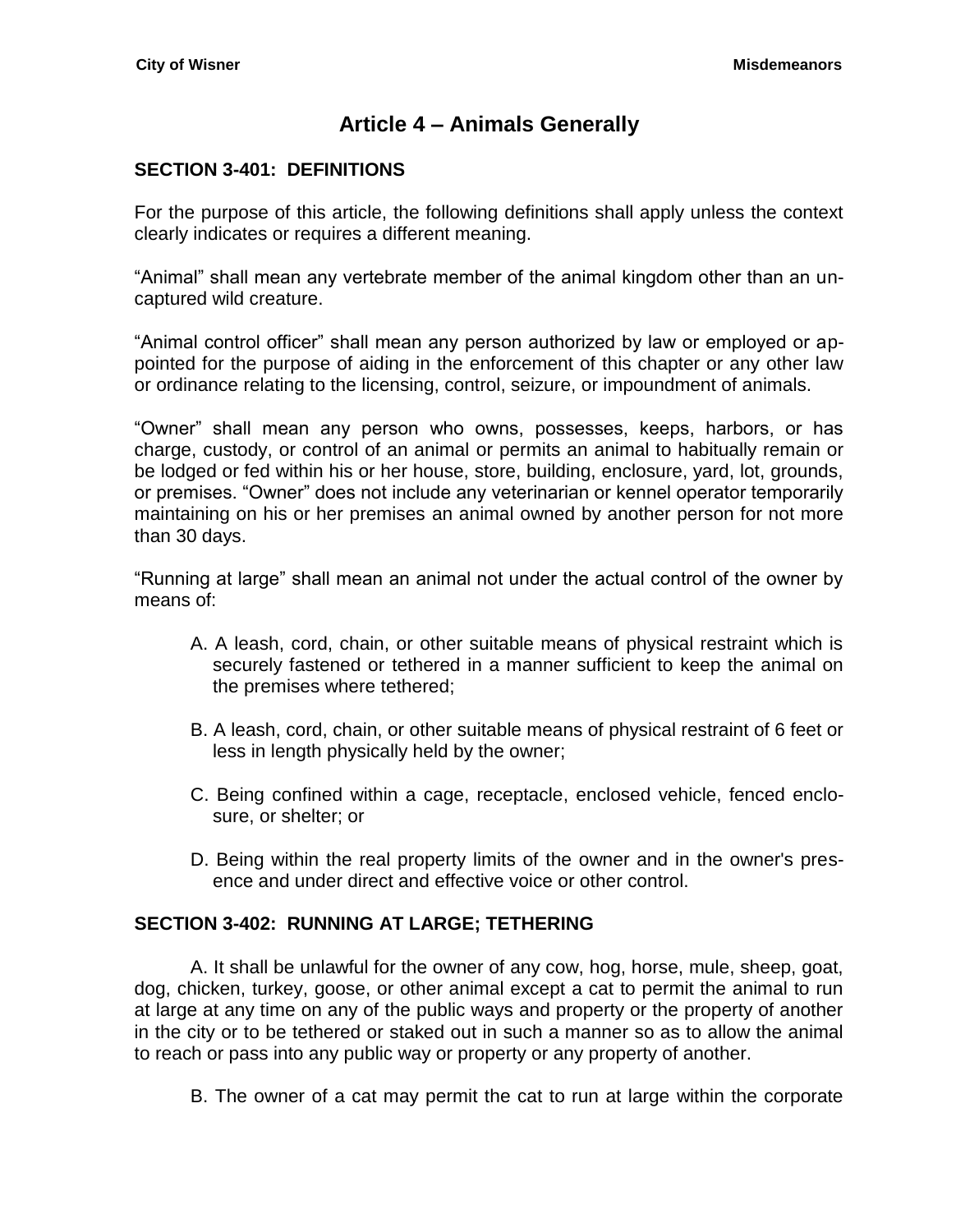limits subject to any restrictions or prohibitions otherwise imposed by the City Council.

C. Any animal found running at large or tethered or staked out in violation of this section is a public nuisance and may be impounded or destroyed as provided in this chapter.

D. Nothing in this section shall be construed to permit anyone to own an animal in the corporate limits of the city that is prohibited by the City Council. (Neb. Rev. Stat. §§17-526, 17-547, 54-607)

### <span id="page-29-0"></span>**SECTION 3-403: EQUINE; BOVINE; PROHIBITED ACTS**

A. No person shall intentionally trip or cause to fall or lasso or rope the legs of any equine by any means for the purpose of entertainment, sport, practice, or contest. The intentional tripping or causing to fall or lassoing or roping the legs of any equine by any means for the purpose of entertainment, sport, practice, or contest shall not be considered a commonly accepted practice occurring in conjunction with sanctioned rodeos, animal racing, or pulling contests.

B. No person shall intentionally trip, cause to fall, or drag any bovine by its tail by any means for the purpose of entertainment, sport, practice, or contest. The intentional tripping, causing to fall, or dragging of any bovine by its tail by any means for the purpose of entertainment, sport, practice, or contest shall not be considered a commonly accepted practice occurring in conjunction with sanctioned rodeos, animal racing, or pulling contests.

(Neb. Rev. Stat. §§54-911, 54-912)

### <span id="page-29-1"></span>**SECTION 3-404: IMPOUNDMENT**

A. This section shall apply to the impoundment of animals. Section 3-306 (Rabies: Impoundment; Release; Fees) does not apply in this article.

B. Any animal found in violation of the provisions of this article shall be impounded. All impounded domestic animals shall be given proper care, treatment, and maintenance.

C. Notice of impoundment of all animals, including any significant marks of identification, shall be posted at the pound and at the office of the city clerk within 24 hours after impoundment as public notification of impoundment. Notice of the impoundment of any licensed dog shall also be mailed to the owner listed on the license application by regular U.S. mail to the address listed on the application.

D. Each impounded domestic animal shall be kept and maintained at the pound for a period of not less than five days after public notice has been given unless reclaimed earlier by the owner. The owner may reclaim the animal during the period of impoundment by payment of any general impoundment and daily board fees set by resolution of the City Council and kept on file in the office of the city clerk, except that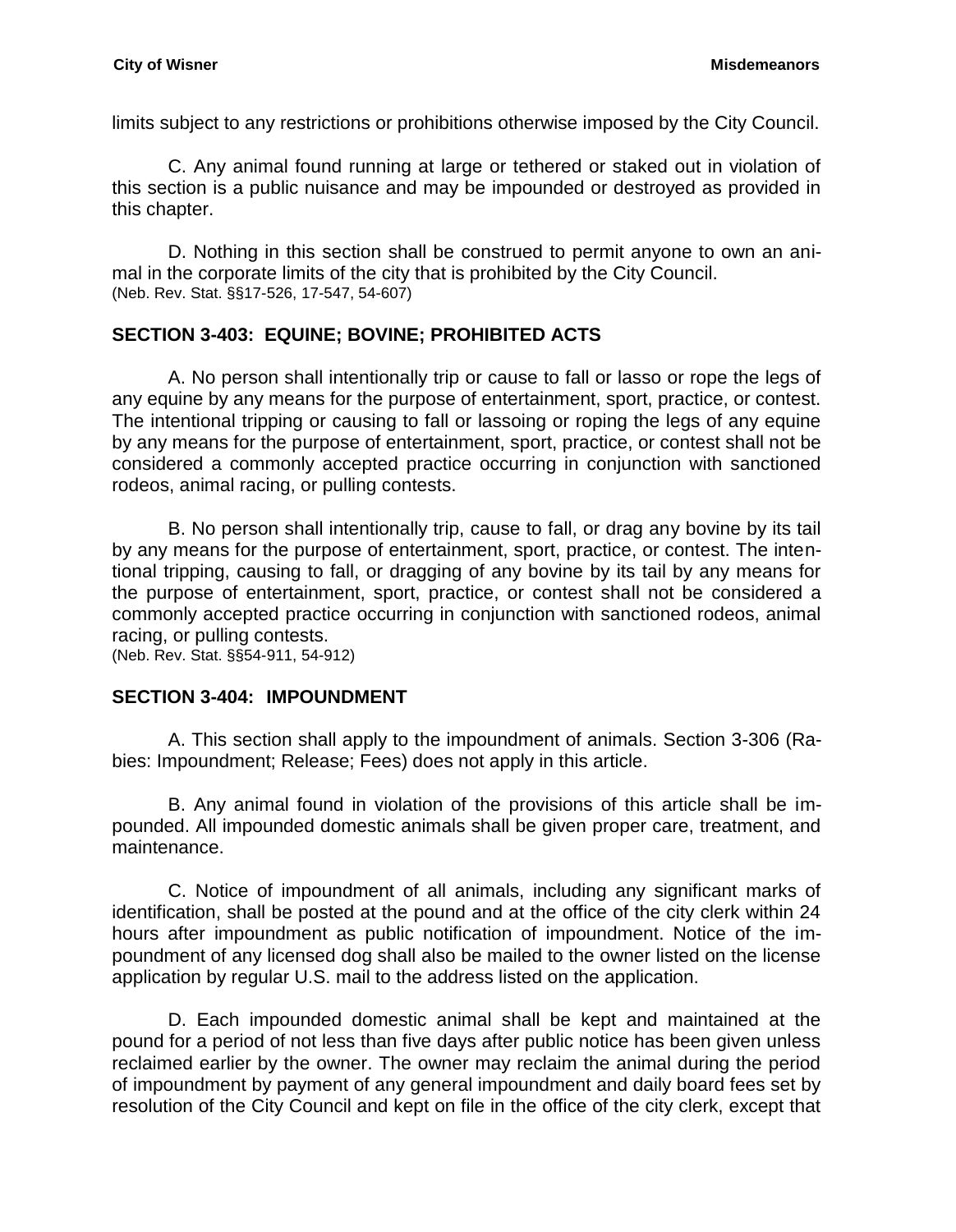in addition, an unusual or other non-domesticated or wild animal shall only be released upon condition that the owner shall immediately remove the animal from the city or destroy it. A diseased animal may be released upon a determination that the health and safely of the public is no longer threatened. The owner of any released animal shall be required to comply with any licensing and rabies vaccination requirements applicable to such animal within 72 hours after release.

E. If the animal is unclaimed at the end of the required waiting period after public notice has been given, the animal control officer may destroy and dispose of the animal in a humane manner in accordance with applicable rules and regulations, except if in the judgment of the officer a suitable home can be found for the animal, the animal shall be turned over to the person who can provide such home and the new owner shall be required to pay all fees and meet all applicable licensing and vaccinating requirements. The city shall acquire legal title to any unlicensed dog or any other animal impounded in the animal shelter for a period longer than the required waiting period after giving notice. The owner of the animal shall remain liable for payment of the fees established by the City Council.

(Neb. Rev. Stat. §§17-526, 17-547, 17-548, 71-4408)

### <span id="page-30-0"></span>**SECTION 3-405: ENCLOSURES**

All pens, cages, sheds, yards, or any other areas or enclosures for the confinement of animals and fowls not specifically barred within the corporate limits shall be kept in a clean and orderly manner so as not to become a menace or nuisance to the neighborhood in which the said enclosure is located.

### <span id="page-30-1"></span>**SECTION 3-406: WILD ANIMALS**

No wild animals may be kept within the corporate limits except such animals kept for exhibition purposes by circuses and educational institutions.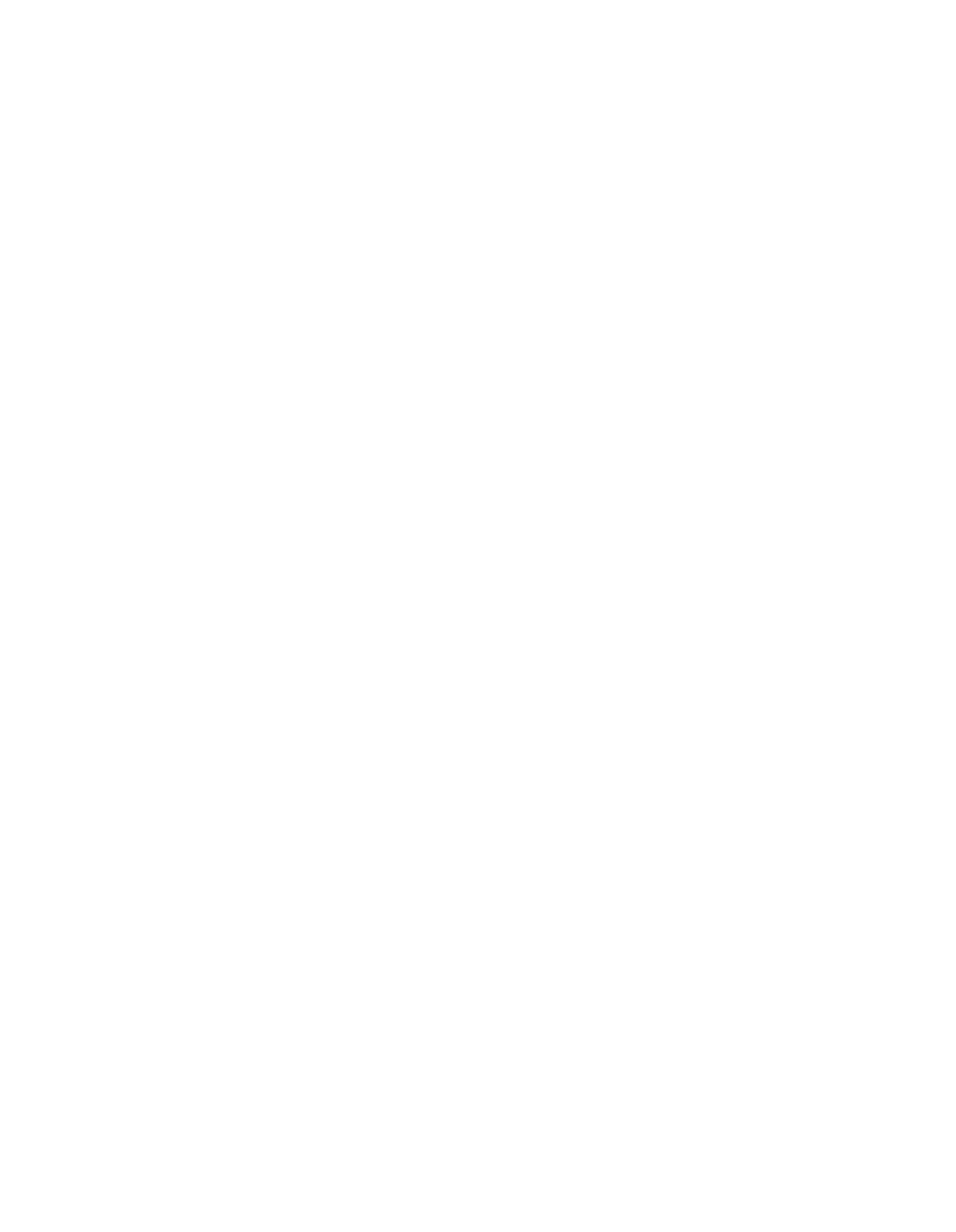# **Article 5 – Nuisances**

### <span id="page-32-1"></span><span id="page-32-0"></span>**SECTION 3-501: PUBLIC NUISANCES PROHIBITED**

It shall be the duty of every owner, occupant, lessee, or mortgagee of real estate in the city to keep such real estate free of public nuisances. (Neb. Rev. Stat. §§17-207, 18- 1720, 28-1321)

#### <span id="page-32-2"></span>**SECTION 3-502: GENERALLY DEFINED**

A nuisance consists in doing any unlawful act, or omitting to perform a duty, or suffering or permitting any condition or thing to be or exist, which act, omission, condition or thing either:

A. Injures or endangers the comfort, repose, health or safety of others,

B. Offends decency,

C. Is offensive to the senses,

D. Unlawfully interferes with, obstructs, tends to obstruct or renders dangerous for passage any stream, public park, parkway, square, street or highway in the city,

E. In any way renders other persons insecure in life or the use of property, or

F. Essentially interferes with the comfortable enjoyment of life and property, or tends to depreciate the value of the property of others. (Neb. Rev. Stat. §18-1720)

### <span id="page-32-3"></span>**SECTION 3-503: SPECIFICALLY DEFINED**

The maintaining, using, placing, depositing, leaving or permitting of any of the following specific acts, omissions, places, conditions and things are hereby declared to be nuisances:

A. Any odorous, putrid, unsound, or unwholesome grain, meat, hides, skins, feathers, vegetable matter or the whole or any part of any dead animal, fish or fowl.

B. Privies, vaults, cesspools, dumps, pits or like places which are not securely protected from flies or rats or which are foul or malodorous.

C. Filthy, littered or trash-covered cellars, house yards, barnyards, stableyards, factory-yards, mill yards, vacant areas in rear of stores, granaries, vacant lots, houses, buildings or premises.

D. Animal manure in any quantity which is not securely protected from flies and the elements or which is kept or handled in violation of any ordinance of the city.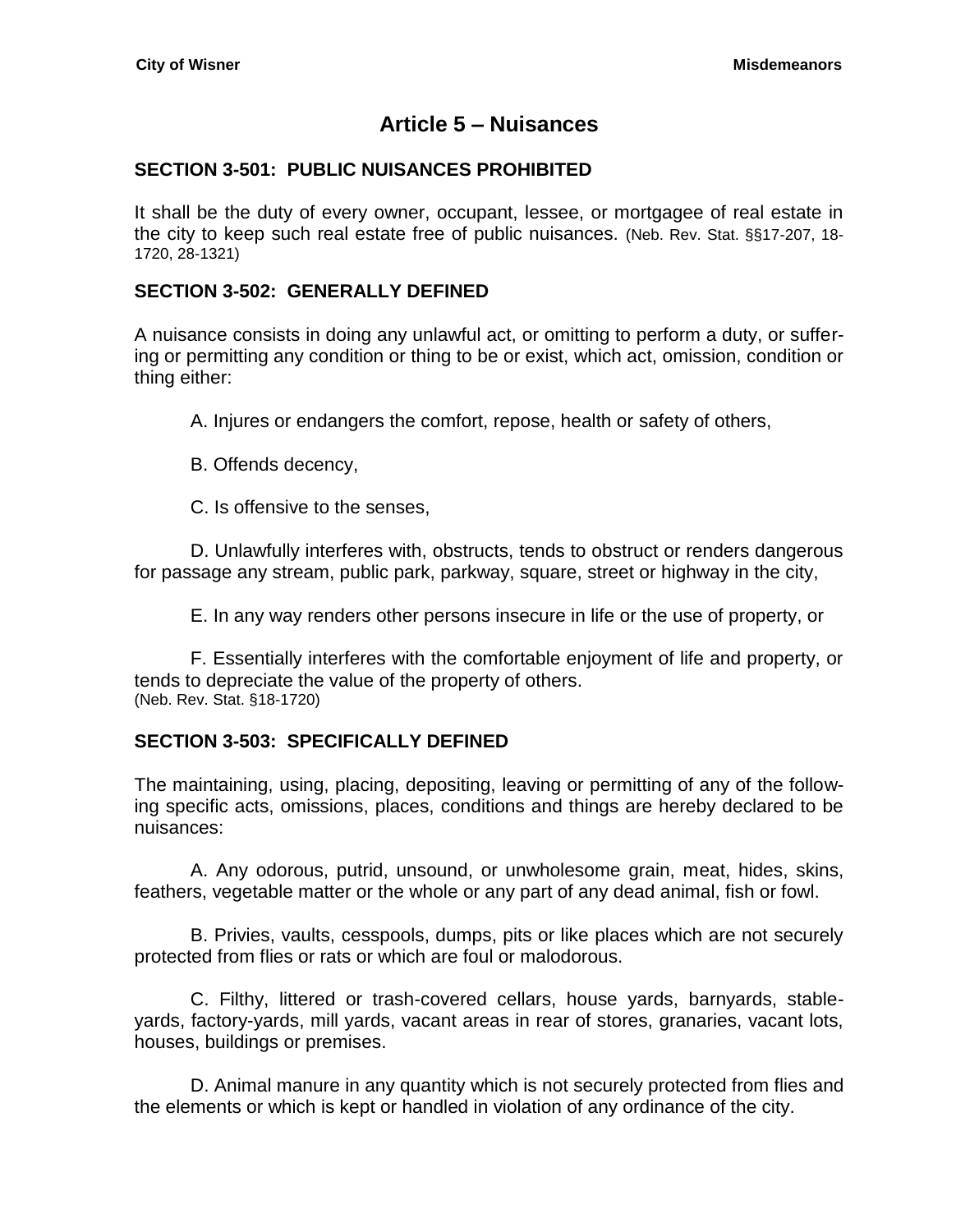E. Liquid household waste, human excreta, garbage, butcher's trimmings and offal, parts of fish or any waste vegetable or animal matter in any quantity; provided, nothing herein contained shall prevent the temporary retention of waste in receptacles in a manner provided by the health officer of the city nor the dumping of nonputrefying waste in a place and manner approved by the health officer.

F. Tin cans, bottles, glass, cans, ashes, small pieces of scrap iron, wire metal articles, bric-a-brac, broken stone or cement, broken crockery, broken glass, broken plaster and all trash or abandoned material, unless the same is kept in covered bins or galvanized iron receptacles.

G. Trash, litter, rags, accumulations of barrels, boxes, crates, packing crates, mattresses, bedding, excelsior, packing hay, straw or other packing material, lumber not neatly piled, appliances, scrap iron, tin, or other metal not neatly piled, old automobiles or parts thereof, or any other waste materials when any of said articles or materials create a condition in which flies or rats may breed or multiply or which may be a fire danger or which are so unsightly as to depreciate property values in the vicinity thereof.

H. Any buildings or structures which have any or all of the defects defined at Section 3-601 hereafter.

I. All places used or maintained (1) as junkyards or dumping grounds; (2) for the wrecking and dissembling of automobiles, trucks, tractors, or machinery of any kind; (3) for the storing or leaving of worn-out, wrecked, or abandoned automobiles, trucks, tractors, or machinery of any kind or of any of the parts thereof; or (4) for the storing or leaving of any machinery or equipment used by contractors or builders or by other persons in any residential designated area of the city.

J. Stagnant water permitted or maintained on any lot or piece of ground.

K. Any machine, vehicle, or parts of a machine or vehicle which have lost their identity, character, utility, or serviceability as such through deterioration, dismantling, or the ravages of time, are inoperative or unable to perform their intended functions, or are cast off, discarded, or thrown away or left as waste, wreckage, or junk.

L. Any motor vehicle without a current license and not housed in a storage or other building, except as provided herein:

> 1. It shall be unlawful for any person in charge or control of any property within the city, whether as owner, tenant, occupant, lessee, or otherwise, to allow any non-operating, wrecked, junked, or partially dismantled vehicle to remain on such property longer than 30 days. It shall be unlawful for any person in charge or control of any property within the city, whether as owner, tenant, occupant, lessee, or otherwise, to allow any vehicle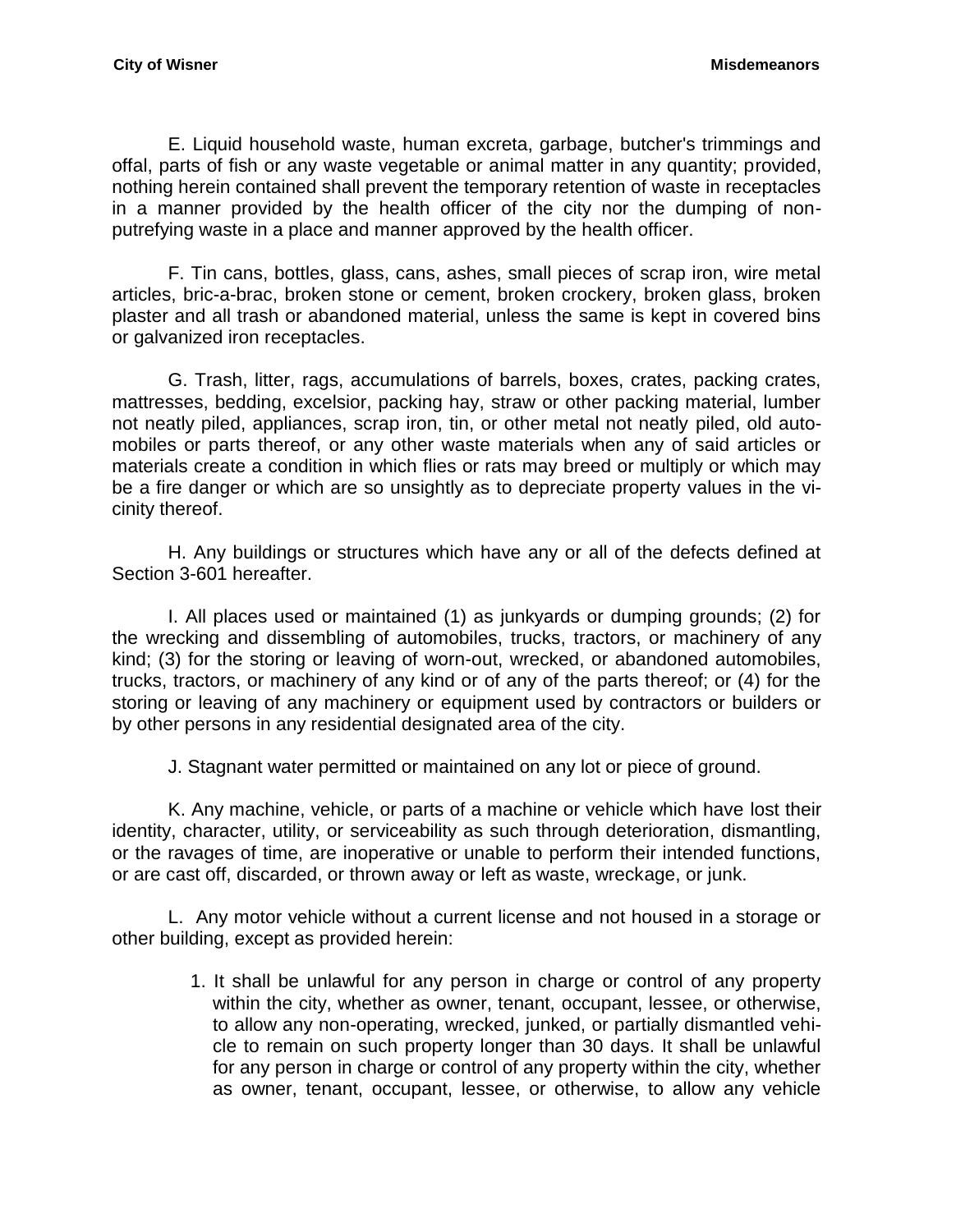which has been unregistered for more than 30 days to remain on such property. This section shall not apply to a vehicle in an enclosed building, a vehicle on the premises of a business enterprise operated in a lawful place and manner when necessary to the lawful operation of such business enterprise, a vehicle in an appropriate storage place or depository maintained in a lawful place and manner, or a vehicle on the premises of a person who has obtained a hobbyist permit which is then in effect for the restoration of said vehicle, as provided in subsection (2) below.

- 2. A hobbyist permit for the restoration or repair of one non-operating, wrecked, junked, or partially dismantled vehicle on any premises used for residential purposes may be granted to the resident of such premises as follows:
	- a. Application for a hobbyist permit shall be filed in writing with the city clerk on a form provided by the city and shall contain the name and address of the applicant and the make, model, year, and vehicle identification number on such vehicle to be restored or repaired. The vehicle to be restored or repaired shall be owned by the applicant.
	- b. The fee for such hobbyist permit shall be as set by the City Council by resolution and placed on file in the office of the city clerk. All such permits shall expire one year following the date of issuance thereof.

M. Any wood or tree limbs not cut and stacked in neat rows on an area not exceeding 10 feet by 16 feet.

N. Debris from burned or damaged buildings, whether created by consensual burning or demolition or whether occurring due to fire or age.

O. Stockyards, granaries, mills, pig pens, cattle pens, chicken pens, or any other place, building, or enclosure in which animals or fowl of any kind are confined or on which are stored tankage or any other animal or vegetable matter or on which any animal or vegetable matter, including grain, is being processed, when said places in which said animals are confined or said premises on which said vegetable or animal matter is located are maintained and kept in such a manner that foul and noxious odors are permitted to emanate therefrom to the annoyance of inhabitants of the city or are maintained and kept in such a manner as to be injurious to the public health.

P. Maintenance of weeds, grasses or worthless vegetation of 8 inches or more in height on any lot or piece of ground located within the corporate limits. Areas of land designated as agricultural on the Zoning Map kept at the city office are exempt from this requirement, except that noxious weeds shall be controlled thereon. Weeds shall include, but not be limited to, bindweed (*Convolvulus arvensis*), puncture vine (*Tribulus terrestris*), leafy spurge (*Euphorbia esula*), Canada thistle (*Cirsium arvense*), perennial peppergrass (*Lepidium draba*), Russian knapweed (*Centaurea picris*),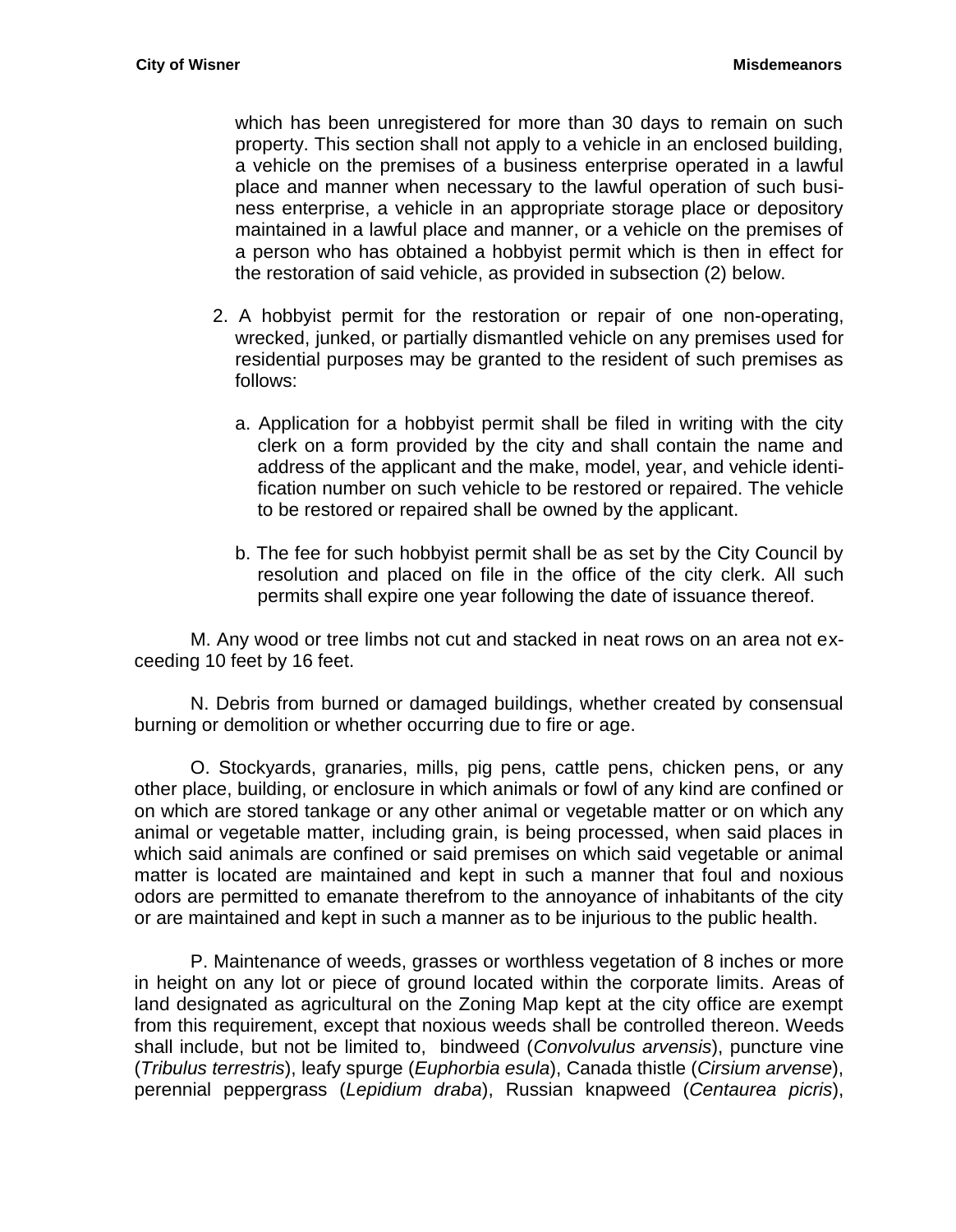Johnson grass (*Sorghum halepense*), nodding or musk thistle, quack grass (*Agropyron repens*), perennial sow thistle (*Sonchus arvensis*), horse nettle (*Solanum carolinense*), bull thistle (*Cirsium lanceolatum*), buckthorn (*Rhamnus* sp.), hemp plant (*Cannabis sativa*), and ragweed (*Ambrosiaceae*).

Q. All other things specifically designated as nuisances elsewhere in this code. (Neb. Rev. Stat. §18-1720) (Ord. No. 2005-988, 7/5/05)

#### <span id="page-35-0"></span>**SECTION 3-504: NOTICE PROCEDURE; ABATEMENT**

A. Whenever the chief of police, or code enforcement officer appointed by the mayor, determines that any weeds or grasses or worthless vegetation 8 inches or more in height, as described in Section (3-503)(P), are growing on property within the city, or other nuisance, as defined herein, is found on any property the following abatement procedure shall be followed:

- 1. The Police Department shall document the weeds or nuisance by photographing the same. Once the weeds or nuisance has been documented, the city clerk shall give notice to mow, abate, and remove such weeds or nuisance to each owner or owner's duly authorized agent and to the occupant of the premises, if any, by personal service or certified mail with return receipt requested. If mailed, such notice shall be conspicuously marked as to its importance. Personal service shall be made by an officer of the Police Department. Such notice shall contain a copy of the photograph of the weeds or nuisance, a copy of this ordinance, instructions on abatement of the weeds or nuisance, time in which such abatement shall take place, and possible penalties for failure to abate.
- 2. Within five business days after receipt of such notice, the owner, agent or occupant of the lot or piece of ground may request a hearing with the city to appeal the order to mow, abate, or remove the weeds or nuisance by filing a written appeal with the office of the city clerk. A hearing on the appeal shall be held within 14 days after the filing of the appeal and shall be conducted by the mayor as hearing officer. The mayor shall render a decision on the appeal within five business days after the conclusion of the hearing. The hearing shall be conducted informally and the formal rules of evidence shall not apply but either party may appear with an attorney and may request that the hearing be recorded for appeal purposes. Any decision rendered by the mayor may be appealed to the District Court. If no appeal is taken within ten days of the mayor's decision, the owner, agent, or occupant shall promptly comply with the notice to abate. If abatement is not completed within 20 days of the mayor's decision and no appeal is taken, the Police Department shall proceed pursuant to subsections (3) and (4) below or to subsections (B)(1) and (2) as set forth below.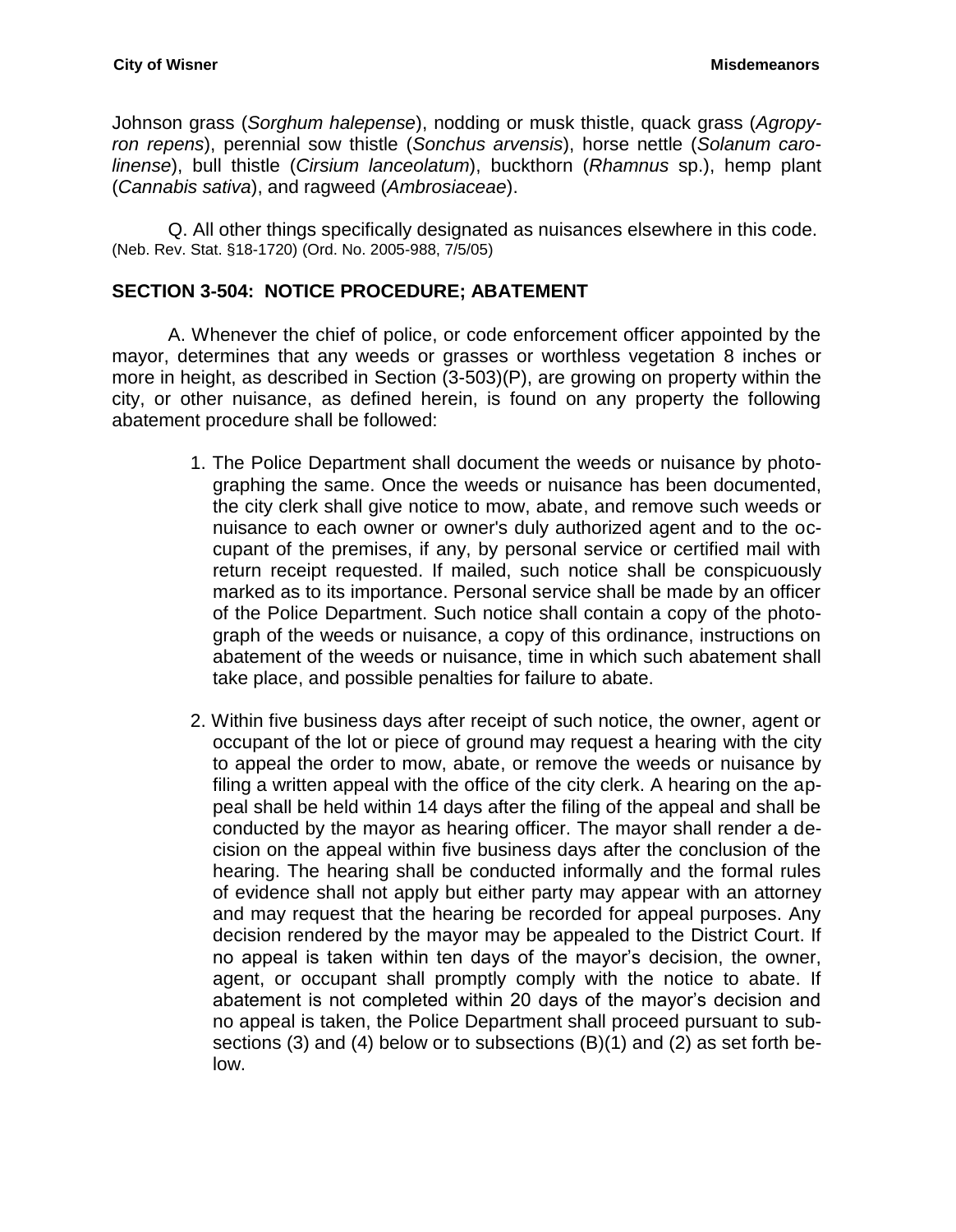- 3. Within ten days after receipt of such notice, if the owner or occupant of the lot or piece of ground does not request a hearing with the city or fails to appeal the decision of the mayor and fails to comply with the order to mow or abate and remove the weeds or nuisance, the city shall again photograph the weeds or nuisance to document that abatement has not occurred.
- 4. If abatement has not occurred within the time prescribed, the Police Department may deliver the original photographs, a copy of the delivered notice to abate, the certificate of delivery or acknowledged return receipt of the notice, and the photographs taken subsequent to the time to abate has elapsed to the prosecuting attorney for the city and request that charges be filed against the owner or occupant of the premises for maintenance of a nuisance.

B. In the alternative, the city may cause the weeds to be mowed or the nuisance to be corrected or removed. The costs and expenses of any such work shall be paid by the owner. If unpaid for two months after such work is done, the city may either:

- 1. Levy and assess the costs and expenses of the work upon the lot or piece of ground so benefited in the same manner as other special taxes for improvements are levied and assessed, or
- 2. Recover in a civil action the costs and expenses of the work upon the lot or piece of ground and the adjoining streets and alleys.

(Ord. No. 2005-988, 7/5/05)

### <span id="page-36-0"></span>**SECTION 3-505: SECOND OFFENSE**

In the event that an owner or agent of any property with the city shall have received a notice to correct or abate a nuisance within the past 12 months and is again charged with maintaining a nuisance, as defined herein, the chief of police shall document such offense as set forth above and request that a complaint against such owner, agent or occupant be filed for maintenance of a nuisance with the County Court.

### <span id="page-36-1"></span>**SECTION 3-506: FAILURE TO CORRECT**

Any owner or occupant of premises within the city who maintains a nuisance, as defined herein, shall be guilty of violation of this ordinance. Each day's further violation shall be a separate offense.

### <span id="page-36-2"></span>**SECTION 3-507: JURISDICTION**

The mayor and city police are directed to enforce this city code against all nuisances. The jurisdiction of the mayor, city police, and court shall extend to, and the territorial application of this chapter shall include, all territory adjacent to the limits of the city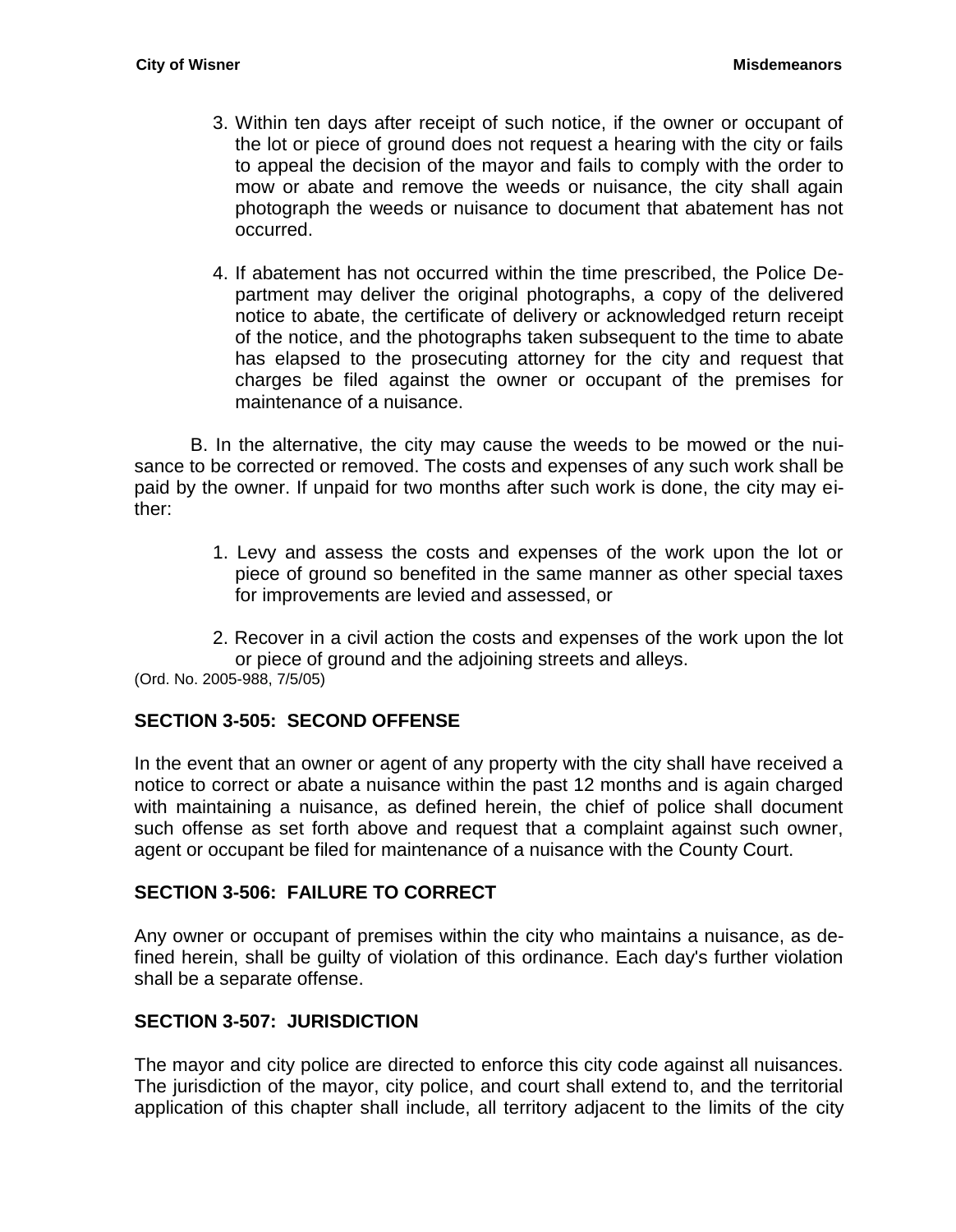within one mile thereof and all territory within the corporate limits. (Neb. Rev. Stat. §18-1720)

# <span id="page-37-0"></span>**SECTION 3-508: ADJOINING LAND OWNERS; INTERVENTION BEFORE TRIAL**

In cases of appeal from an action of the City Council condemning real property as a nuisance or as dangerous under the police powers of the city, the owners of the adjoining property may intervene in the action at any time before trial. (Neb. Rev. Stat. §19-710)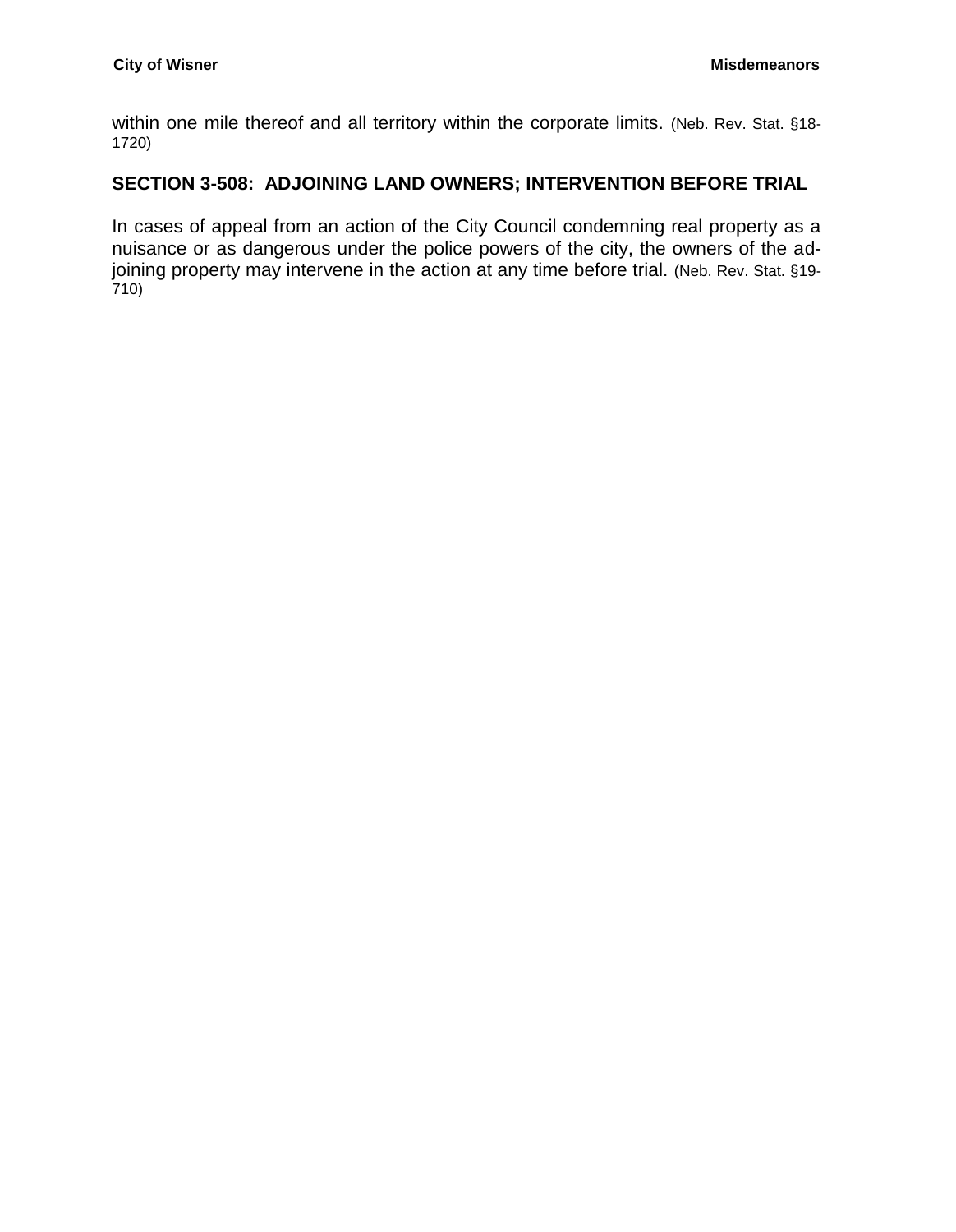# **Article 6 – Dangerous Buildings**

### <span id="page-38-1"></span><span id="page-38-0"></span>**SECTION 3-601: DETERMINATION; DEFINITIONS**

Any building or structure, including a billboard, which has any or all of the following defects is hereby declared to be an unsafe or dangerous building or structure and a public nuisance:

A. Those having walls or other vertical structural members that list, lean or buckle to such an extent that a plumb line passing through the center of gravity falls outside the middle third of its base;

B. Those showing 33% or more of damage or deterioration of the supporting member or members, exclusive of the foundation;

C. Those with improperly distributed loads upon floors or roofs or in which the same are overloaded or which have insufficient strength to be reasonably safe for the purpose used;

D. Those damaged by fire, wind or other causes so as to have become dangerous to life, safety or the general health and welfare of the occupants of the people of the city;

E. Those which have become dilapidated, decayed, unsafe, unsanitary or which so utterly fail to provide the amenities essential to decent living that they are unfit for human habitation or are likely to cause sickness or disease, so as to work injury to the health, morals, safety or general welfare of those living therein;

F. Those having light, air and sanitation facilities which are inadequate to protect the health, safety or general welfare of human beings who live or may live therein;

G. Those having inadequate facilities for egress in the case of fire or panic, or those having insufficient stairways, elevators, fire escapes or other means of communication;

H. Those having parts thereof which are so attached that they may fall and injure persons or property;

I. Those that are unsafe, unsanitary or dangerous to the health, safety or general welfare of the people of the city because of their condition;

J. Those having been inspected by the County Health Department or a professional engineer appointed by the city which are, after inspection, deemed to be in violation of any provision of the health department rules and regulations or which are structurally unsafe or unsound as found by the inspection of the professional engi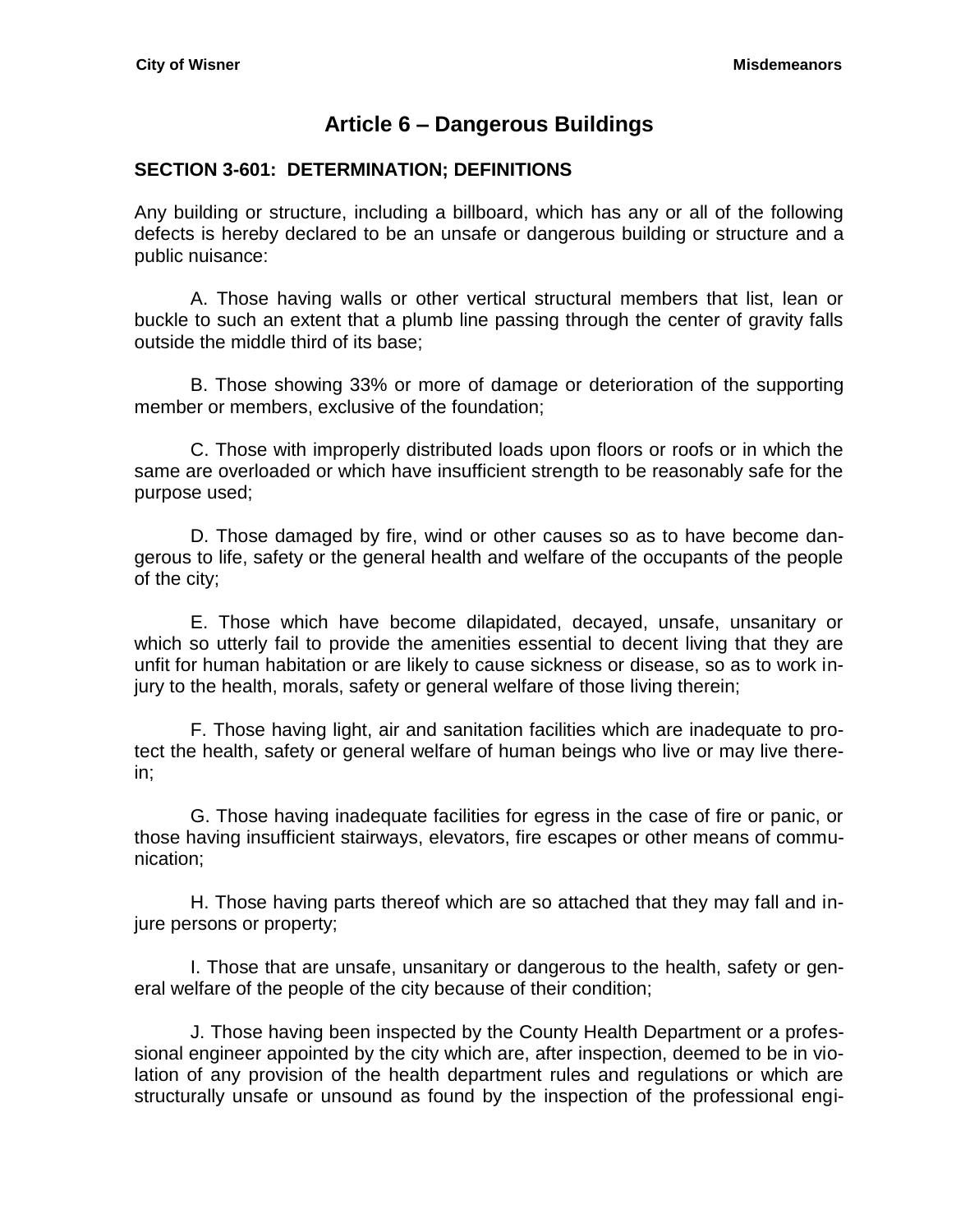neer;

K. Those existing in violation of any provision of this article, any provision of the Fire Code, any provision of the county health rules and regulations or other applicable provisions of city ordinances, including but not limited to the building code adopted by the city.

(Neb. Rev. Stat. §18-1720)

### <span id="page-39-0"></span>**SECTION 3-602: BUILDING INSPECTOR**

The building inspector shall be the city official who shall fulfill the duties prescribed below. The utilities superintendent shall serve as building inspector *ex officio* and shall, at the direction of the City Council:

A. Inspect any building, wall or structure about which complaints are filed by any person to the effect that a building, wall or structure is or may be existing in a dangerous or unsafe manner;

B. Inspect any building or structure within the jurisdictional area of the city for the purpose of determining whether any conditions exist which render such place a dangerous or unsafe building or structure within the terms of this article;

C. Report to the City Council the results of the inspection;

D. Appear at all hearings and testify as to the condition of the unsafe or dangerous building or structure.

# <span id="page-39-1"></span>**SECTION 3-603: STANDARDS**

In the event that it is determined that any building or structure is unsafe or dangerous the following standards shall be followed in substance in determining whether the structure or building should be repaired, vacated or demolished:

A. If the unsafe or dangerous building or structure can reasonably be repaired so that it will no longer exist in violation of any of the terms or provisions of this article, it shall be ordered to be repaired;

B. If the unsafe or dangerous building is in such condition as to make it dangerous to the health, morals, safety or general welfare of its occupants, it shall be ordered to be vacated;

C. In any case where an unsafe or dangerous building or structure cannot be repaired so that it will no longer exist in violation of the terms or provisions of this article, it shall be demolished. In all cases where the unsafe or dangerous building is a fire hazard existing or erected in violation of the applicable fire codes and regulations, or any other provision of an ordinance of this city, or statute of the state, it shall be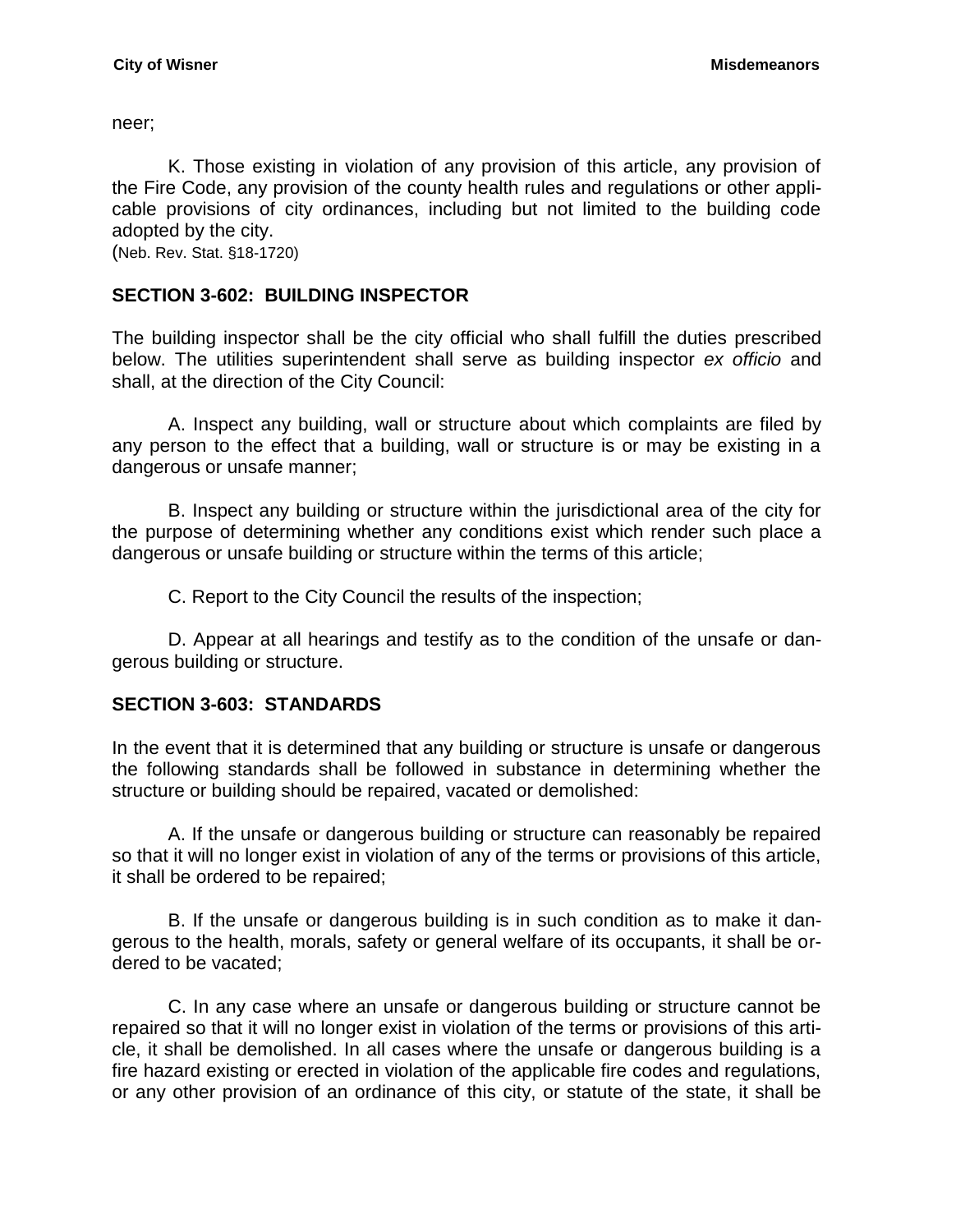demolished. (Neb. Rev. Stat. §§17-136, 15-905, 18-2107)

### <span id="page-40-0"></span>**SECTION 3-604: UNLAWFUL MAINTENANCE**

It is hereby determined unlawful to maintain a dangerous building within the corporate limits of the city or within its zoning jurisdiction. (Neb. Rev. Stat. §28-1321)

### <span id="page-40-1"></span>**SECTION 3-605: NUISANCE; PROCEDURE**

If the specially designated building inspector or his representatives or professional engineer finds that a building or structure is unsafe or dangerous and a nuisance, the City Council shall:

A. Notify the owner, occupant, lessee, mortgagee, agent or other persons having an interest in the building or structure that it has been found to be an unsafe or dangerous building; the notice will indicate whether the owner must vacate, repair or demolish the building or structure;

B. Set forth in the notice a description of the building or structure deemed unsafe or dangerous, accompanied by a statement of the particulars which make the building or structure unsafe or dangerous and an order requiring the same to be put in such condition as to comply with the terms of this article within such length of time, not exceeding 30 days, as is reasonable;

C. Direct a city employee to place a sign on the building or structure found to be unsafe or dangerous on its exterior near the main entrance which shall set forth that the building or structure is unsafe or dangerous for occupancy and use; and

D. File a copy of such determination or resolution in the office of the register of deeds of the county to be recorded. No fee shall be charged for such recording or for the release of such recording. (Neb. Rev. Stat. §18-1722.01)

### <span id="page-40-2"></span>**SECTION 3-606: FAILURE TO COMPLY**

In case any owner, occupant, lessee, mortgagee, agent or other person having an interest in the building or structure shall fail, neglect or refuse to comply with the notice by or on behalf of the city to repair, rehabilitate or demolish and remove a building or structure which is unsafe or dangerous and a public nuisance, and fails to request a hearing on such determination, the city may proceed with the work specified in the notice to the property owner. A statement of the cost of such work shall be transmitted to the City Council, which is authorized to levy the cost as a special assessment against the property. Such special assessment shall be a lien on the real estate and shall be collected in the manner provided for special assessments under Nebraska statutes. (Neb. Rev. Stat. §18-1722)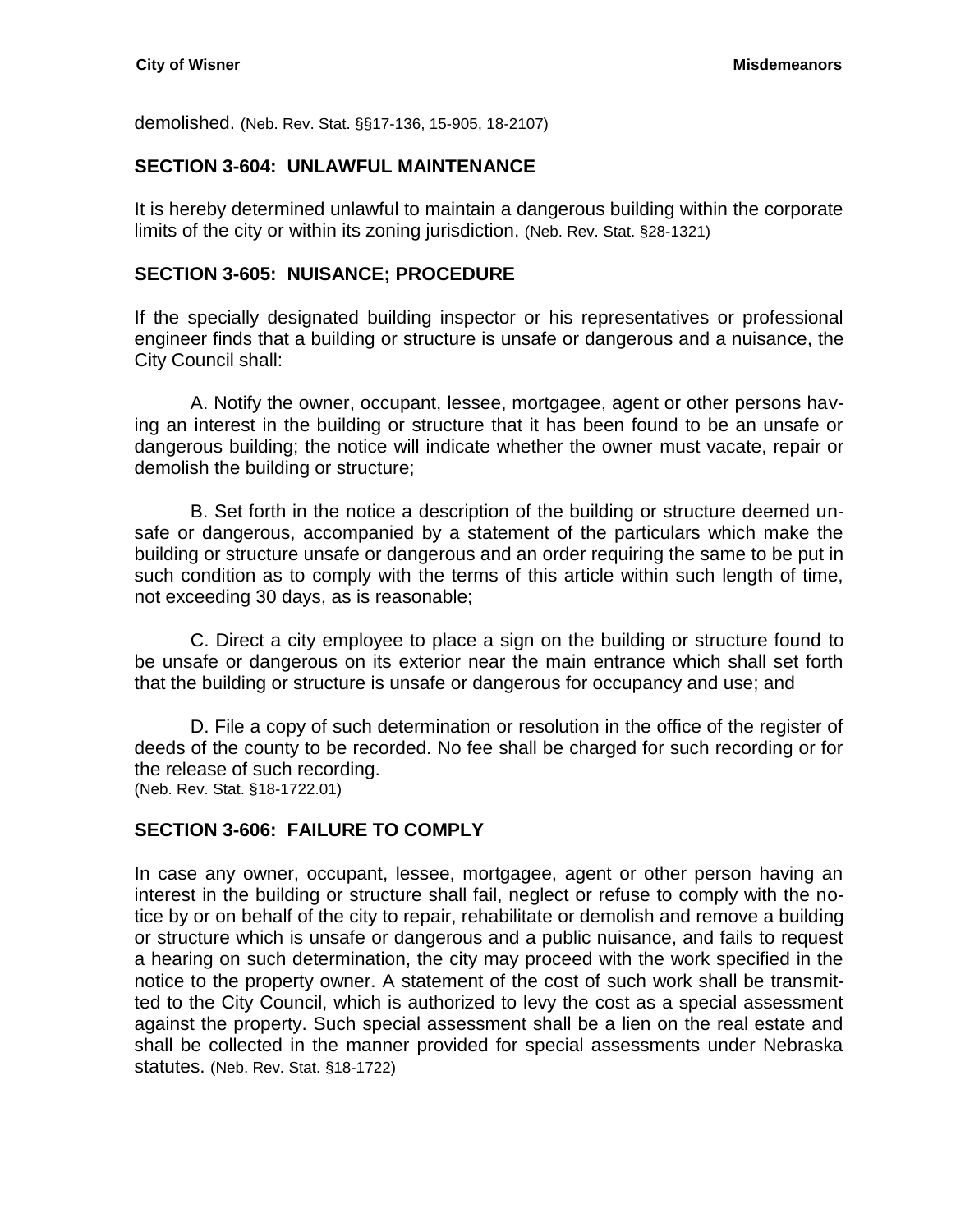### <span id="page-41-0"></span>**SECTION 3-607: DISPUTES**

A. In the event that the owner, occupant, lessee, mortgagee, agent or other person having an interest in the building or structure disagrees with or disputes the information contained in the notice, such person shall notify the city clerk with a written statement that sets forth the reasons for the disagreement or dispute and the relief requested. This written request shall be made within 14 days of mailing of the notice as provided herein. If written notice is received by the city clerk within 14 days of mailing or delivery of notice, a hearing shall be held before the City Council, either at a special meeting or at a regularly scheduled monthly meeting. The clerk shall notify the person requesting the hearing, in writing, of the time, place and date of such hearing.

B. The hearing before the City Council shall be informal and not governed by the Nebraska Rules of Evidence. Such hearing shall be quasi-judicial in nature and its decision shall be based on the evidence presented at the hearing. The person requesting the hearing may be represented by legal counsel or other representative, may present witnesses and offer evidence and may examine and copy, at his or her own expense, and not less than three business days before the hearing, the records of the city regarding the inspection and notice. The City Council need not make a written finding of fact and may make its pronouncement orally at the hearing. The decision of the council shall be final unless appealed. Failure of the person to attend the hearing shall relieve the council of any further procedures before action is taken as set forth in a notice.

### <span id="page-41-1"></span>**SECTION 3-608: APPEAL**

Any person aggrieved by the decision of the City Council may appeal the decision to the District Court. This appeal shall and must be taken within 30 days of the pronouncement of the council's decision.

### <span id="page-41-2"></span>**SECTION 3-609: IMMEDIATE HAZARD**

In the event the building constitutes an immediate hazard to the life or safety of any persons and must be demolished to protect their health or safety, the specially appointed building inspector or professional engineer designated by the City Council shall report such facts to the council. Upon receipt of such report the city, by and through the council, may immediately contract for the immediate demolition of the unsafe or dangerous building without requiring bids. The cost of such emergency vacation and demolition of unsafe or dangerous buildings or structures shall be levied, equalized, and assessed, as are other special assessments.